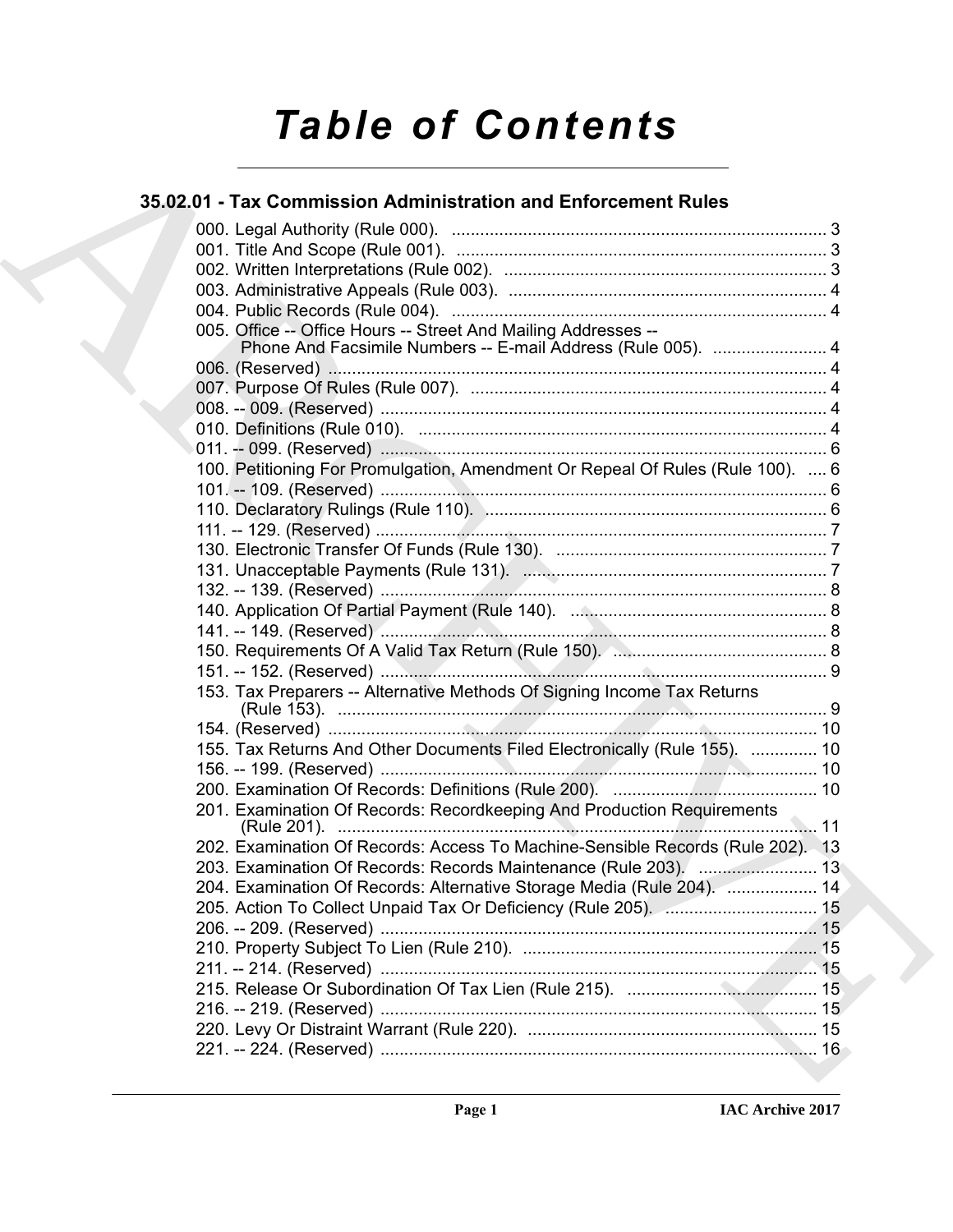### *Table of Contents (cont'd)*

| 326. Communications Between the Appeals Unit and the Originating Division<br>and Others During the Redetermination: Definitions (Rule 326).  20 |  |
|-------------------------------------------------------------------------------------------------------------------------------------------------|--|
| 327. Communications Between the Appeals Unit and the Originating Division<br>and Others During the Redetermination: Restrictions, Exemptions    |  |
|                                                                                                                                                 |  |
| 328. Opportunity to Participate: Notice to Petitioner (Rule 328).  21                                                                           |  |
|                                                                                                                                                 |  |
|                                                                                                                                                 |  |
|                                                                                                                                                 |  |
|                                                                                                                                                 |  |
|                                                                                                                                                 |  |
|                                                                                                                                                 |  |
|                                                                                                                                                 |  |
| 430. Penalty For Failure To File, Failure To Pay, Or Delinquent Filing (Rule 430). 24                                                           |  |
|                                                                                                                                                 |  |
|                                                                                                                                                 |  |
| 501. Procedures On Settlements Over Fifty Thousand Dollars (Rule 501).  27                                                                      |  |
|                                                                                                                                                 |  |
|                                                                                                                                                 |  |
|                                                                                                                                                 |  |
|                                                                                                                                                 |  |
|                                                                                                                                                 |  |
|                                                                                                                                                 |  |
|                                                                                                                                                 |  |
|                                                                                                                                                 |  |
| 704. Disclosure Of Information: Government Agencies And Officials (Rule 704).  31                                                               |  |
|                                                                                                                                                 |  |
|                                                                                                                                                 |  |
| 800. Definitions For Purposes Of The Taxpayers' Bill Of Rights (Rule 800).  33                                                                  |  |
|                                                                                                                                                 |  |
|                                                                                                                                                 |  |
|                                                                                                                                                 |  |
|                                                                                                                                                 |  |
|                                                                                                                                                 |  |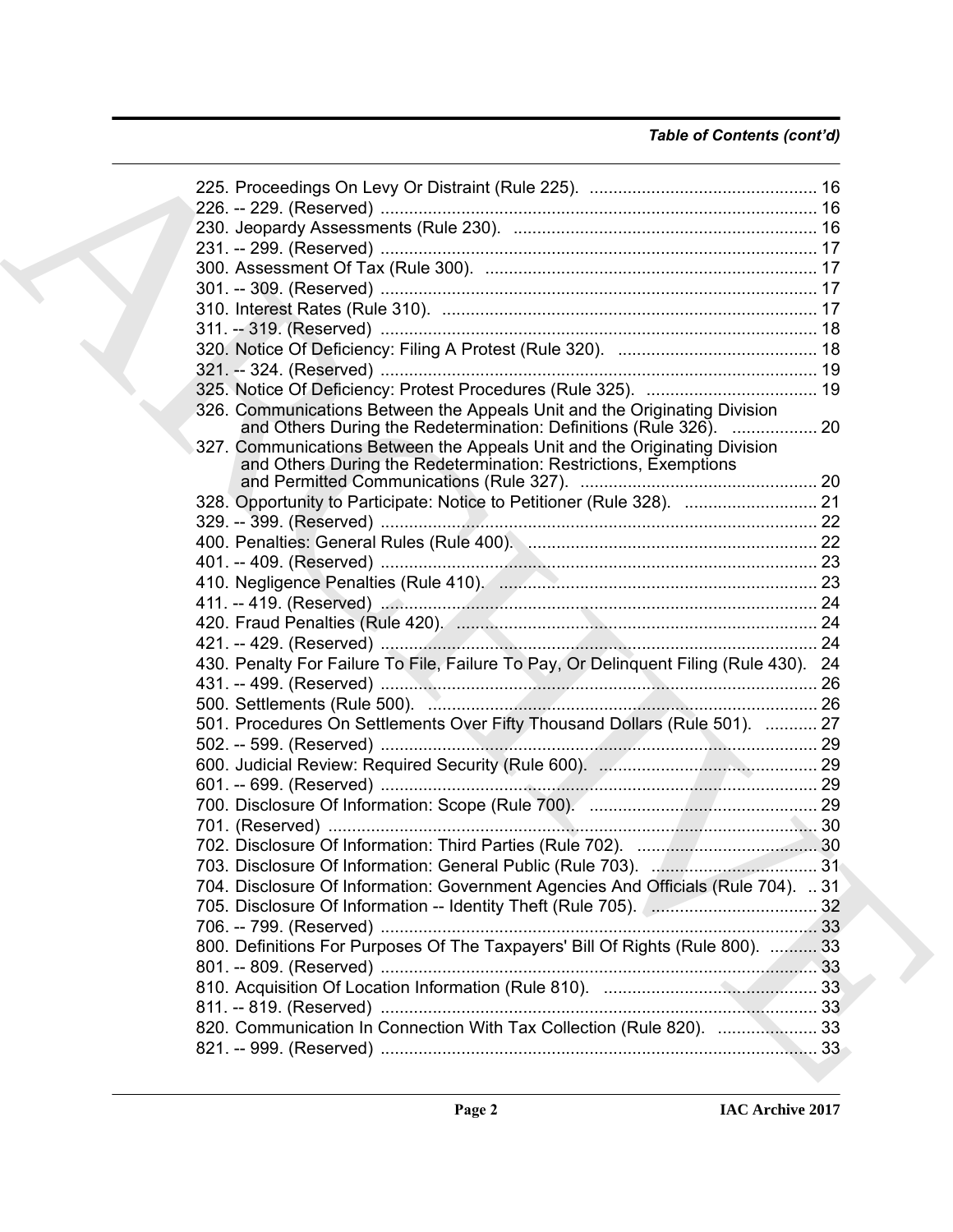#### **IDAPA 35 TITLE 02 CHAPTER 01**

#### <span id="page-2-5"></span>**35.02.01 - TAX COMMISSION ADMINISTRATION AND ENFORCEMENT RULES**

#### <span id="page-2-6"></span><span id="page-2-4"></span><span id="page-2-1"></span><span id="page-2-0"></span>**000. LEGAL AUTHORITY (RULE 000).**

|                 |                                                                                 | <b>CHAPTER 01</b>                                                                                                                                                                                                                                                                                                                       |             |
|-----------------|---------------------------------------------------------------------------------|-----------------------------------------------------------------------------------------------------------------------------------------------------------------------------------------------------------------------------------------------------------------------------------------------------------------------------------------|-------------|
|                 |                                                                                 | 35.02.01 - TAX COMMISSION ADMINISTRATION AND ENFORCEMENT RULES                                                                                                                                                                                                                                                                          |             |
| 000.            | LEGAL AUTHORITY (RULE 000).<br>Section 63-3039, Idaho Code.                     |                                                                                                                                                                                                                                                                                                                                         | $(3-20-97)$ |
| 01.             | shall promulgate rules implementing the provisions of the Idaho Income Tax Act. | In General. In accordance with Sections 63-105 and 63-3039, Idaho Code, the Tax Commission                                                                                                                                                                                                                                              | $(3-20-97)$ |
| 02.<br>include: |                                                                                 | Related Taxes. This chapter contains rules relating to provisions of the Idaho Income Tax Act,<br>Title 63, Chapter 30, Idaho Code, that are incorporated by reference into statutes relating to other taxes. These                                                                                                                     | $(3-20-97)$ |
| a.              | Sales and Use Taxes, Title 63, Chapter 36, Idaho Code;                          |                                                                                                                                                                                                                                                                                                                                         | $(3-20-97)$ |
| b.              | Motor Fuels Taxes, Title 63, Chapter 24, Idaho Code;                            |                                                                                                                                                                                                                                                                                                                                         | $(3-20-97)$ |
| c.              |                                                                                 | Petroleum Transfer Fee, Title 41, Chapter 49, Idaho Code;                                                                                                                                                                                                                                                                               | $(3-20-97)$ |
| d.              | Estate Taxes, Title 14, Chapter 4, Idaho Code;                                  |                                                                                                                                                                                                                                                                                                                                         | $(3-20-97)$ |
| e.              |                                                                                 | Cigarette and Tobacco Products Taxes, Title 63, Chapter 25, Idaho Code;                                                                                                                                                                                                                                                                 | $(3-20-97)$ |
| f.              | Beer Taxes, Title 23, Chapter 10, Idaho Code;                                   |                                                                                                                                                                                                                                                                                                                                         | $(3-20-97)$ |
| g.              | Wine Taxes, Title 23, Chapter 13, Idaho Code;                                   |                                                                                                                                                                                                                                                                                                                                         | $(3-20-97)$ |
| h.              | Illegal Drug Taxes, Title 63, Chapter 42, Idaho Code;                           |                                                                                                                                                                                                                                                                                                                                         | $(3-20-97)$ |
| i.              | Mine License Taxes, Title 47, Chapter 12, Idaho Code;                           |                                                                                                                                                                                                                                                                                                                                         | $(3-20-97)$ |
| j.              |                                                                                 | Kilowatt Hour Taxes, Title 63, Chapter 27, Idaho Code; and                                                                                                                                                                                                                                                                              | $(3-20-97)$ |
| k.              |                                                                                 | The Uniform Unclaimed Property Act, Title 14, Chapter 5, Idaho Code.                                                                                                                                                                                                                                                                    | $(3-20-97)$ |
| 001.            | TITLE AND SCOPE (RULE 001).<br>Section 63-3039, Idaho Code.                     |                                                                                                                                                                                                                                                                                                                                         | $(3-20-97)$ |
| 01.             |                                                                                 | Title. These rules shall be cited as IDAPA 35.02.01.000, et seq., Idaho State Tax Commission<br>Rules IDAPA 35.02.01, "Tax Commission Administration and Enforcement Rules."                                                                                                                                                            | $(3-20-97)$ |
| 02.             | effective date to all taxable years open for determining tax liability.         | <b>Effective Date</b> . To the extent allowed by statute, rules in this chapter shall be applied on their                                                                                                                                                                                                                               | $(3-20-97)$ |
| 03.             | promulgation, repeal, or amendment of any rule.                                 | Closed Years or Issues. Taxable years closed by the statute of limitations remain closed and are<br>not reopened by the promulgation, repeal or amendment of any rule. Issues resolved by the expiration of appeal time,<br>a notice of deficiency determination, or a final decision of the Tax Commission will not be reopened by the | $(3-20-97)$ |
| 04.             |                                                                                 | Transactions Before an Effective Date. A rule will not be applied to transactions occurring before<br>its effective date in a case where, in the opinion of the Tax Commission, to do so would create an obvious injustice.                                                                                                             | $(3-20-97)$ |
| 002.            | <b>WRITTEN INTERPRETATIONS (RULE 002).</b>                                      | This agency has written statements as defined in Section $67-5201(19)(b)(iv)$ , Idaho Code, which pertain to the                                                                                                                                                                                                                        |             |

#### <span id="page-2-11"></span><span id="page-2-10"></span><span id="page-2-9"></span><span id="page-2-8"></span><span id="page-2-7"></span><span id="page-2-3"></span><span id="page-2-2"></span>**002. WRITTEN INTERPRETATIONS (RULE 002).**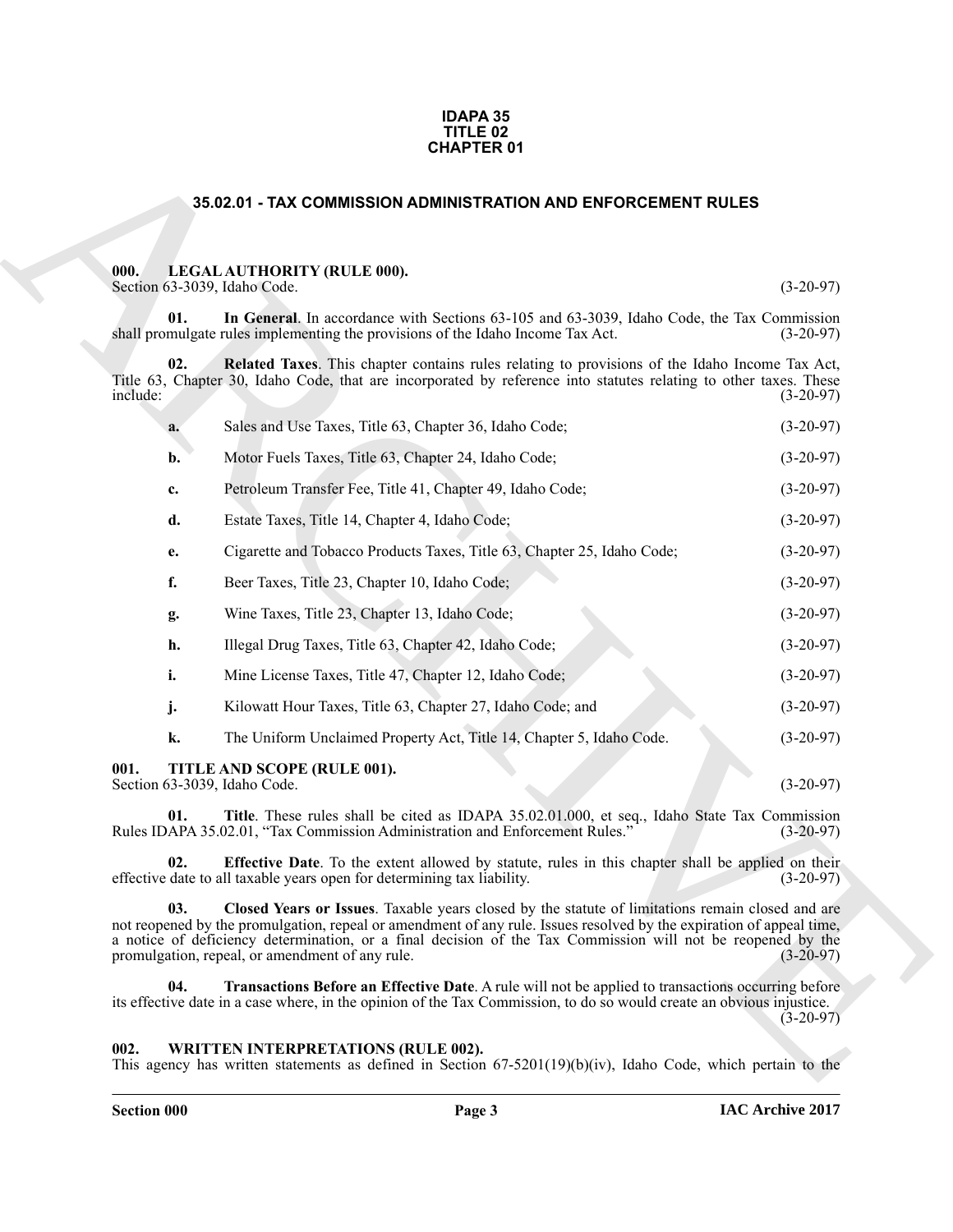interpretation of the rules of this chapter or to the documentation of compliance with the rules of this chapter. To the extent that such documents are not confidential by statute or rule, the documents are available for public inspection and copying at the main office of the Tax Commission. See Rule 005 of these rules for the main office address.

(3-15-02)

#### <span id="page-3-0"></span>**003. ADMINISTRATIVE APPEALS (RULE 003).**

This chapter allows administrative relief as provided in Sections 63-3045, 63-3045A, 63-3045B, and 63-3049, Idaho Code. (3-20-97)

#### <span id="page-3-1"></span>**004. PUBLIC RECORDS (RULE 004).**

The records associated with this chapter are subject to the provisions of the Idaho Public Records Act, Chapter 1, Title 74, Idaho Code, to the extent that these documents are not confidential under Sections 63-3076, 63-3077, or 74-<br>101 through 74-126. Idaho Code. (3-15-02) 101 through 74-126, Idaho Code.

#### <span id="page-3-2"></span>**005. OFFICE -- OFFICE HOURS -- STREET AND MAILING ADDRESSES -- PHONE AND FACSIMILE NUMBERS -- E-MAIL ADDRESS (RULE 005).**

**01. Main Office**. The State Tax Commission main office is located at 800 Park Blvd., Plaza IV, Boise, Idaho 83712-7742. The correspondence mailing address is P.O. Box 36, Boise, Idaho 83722-0410. The State Tax Commission's Website is www.tax.idaho.gov. The telephone number for Taxpayer Services is (208) 334-7660, or toll free 1-800-972-7660, and the facsimile number is (208) 334-7846. The State Tax Commission's e-mail is taxrep@tax. idaho.gov. Main Office hours are from 8 a.m. to 5 p.m. Monday through Friday except for legal holidays. (3-15-02)

**02. Regional Field Offices**. The address and phone number for each regional field office is listed in Subsections 005.02.a. through 005.02.e. (3-15-02)

**a.** Coeur d'Alene Field Office. 1910 Northwest Blvd., Suite 100, Coeur d'Alene, Idaho 83814-2371.<br>
obtone number is 1-800-972-7660. The facsimile number is (208) 769-1505. (3-15-02) The telephone number is  $1-800-972-7660$ . The facsimile number is  $(208) 769-1505$ .

**b.** Lewiston Field Office. 1118 F Street, P.O. Box 1014, Lewiston, Idaho 83501-1014. The telephone is 1-800-972-7660. The facsimile number is (208) 799-5053. number is  $1-800-972-7660$ . The facsimile number is  $(208)$  799-5053.

**c.** Idaho Falls Field Office. 150 Shoup Avenue, Suite 16, Idaho Falls, Idaho 83402-3657. The telephone number is 1-800-972-7660. The facsimile number is (208) 525-7154. (3-15-02)

**d.** Pocatello Field Office. 611 Wilson Avenue, Suite 5, Pocatello, Idaho 83201-5046. The telephone s 1-800-972-7660. The facsimile number is (208) 233-6134. number is  $1-800-972-7660$ . The facsimile number is  $(208)$  233-6134.

**e.** Twin Falls Field Office. 440 Falls Avenue, Twin Falls, Idaho 83301-5046. The telephone number is 1-800-972-7660. The facsimile number is (208) 736-3043.

**03. Hearing Impaired**. Hearing impaired individuals may contact any State Tax Commission office by using the Idaho Relay Service Number 1-800-377-3529. (3-15-02)

#### <span id="page-3-3"></span>**006. (RESERVED)**

#### <span id="page-3-4"></span>**007. PURPOSE OF RULES (RULE 007).**

Since To Commission in the three matrix and the planetaristic and the second relation of the second relation of the second relation in the second relation of the second relation of the second relation of the second relati Section 63-3039, Idaho Code. If statutes appear to be clear and unambiguous without need for interpretation, expansion or construction, generally no rules have been promulgated. An effort has been made to prevent the rules from being merely repetitive of statutory provisions. Consequently, the rules do not stand alone as a statement of Idaho tax laws. Instead, each rule shall be read with the statute to which it relates. The title that introduces each rule is provided for the convenience of the reader and is not part of the rule. (3-15-02)

#### <span id="page-3-5"></span>**008. -- 009. (RESERVED)**

#### <span id="page-3-7"></span><span id="page-3-6"></span>**010. DEFINITIONS (RULE 010).**

Section 63-3003, Idaho Code. (3-20-97)

**Section 003 Page 4**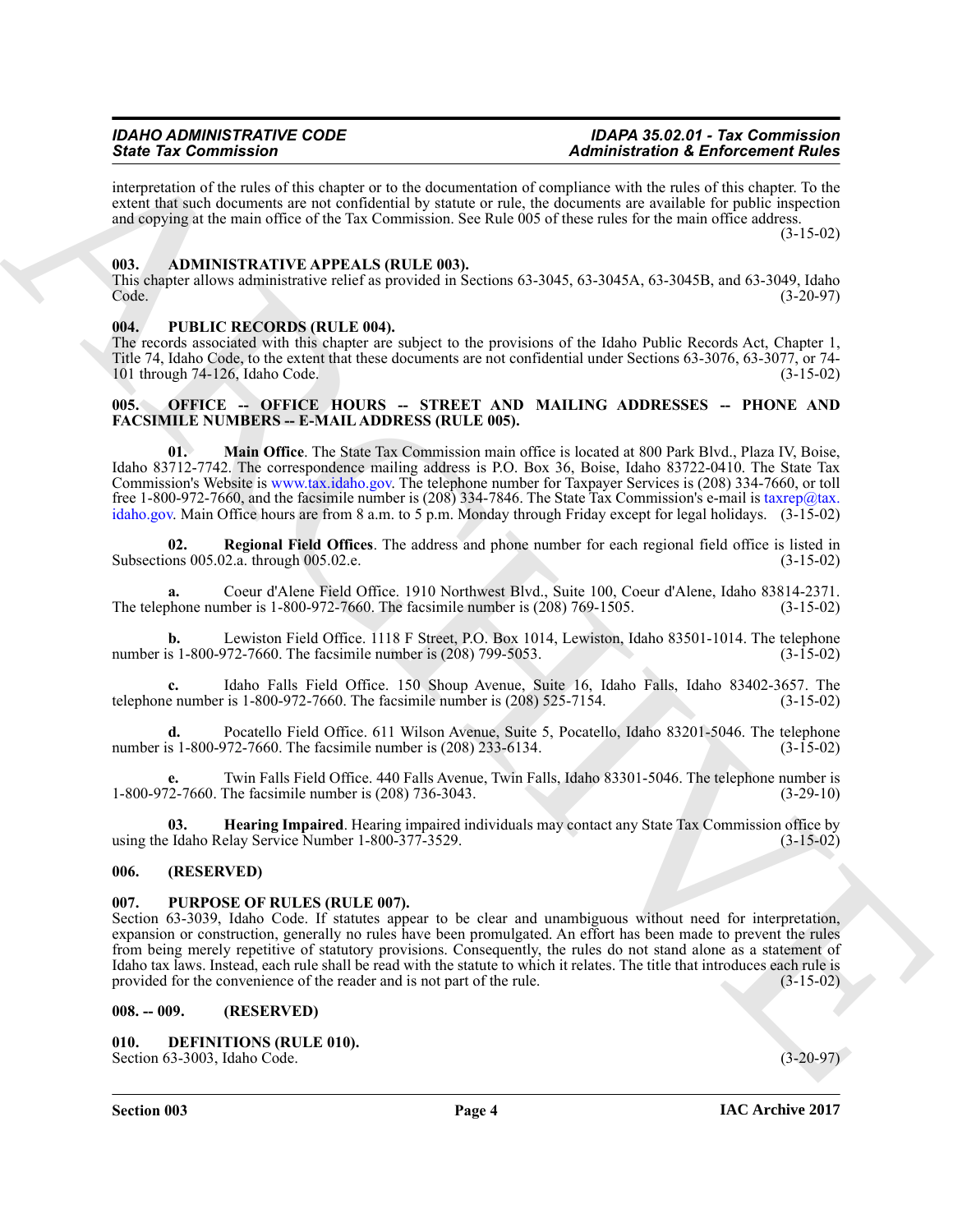#### <span id="page-4-0"></span>**01. Date of Filing or Payment**. (4-6-05)

Sinte Yar Commission<br>
University Theorem Payment<br>
University Payment<br>
State of the Commission Control of the State of the State of the State of the State of the State<br>
State of the State of the State of the State of the S **a.** When returns or other documents or payments are delivered to the Tax Commission by United States mail, the date of filing or payment means the date shown by the post office cancellation mark. If a cancellation mark is omitted, illegible or erroneous, the document will be deemed filed on the date the taxpayer establishes by competent evidence that the material was deposited with the United States Postal Service. A postage meter cancellation shall not be deemed a post office cancellation mark. Refer to Section 63-217, Idaho Code. (4-6-05)

When returns or other documents or payments are delivered to the Tax Commission by a private delivery service designated as qualifying under Section 7502, Internal Revenue Code, the date of filing or payment means the date treated as the postmark date for purposes of Section 7502, Internal Revenue Code, as provided by the special rules in Notice 97-26, 1997-1 C.B. 413 and subsequent Notices. (4-6-05) special rules in Notice 97-26, 1997-1 C.B. 413 and subsequent Notices.

**c.** Materials not mailed with the United States Postal Service or a private delivery service designated as qualifying under Section 7502, Internal Revenue Code, are filed when physically received by the Tax Commission. (4-6-05)

**d.** Returns or other documents or payments transmitted electronically are deemed received or paid on the date provided in Section  $63-115$ , Idaho Code. (4-6-05)

**02. Pay, Paid, Payable or Payment**. When used in reference to an amount of tax, penalty, interest, fee or other amount of money due to the Tax Commission, the words pay, paid, payable, or payment mean an irrevocable tender to the Tax Commission of lawful money of the United States. (4-11-06)

<span id="page-4-2"></span>**a.** As used herein, lawful money of the United States means; (4-11-06)

i. Currency or coin of the United States at face value; and (4-11-06)

ii. Negotiable checks drawn on a United States bank or other financial institution that are payable in full in money of the United States.

**b.** The words pay, paid, payable, or payment do not include:  $(4-11-06)$ 

i. Submission to the Tax Commission of a check or draft that is subsequently dishonored by the institution on which it is drawn. (4-11-06)

ii. Submission to the Tax Commission of a check or draft drawn on a foreign bank or other financial institution in regard to which any processing fees may be incurred by the state of Idaho. (4-11-06)

<span id="page-4-3"></span>**03. Return or Tax Return**. Return and tax return mean a form or other document that an individual, corporation or other legal entity reports information, including information necessary to calculate taxes due to the Tax Commission or another governmental agency that requires a return be filed. See Rule 150 of these rules for the requirements of a valid tax return. (3-20-97)

<span id="page-4-4"></span>**04. Tax Commission**. Tax Commission means the Idaho State Tax Commission established by Article VII, Section 12 of the Idaho Constitution and referred to in Sections 63-101 and 63-3038, Idaho Code. (3-20-97)

<span id="page-4-5"></span>**05.** These Rules. The term these rules refers to IDAPA 35.02.01, relating to the administration and nent of taxes. (3-20-97) enforcement of taxes.

<span id="page-4-1"></span>**06. Marriage**. For purposes of any tax imposed or benefit granted under Title 63, Idaho Code, any reference to marriage in federal or state law, including terms such as marriage, married, spouse, husband, wife, widow, or widower, shall be interpreted as referring to a marriage relationship defined in Section 32-201, Idaho Code, or recognized by Section 32-209, Idaho Code. For all purposes of Title 63, Idaho Code, the marriage must be one<br>which is considered valid or recognized under Article III, Section 28 of the Idaho Constitution. (3-20-14) which is considered valid or recognized under Article III, Section 28 of the Idaho Constitution.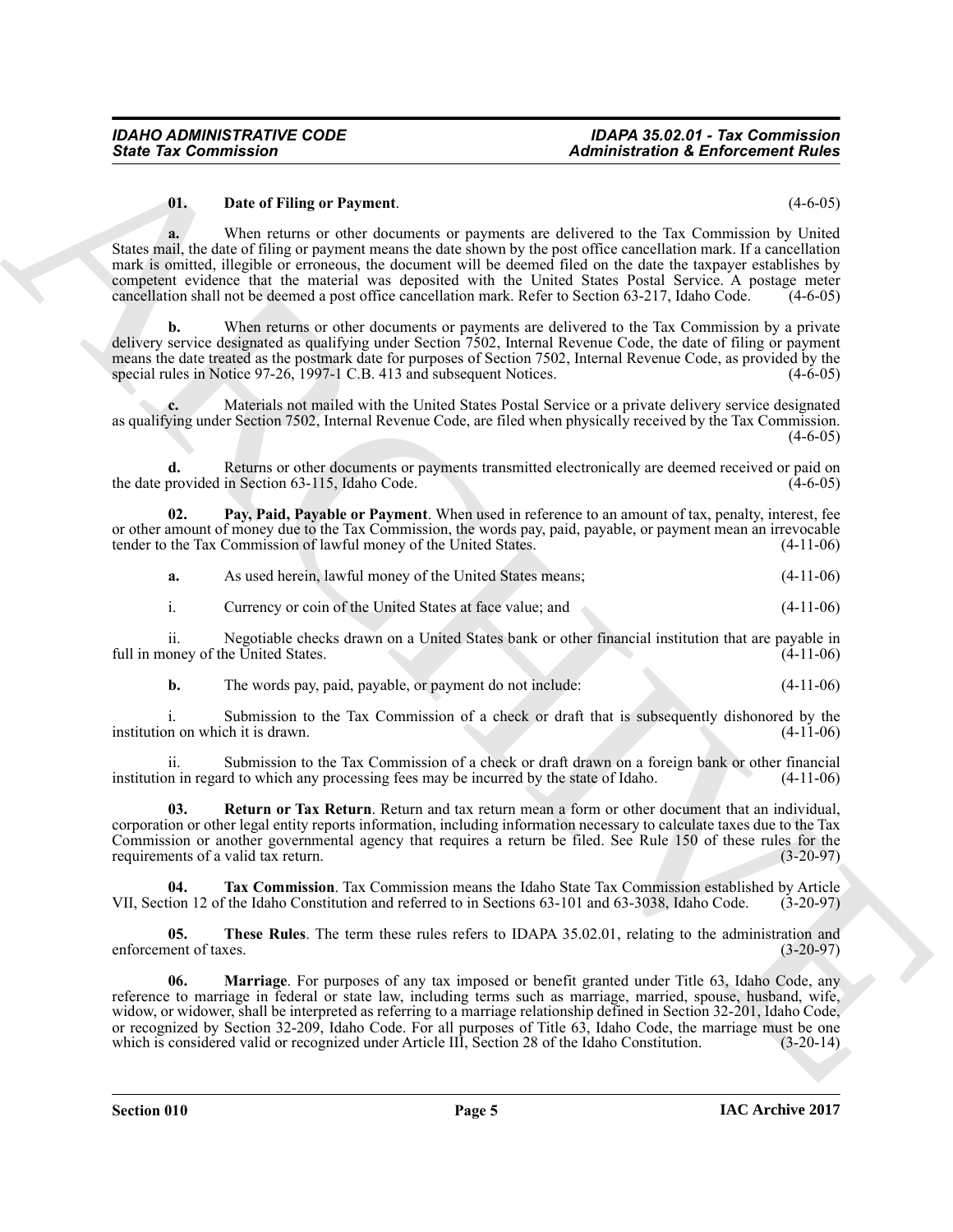#### <span id="page-5-0"></span>**011. -- 099. (RESERVED)**

#### <span id="page-5-8"></span><span id="page-5-1"></span>**100. PETITIONING FOR PROMULGATION, AMENDMENT OR REPEAL OF RULES (RULE 100).**<br>Sections 63-3039 and 67-5230. Idaho Code. (3-20-97) Sections 63-3039 and 67-5230, Idaho Code.

<span id="page-5-10"></span><span id="page-5-9"></span>

| а.             | An express statement that it is intended to be a petition;            | $(3-20-97)$ |
|----------------|-----------------------------------------------------------------------|-------------|
| <b>b.</b>      | Suggested language for the proposed rule;                             | $(3-20-97)$ |
| $c_{\bullet}$  | A statement of the reasons why the proposal should be adopted; and    | $(3-20-97)$ |
| $\mathbf{d}$ . | An estimate of the anticipated economic impact to the state of Idaho. | $(3-20-97)$ |

#### <span id="page-5-2"></span>**101. -- 109. (RESERVED)**

#### <span id="page-5-4"></span><span id="page-5-3"></span>**110. DECLARATORY RULINGS (RULE 110).**

#### <span id="page-5-6"></span>**01. Findings Pursuant to Section 67-5206, Idaho Code**. (4-5-00)

| <b>State Tax Commission</b> |                                                                                                                                                                                                                                                                                                                                                                                                                                                                              | <b>Administration &amp; Enforcement Rules</b> |  |  |
|-----------------------------|------------------------------------------------------------------------------------------------------------------------------------------------------------------------------------------------------------------------------------------------------------------------------------------------------------------------------------------------------------------------------------------------------------------------------------------------------------------------------|-----------------------------------------------|--|--|
| $011. - 099.$               | (RESERVED)                                                                                                                                                                                                                                                                                                                                                                                                                                                                   |                                               |  |  |
| <b>100.</b>                 | <b>PETITIONING FOR PROMULGATION, AMENDMENT OR REPEAL OF RULES (RULE 100).</b><br>Sections 63-3039 and 67-5230, Idaho Code.                                                                                                                                                                                                                                                                                                                                                   | $(3-20-97)$                                   |  |  |
| 01.<br>and contain:         | Filing a Petition. Any person may petition the Tax Commission for promulgation, amendment or<br>repeal of a rule pursuant to the Idaho Administrative Procedure Act. A petition for rule-making must be in writing                                                                                                                                                                                                                                                           | $(3-20-97)$                                   |  |  |
| a.                          | An express statement that it is intended to be a petition;                                                                                                                                                                                                                                                                                                                                                                                                                   | $(3-20-97)$                                   |  |  |
| b.                          | Suggested language for the proposed rule;                                                                                                                                                                                                                                                                                                                                                                                                                                    | $(3-20-97)$                                   |  |  |
| $c_{\cdot}$                 | A statement of the reasons why the proposal should be adopted; and                                                                                                                                                                                                                                                                                                                                                                                                           | $(3-20-97)$                                   |  |  |
| d.                          | An estimate of the anticipated economic impact to the state of Idaho.                                                                                                                                                                                                                                                                                                                                                                                                        | $(3-20-97)$                                   |  |  |
| 02.                         | Tax Commission's Response to Petition. If the petition is denied, the Tax Commission shall<br>notify the petitioner of the reasons for denial within twenty-eight (28) days of receiving the petition. If rule-making is<br>initiated, the Tax Commission shall provide the petitioner with written notice of the time and place of any public<br>hearings the Tax Commission holds regarding the proposed rule.                                                             | $(3-20-97)$                                   |  |  |
| $101. - 109.$               | (RESERVED)                                                                                                                                                                                                                                                                                                                                                                                                                                                                   |                                               |  |  |
| <b>110.</b>                 | <b>DECLARATORY RULINGS (RULE 110).</b><br>Sections 67-5232 and 67-5255, Idaho Code.                                                                                                                                                                                                                                                                                                                                                                                          | $(3-20-97)$                                   |  |  |
| 01.                         | Findings Pursuant to Section 67-5206, Idaho Code.                                                                                                                                                                                                                                                                                                                                                                                                                            | $(4-5-00)$                                    |  |  |
| a.                          | The Tax Commission finds that the Attorney General's Administrative Rules on declaratory rulings<br>found at IDAPA 04.11.01, "Idaho Rules of Administrative Procedure of the Attorney General," Sections 400 through<br>402 do not adequately address the needs of taxpayers seeking a declaratory ruling on applications of the tax law. The<br>Attorney General's Administrative Rules do not:                                                                             | $(4-5-00)$                                    |  |  |
| i.                          | Protect taxpayer confidentiality;                                                                                                                                                                                                                                                                                                                                                                                                                                            | $(4-5-00)$                                    |  |  |
| ii.                         | Define the taxpayer's right to rely on the ruling; or                                                                                                                                                                                                                                                                                                                                                                                                                        | $(4-5-00)$                                    |  |  |
| iii.                        | Identify the circumstances justifying the denial or withdrawal of a ruling.                                                                                                                                                                                                                                                                                                                                                                                                  | $(4-5-00)$                                    |  |  |
| b.                          | Accordingly, this rule will govern declaratory rulings issued by the Tax Commission.                                                                                                                                                                                                                                                                                                                                                                                         | $(4-5-00)$                                    |  |  |
| 02.                         | Filing a Petition.                                                                                                                                                                                                                                                                                                                                                                                                                                                           | $(3-20-97)$                                   |  |  |
| a.                          | Any person, group, or other association may file a written petition with the Tax Commission asking<br>for an interpretation or determination as to the applicability of a statute, rule, or order issued by the Tax Commission<br>to the party filing the petition. To obtain the determination the petitioner's tax liability must be directly affected by the<br>determination or the petitioner must demonstrate a direct financial interest in the determination sought. | $(3-20-97)$                                   |  |  |
| b.                          | A petition must be submitted to the Tax Commission in writing and contain an express statement<br>that it is intended to be a petition for a declaratory ruling pursuant to this rule or the Administrative Procedure Act.                                                                                                                                                                                                                                                   | $(3-20-97)$                                   |  |  |
| 03.                         | Tax Commission's Response to Petition. After receiving a petition, the Tax Commission shall:                                                                                                                                                                                                                                                                                                                                                                                 | $(3-20-97)$                                   |  |  |
|                             |                                                                                                                                                                                                                                                                                                                                                                                                                                                                              |                                               |  |  |

#### <span id="page-5-5"></span>**02. Filing a Petition**. (3-20-97)

### <span id="page-5-7"></span>**03. Tax Commission's Response to Petition**. After receiving a petition, the Tax Commission shall: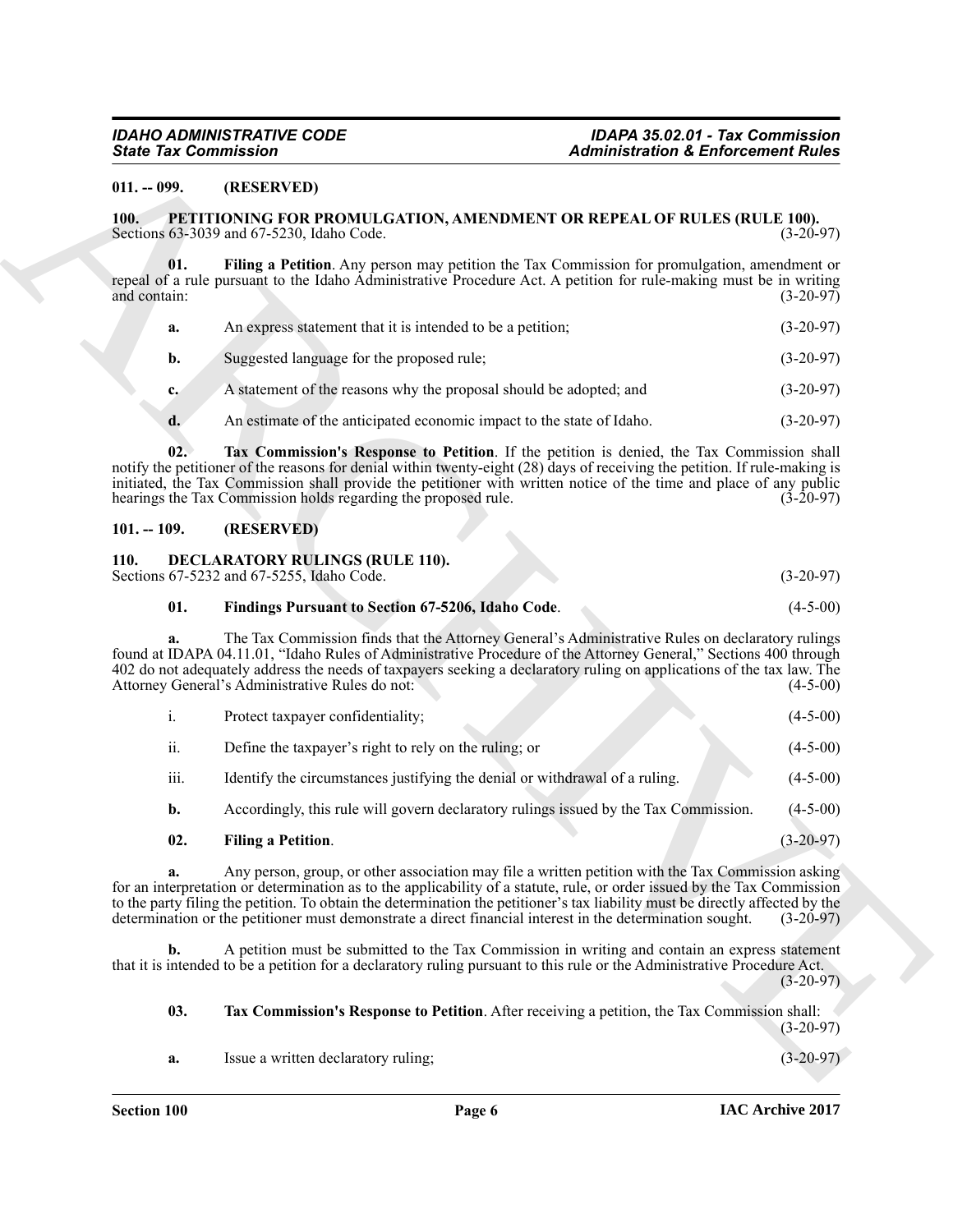**b.** Require the petitioner to submit additional facts, evidence, or information as the Tax Commission deems necessary to make a declaratory ruling; or (3-20-97)

**c.** Decline to make a declaratory ruling. The Tax Commission shall decline to make a declaratory the following circumstances: (3-20-97) ruling in the following circumstances:

i. The identity of the taxpayer is not disclosed; (3-20-97)

ii. The request fails to include sufficient facts, evidence, or other information on which a declaratory ay be based; (3-20-97) ruling may be based;

iii. The issue on which a declaratory ruling is sought is the subject of pending litigation or rative appeal: (3-20-97) administrative appeal;

iv. The petitioner is not a person directly affected by a resolution of the issue presented; or (3-20-97)

<span id="page-6-5"></span>v. It appears there are other good or compelling reasons why a declaratory ruling should not be made. (3-20-97)

Sinte Yar Commission<br>
Beach and the political and the state of the state of the state of the state of the state of the state of the state of the state of the state of the state of the state of the state of the state of th **04. Factual Circumstances**. A declaratory ruling applies only to the factual circumstances as submitted by the petitioner and applies only to the petitioner seeking the declaratory ruling. The declaratory ruling may not be relied on by a person not named as a petitioner. The declaratory ruling is void if the facts changed significantly, all relevant facts were not disclosed at the time of the petition, or the facts were not accurately represented to the Tax Commission. If the statutory provisions or administrative rules affecting the declaratory ruling are amended by the legislature or the Tax Commission, the declaratory ruling is void as of the date of the amendment<br>to the statute or rule. (3-20-97) to the statute or rule.

<span id="page-6-6"></span>**05. Withdrawal of Ruling**. If after issuing a declaratory ruling the Tax Commission believes the declaratory ruling is erroneous, it may withdraw the declaratory ruling by giving written notice to the petitioner at his last known address. If the petitioner has relied on the declaratory ruling in good faith, the Tax Commission may not assess any tax liability accruing between the dates the declaratory ruling was issued and its withdrawal. assess any tax liability accruing between the dates the declaratory ruling was issued and its withdrawal.

<span id="page-6-4"></span>**06. Confidentiality**. Declaratory rulings by the Tax Commission are information subject to the confidentiality requirements of Sections 63-3076 and 63-3077, Idaho Code and Rule 700 of these rules. Factual, financial, or other information relating to a taxpayer is not public record and may not be disclosed to any person except as provided by Sections 63-3076 and 63-3077, Idaho Code, or as authorized by the taxpayer. (3-20-97)

<span id="page-6-3"></span>**07. Appeals**. Sections 67-5270 through 67-5279, Idaho Code, govern the judicial review of declaratory rulings.  $(3-20-97)$ 

#### <span id="page-6-0"></span>**111. -- 129. (RESERVED)**

#### <span id="page-6-7"></span><span id="page-6-1"></span>**130. ELECTRONIC TRANSFER OF FUNDS (RULE 130).** Section 67-2026, Idaho Code. (3-15-02)

<span id="page-6-8"></span>**01. In General**. All taxes, interest, penalties, fees, and other amounts due the state of Idaho shall be paid by electronic funds transfer when the amount is one hundred thousand dollars (\$100,000) or greater, in accordance with Sections 67-2026 and 67-2026A, Idaho Code. See Subsection 130.02 for the exception for individuals who pay amounts related to individual income taxes. (3-15-02) individuals who pay amounts related to individual income taxes.

<span id="page-6-9"></span>**02. Individuals Paying Amounts Pursuant to Section 63-3024, Idaho Code**. An individual taxpayer is not required to pay his individual income taxes, fees or amounts payable pursuant to Section 63-3024, Idaho Code, by electronic funds transfer. If an individual elects to pay such amounts by electronic funds transfer, he must comply with the requirements of Section 67-2026, Idaho Code. (3-15-02) with the requirements of Section 67-2026, Idaho Code.

<span id="page-6-10"></span><span id="page-6-2"></span>**131. UNACCEPTABLE PAYMENTS (RULE 131).** Section 63-3034, Idaho Code. (4-11-06)

**Section 130 Page 7**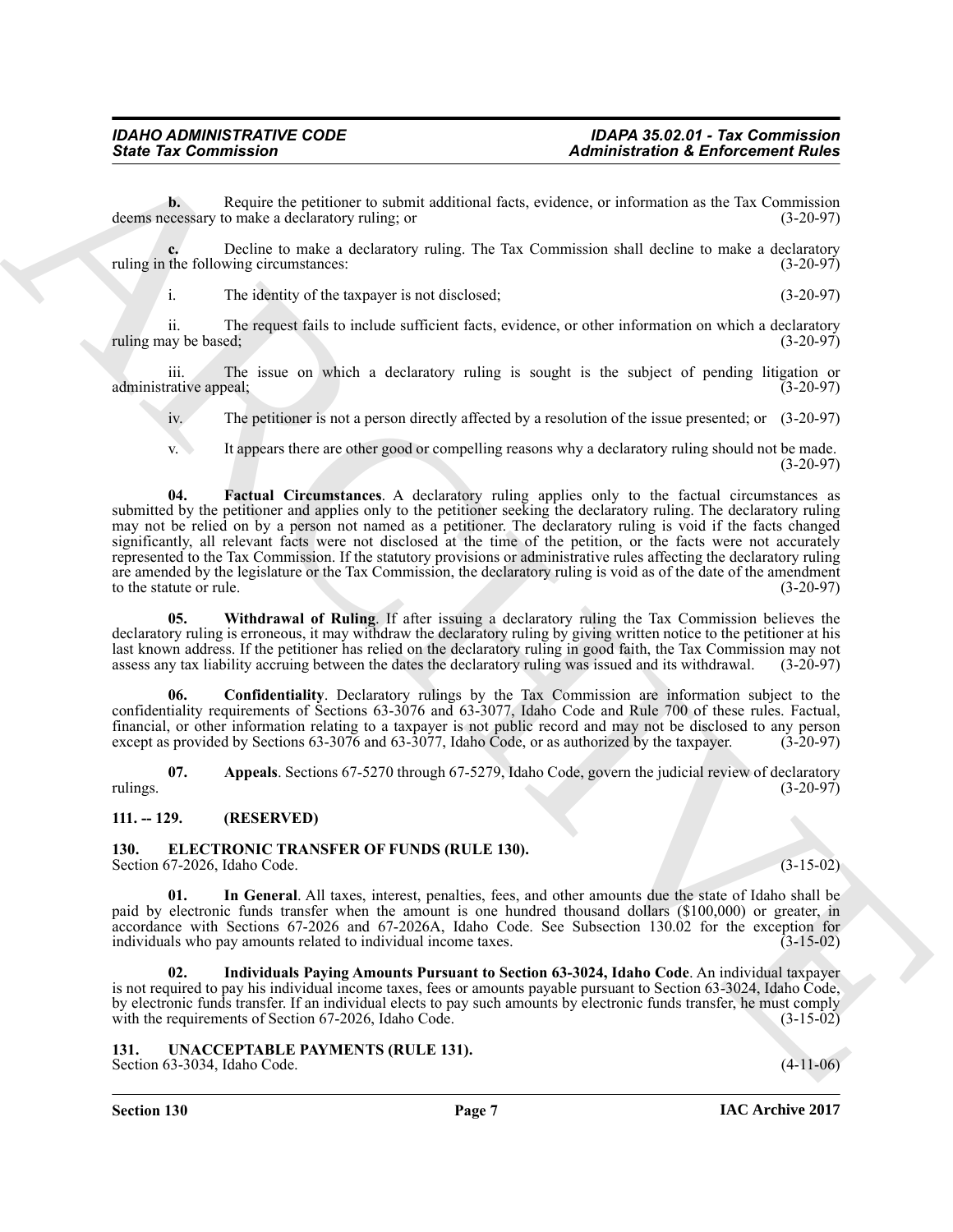<span id="page-7-14"></span>**01. Checks and Drafts Previously Dishonored**. Nothing herein shall limit the authority of the Tax Commission to refuse to accept a check drawn on the account of a taxpayer who has previously tendered a check dishonored by the institution on which it was drawn. (4-11-06) dishonored by the institution on which it was drawn.

<span id="page-7-13"></span>**02. Checks and Drafts From Foreign Institutions**. The Tax Commission may reject a check or draft drawn on a foreign bank or other foreign financial institution.

<span id="page-7-15"></span>**03. Checks and Drafts That Result in Processing Fees**. The Tax Commission may reject a check or draft that, if accepted, may result in the state of Idaho incurring a processing fee. (4-11-06)

### <span id="page-7-0"></span>**132. -- 139. (RESERVED)**

<span id="page-7-4"></span><span id="page-7-1"></span>**140. APPLICATION OF PARTIAL PAYMENT (RULE 140).** Sections 63-4001 and 63-4007, Idaho Code. (3-15-02)

<span id="page-7-6"></span>**01. In General**. If bad check charges, penalties, or interest accrue as a result of any deficiency in tax, partial payments shall apply in the following order: to bad check charges, interest, tax, and penalty. (3-15-02)

**02. Taxpayers With Multiple Tax Obligations**. If a taxpayer owes multiple tax obligations, the taxpayer may direct how the Tax Commission will apply payments not made with a tax return. Such directions shall apply to tax types or tax years. (3-15-02) apply to tax types or tax years.

#### <span id="page-7-7"></span><span id="page-7-5"></span>**03. Examples.** (3-15-02)

**a.** A taxpayer has an income tax liability and a sales tax liability for a previous year. The taxpayer directs the Tax Commission to apply a partial payment to his income tax liability. The Tax Commission will apply the payment first to any bad check charge related to the income tax liability, then to interest, next to the income tax, and finally to any penalty for that year as provided in Subsection 140.01. The Tax Commission will apply any remaining payment to the sales tax liability in the same order. (3-15-02)

Sinte Fax Commission<br>
Unit, Checks and Durin Previously Dialogoetal, Notice and References Folder<br>
Commission of the ARCHIVERY (RITE Section 2014)<br>
Commission of the ARCHIVERY (RITE Section 2014)<br>
Archivery of the Commiss **b.** A taxpayer has an income tax liability for three (3) previous tax years. The taxpayer directs the Tax Commission to apply a partial payment to his income tax liability for the earliest year. The Tax Commission will apply the payment to the income tax liability in the earliest year by first applying the payment to any bad check charge related to that year, then to interest, next to the income tax, and finally to any penalty for that year as provided in Subsection 140.01. (3-15-02)

#### <span id="page-7-2"></span>**141. -- 149. (RESERVED)**

#### <span id="page-7-8"></span><span id="page-7-3"></span>**150. REQUIREMENTS OF A VALID TAX RETURN (RULE 150).**

<span id="page-7-10"></span>**01. In General**. All tax returns filed with the Tax Commission shall be complete and copies of all pertinent schedules or computations shall be attached. (3-20-97)

<span id="page-7-12"></span>**02. Supporting Computations and Schedules**. The results of supporting computations shall be carried forward to applicable lines on the tax forms. A statement referencing an attached schedule is not acceptable if the taxpayer does not enter the necessary information from the attachments on the tax form. For purposes of this subsection, a return shall be deemed valid if the Tax Commission does not reject the return by mailing it back to the taxpayer. taxpayer. (3-20-97)

<span id="page-7-11"></span>**03. Information to Compute Tax**. A return that does not provide sufficient financial information to compute a tax liability is not a valid tax return. (3-20-97)

**04.** Accuracy and Required Information. A return need not be totally accurate to be a valid return.<br>  $\frac{3-20-97}{2}$ However, for the return to be valid it must:

<span id="page-7-9"></span>**a.** Be identified as a return; (3-20-97)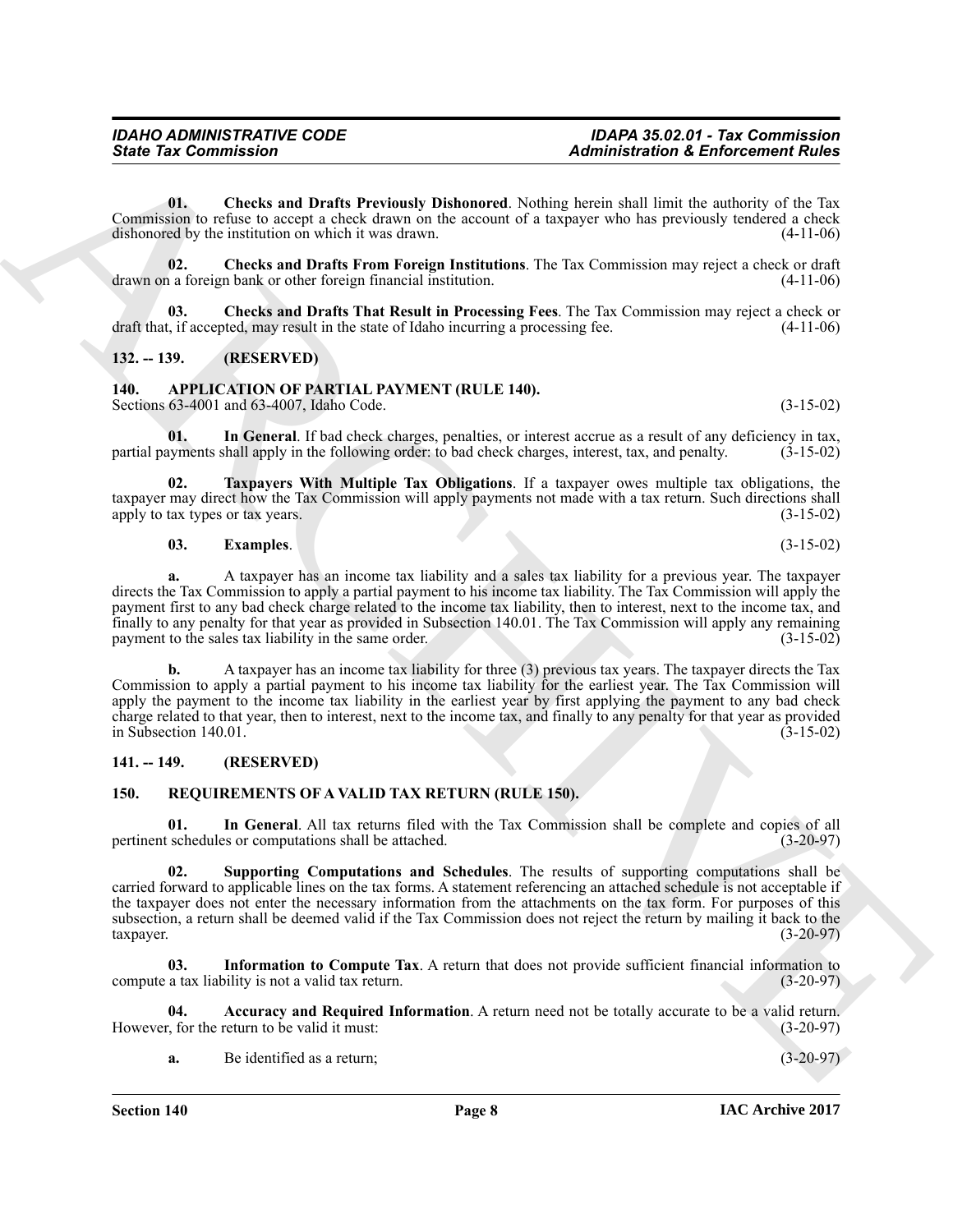| <b>State Tax Commission</b>             |                                                                                                                                                                                                                                                                                                                                                                                                                                                                                                                                                                                                                                                                                                                                                                                 | <b>Administration &amp; Enforcement Rules</b> |             |
|-----------------------------------------|---------------------------------------------------------------------------------------------------------------------------------------------------------------------------------------------------------------------------------------------------------------------------------------------------------------------------------------------------------------------------------------------------------------------------------------------------------------------------------------------------------------------------------------------------------------------------------------------------------------------------------------------------------------------------------------------------------------------------------------------------------------------------------|-----------------------------------------------|-------------|
| $\mathbf{b}$ .                          | Be filed using the proper form prescribed by the Tax Commission;                                                                                                                                                                                                                                                                                                                                                                                                                                                                                                                                                                                                                                                                                                                |                                               | $(3-20-97)$ |
|                                         | Include the taxpayer's social security number, federal employer identification number, or Internal<br>Revenue Service processing number;                                                                                                                                                                                                                                                                                                                                                                                                                                                                                                                                                                                                                                        |                                               | $(7-1-99)$  |
| d.                                      | Include the taxpayer's name and address;                                                                                                                                                                                                                                                                                                                                                                                                                                                                                                                                                                                                                                                                                                                                        |                                               | $(7-1-99)$  |
| e.                                      | Include the taxpayer's Idaho permit or license number, if applicable;                                                                                                                                                                                                                                                                                                                                                                                                                                                                                                                                                                                                                                                                                                           |                                               | $(7-1-99)$  |
| f.                                      | Identify the reporting or tax period;                                                                                                                                                                                                                                                                                                                                                                                                                                                                                                                                                                                                                                                                                                                                           |                                               | $(7-1-99)$  |
| g.<br>taxpayer reached that result; and | Contain a computation of the tax liability and sufficient supporting information to show how the                                                                                                                                                                                                                                                                                                                                                                                                                                                                                                                                                                                                                                                                                |                                               | $(3-20-97)$ |
|                                         | Reflect the taxpayer's honest and genuine effort to satisfy the requirements of the law. For purposes<br>of determining if these requirements are met, documents that contain the following are clearly insufficient: (3-20-97)                                                                                                                                                                                                                                                                                                                                                                                                                                                                                                                                                 |                                               |             |
| i.                                      | Broad unspecified constitutional claims;                                                                                                                                                                                                                                                                                                                                                                                                                                                                                                                                                                                                                                                                                                                                        |                                               | $(3-20-97)$ |
| ii.                                     | Unsupported statements that claim no Idaho activity or income exists; and                                                                                                                                                                                                                                                                                                                                                                                                                                                                                                                                                                                                                                                                                                       |                                               | $(3-20-97)$ |
| iii.                                    | Language that demonstrates a protest against the tax law or its administration.                                                                                                                                                                                                                                                                                                                                                                                                                                                                                                                                                                                                                                                                                                 |                                               | $(3-20-97)$ |
| 05.                                     | <b>Signing of Returns.</b>                                                                                                                                                                                                                                                                                                                                                                                                                                                                                                                                                                                                                                                                                                                                                      |                                               | $(3-20-97)$ |
| a.<br>b.                                | Paper Returns. The taxpayer or an authorized officer or representative shall manually sign the tax<br>return. Both spouses shall sign a joint return. If a taxpayer is deceased or cannot sign his name, a duly authorized<br>person, such as a surviving spouse, executor, administrator or person holding power of attorney may sign the return,<br>indicating his status or relationship. If a taxpayer signs with an X, a witness shall attest his mark. The signature of the<br>taxpayer constitutes a written declaration of the return's accuracy.<br>Electronically Filed Returns. The name of the taxpayer, the name of the taxpayer's authorized<br>agent, the taxpayer's identification number, or personal identification number, shall constitute a signature when |                                               | $(3-20-97)$ |
| Idaho Code.                             | transmitted as part of an electronically filed return by the taxpayer or at the taxpayer's direction. The tax preparer<br>shall keep a copy of the tax return on file for the applicable statute of limitations as required by Section 48-603B,                                                                                                                                                                                                                                                                                                                                                                                                                                                                                                                                 |                                               | $(7-1-99)$  |
| 06.                                     | Reproduced and Substitute Forms. Any reproduced or substitute form or schedule must meet the<br>requirements of the Tax Commission's original form.                                                                                                                                                                                                                                                                                                                                                                                                                                                                                                                                                                                                                             |                                               | $(3-20-97)$ |
|                                         | Specific instructions for substitute forms are available on request from the Tax Commission. The<br>use of substitute forms requires prior approval of the Tax Commission. The Tax Commission may reject nonapproved<br>forms (3-20-97)                                                                                                                                                                                                                                                                                                                                                                                                                                                                                                                                         |                                               |             |
| b.                                      | Reproduced forms and photocopies of official Tax Commission forms are acceptable if the weight<br>and size of the paper are comparable to that used in the official forms. These forms and schedules must be sufficiently<br>legible so they may be reproduced.                                                                                                                                                                                                                                                                                                                                                                                                                                                                                                                 |                                               | $(3-20-97)$ |
| $151. - 152.$                           | (RESERVED)                                                                                                                                                                                                                                                                                                                                                                                                                                                                                                                                                                                                                                                                                                                                                                      |                                               |             |
| 153.<br>$153$ ).                        | TAX PREPARERS -- ALTERNATIVE METHODS OF SIGNING INCOME TAX RETURNS (RULE                                                                                                                                                                                                                                                                                                                                                                                                                                                                                                                                                                                                                                                                                                        |                                               |             |
|                                         | A tax preparer, as defined in Section 48-603B, Idaho Code, may sign an Idaho income tax return in a manner allowed<br>by Internal Revenue Service Notice 2004-54. This includes signing the return by means of a rubber stamp,<br>mechanical device, or computer software program. The requirements for using the alternative methods under Internal<br>Revenue Service Notice 2004-54 must be followed for Idaho income tax purposes if this method of signing a return is                                                                                                                                                                                                                                                                                                     |                                               |             |

### <span id="page-8-3"></span><span id="page-8-2"></span>**05. Signing of Returns**. (3-20-97)

### <span id="page-8-0"></span>**151. -- 152. (RESERVED)**

#### <span id="page-8-4"></span><span id="page-8-1"></span>**153. TAX PREPARERS -- ALTERNATIVE METHODS OF SIGNING INCOME TAX RETURNS (RULE 153).**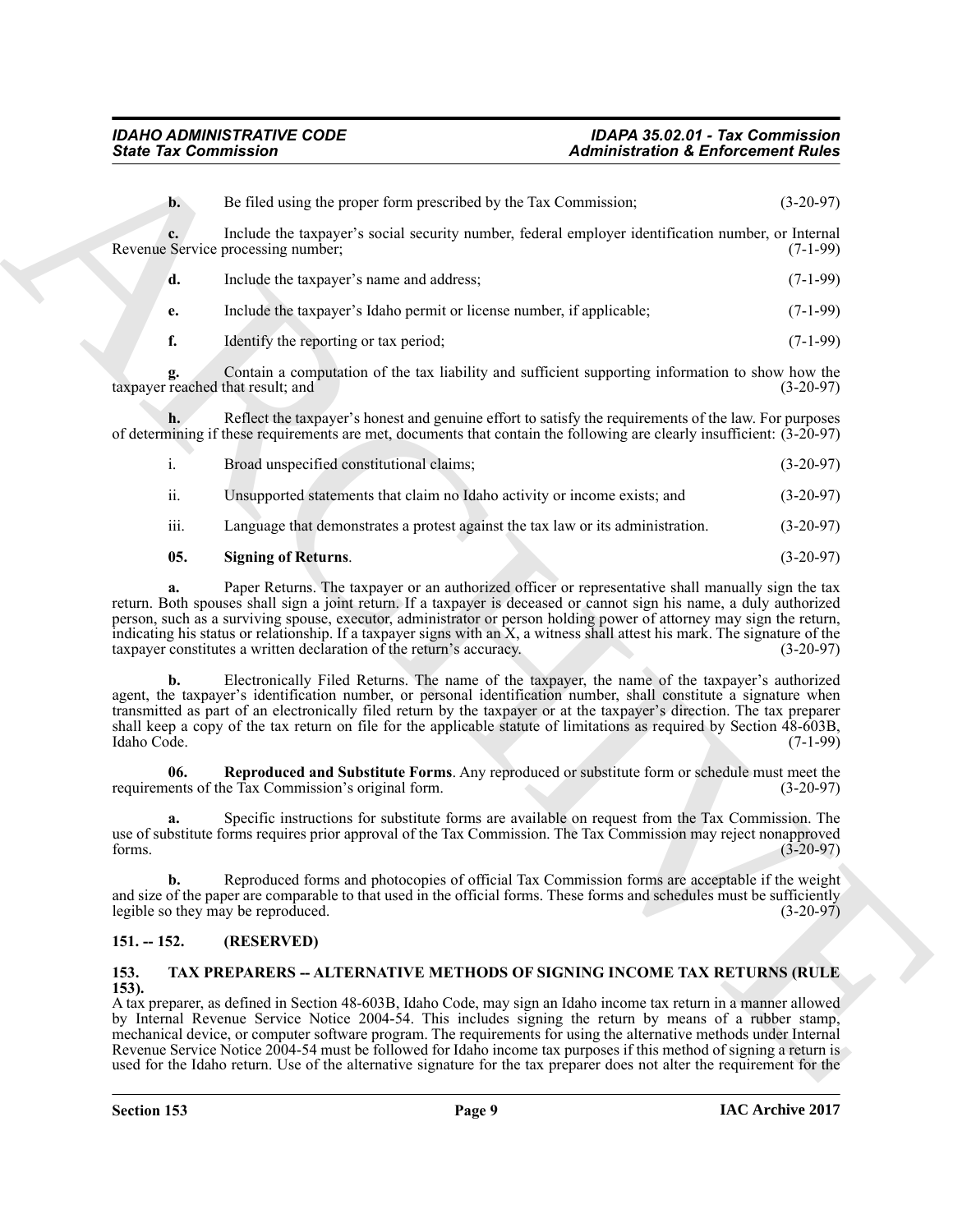taxpayer or authorized officer or representative to sign the return as provided in Rule 150 of these rules or to follow<br>the requirements of Section 48-603B, Idaho Code. (4-7-11) the requirements of Section 48-603B, Idaho Code.

#### <span id="page-9-9"></span><span id="page-9-0"></span>**154. (RESERVED)**

<span id="page-9-1"></span>**155. TAX RETURNS AND OTHER DOCUMENTS FILED ELECTRONICALLY (RULE 155).** Sections 63-115, 63-3039, and 74-107, Idaho Code. (4-2-08)

**01. Tax Returns Filed Electronically**. Pursuant to Section 63-115, Idaho Code, a taxpayer may file a tax return with the Tax Commission electronically only when the Tax Commission has established and implemented procedures permitting electronic filing of a specific tax return. A return may only be filed electronically by using the procedures and formats established by the Tax Commission for the particular return. (7-1-99) procedures and formats established by the Tax Commission for the particular return.

<span id="page-9-14"></span><span id="page-9-13"></span><span id="page-9-10"></span>**02. Signatures**. See Rule 150 of these rules. (7-1-99)

**03. Acknowledgment of Data Transmissions**. Persons filing returns by electronic data stream may be sent an acknowledgment of receipt of a successfully transmitted return. An acknowledgment means only that the Tax Commission received the return. An acknowledgment is not a finding by the Tax Commission about the correctness of the return. If any transmission is received in an unintelligible, unreadable, or corrupted form and the Tax Commission cannot identify the taxpayer, no acknowledgment will be sent. (4-7-11)

**04.** Methods Allowed for Filing Motor Fuels Tax Returns Electronically. The following methods totable methods for filing motor fuels tax returns electronically. (4-7-11) are acceptable methods for filing motor fuels tax returns electronically.

<span id="page-9-11"></span>**a.** Secured methods. Encrypted e-mail secured through public or private key encrypting. (4-7-11)

<span id="page-9-12"></span>**b.** Unsecured methods. Non-encrypted e-mail. (4-7-11)

**05. Risks of Disclosure**. By filing a return electronically, the taxpayer agrees to the risks of disclosure in submitting information electronically. A taxpayer or third party may not hold the Tax Commission responsible for any loss, liability, damage, whether direct, indirect or consequential, personal injury, or expenses of any nature whatsoever that may be suffered by the taxpayer or any third party as a result of or which may be attributable, directly or indirectly, from transmitting the taxpayer's information to the Tax Commission. (4-7-11)

#### <span id="page-9-2"></span>**156. -- 199. (RESERVED)**

#### <span id="page-9-4"></span><span id="page-9-3"></span>**200. EXAMINATION OF RECORDS: DEFINITIONS (RULE 200).**

<span id="page-9-5"></span>Sections 63-3042 and 63-3043, Idaho Code. For purposes of Rules 200 through 204, the following definitions apply:  $(3-29-10)$ 

Since Tax Commission in the same state and the same state and the same state of the same state of the same state and the same state of the same state of the same state of the same state of the same state of the same state **01. Books and Papers**. Books and papers shall mean and include any kind of written, printed, typed, or recorded matter of any kind or nature, however produced or reproduced including, but not limited to: all mechanical, electronic, sound or video recordings or their transcripts; microfilm and microfiche records; papers; service orders; repair orders; agreements; contracts; notes; memoranda; correspondence; letters; telegrams; statements; books; reports; studies; minutes; records; accounting books; maps; plans; drawings; diagrams; photographs; analyses or studies; and all drafts prepared in connection with such items. "Books and papers" also include electronic files and computer stored data. (3-29-10) computer stored data.

<span id="page-9-6"></span>**02.** Database Management System. Database Management System means a software system that relates, retrieves, and provides accessibility to data stored in a database. (3-29-10) controls, relates, retrieves, and provides accessibility to data stored in a database.

**03. Electronic Data Interchange or EDI Technology**. Electronic data interchange or EDI technology means the computer-to-computer exchange of business transactions in a standardized structured electronic format. (3-29-10)

<span id="page-9-8"></span><span id="page-9-7"></span>**04. Hard Copy**. Hard copy means any documents, records, reports or other data printed on paper.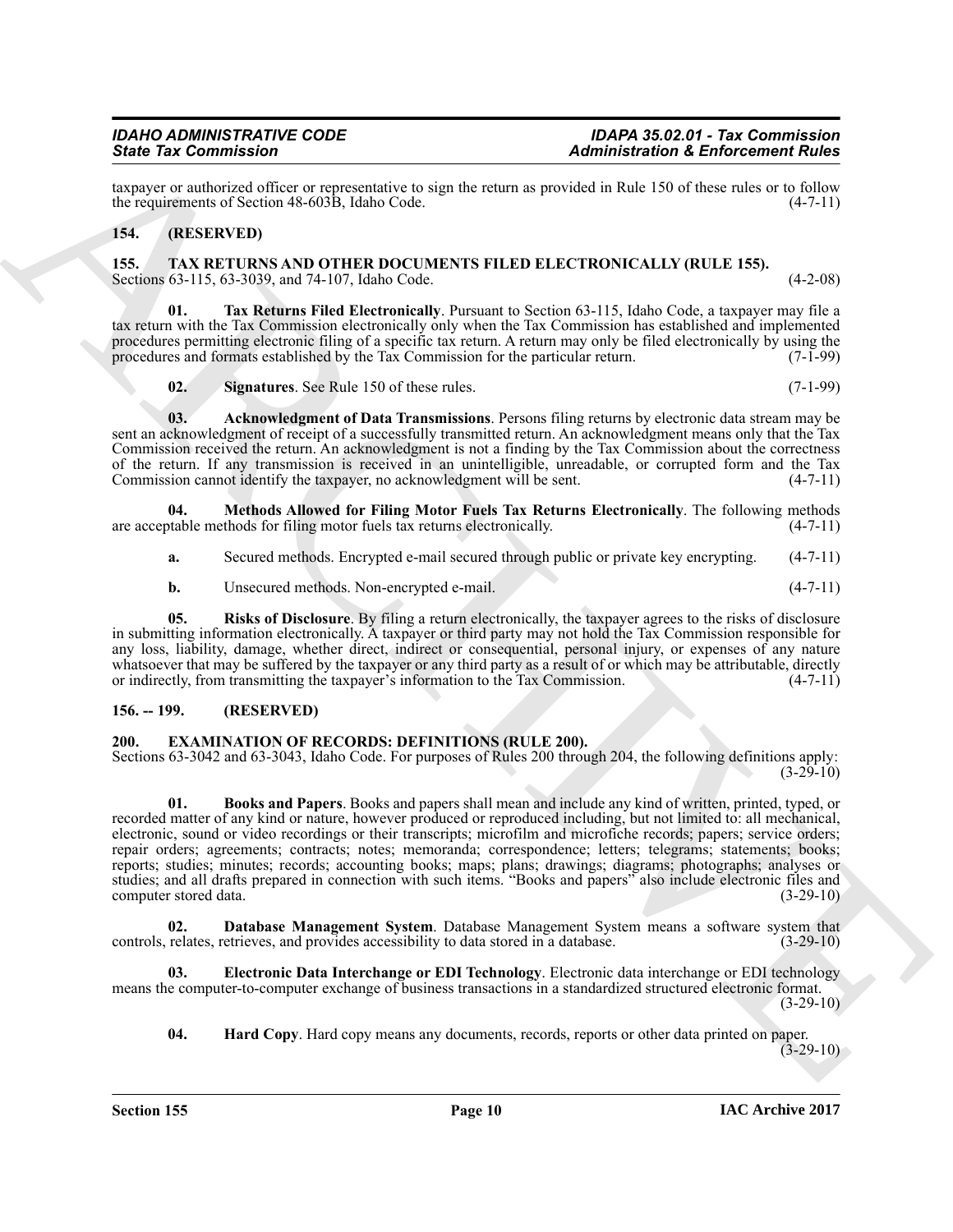<span id="page-10-1"></span>**05. Machine-Sensible Record**. Machine-sensible record means a collection of related information in an electronic format. Machine-sensible records do not include hard-copy records that are created or recorded on paper or stored in or by an imaging system such as microfilm, microfiche, or storage-only imaging systems. (3-29-10)

**06. Photocopy (Photocopied)**. Photocopy (photocopied) means a copy or reproduction of an original document including books and papers; to make a photographic reproduction of any document, printed, pictorial, or other medium of information or recordkeeping. (3-29-10) other medium of information or recordkeeping.

<span id="page-10-4"></span><span id="page-10-3"></span><span id="page-10-2"></span>**07. Records**. Records, as used in this rule, has the same meaning as "books and papers." (3-29-10)

**08. Storage-Only Imaging System**. Storage-only imaging system means a system of computer hardware and software that provides for the storage, retention and retrieval of documents originally created on paper. It does not include any system, or part of a system, that manipulates or processes any information or data contained on the document in any manner other than to reproduce the document in hard copy or as an optical image. (3-29-10)

#### <span id="page-10-5"></span><span id="page-10-0"></span>**201. EXAMINATION OF RECORDS: RECORDKEEPING AND PRODUCTION REQUIREMENTS (RULE 201).** Sections 63-3042 and 63-3043, Idaho Code. (3-29-10)

#### <span id="page-10-6"></span>**01. In General**. (3-29-10)

**a.** A taxpayer shall maintain all records that are necessary to a determination of the correct tax liability. Required records must be made available on request by the Tax Commission or its authorized representatives. The time and place for production shall be reasonable and shall occur during regular business hours. When books and papers are requested they will be relevant and reasonable documentation for the issues under examination. The request for information is relevant if it is germane to or applicable to an audit issue. (3-29-10 examination. The request for information is relevant if it is germane to or applicable to an audit issue.

Since The Commission weak between 3 states and a state interest in the Enforcement Role in the Commission of the Commission of the Commission of the Commission of the Commission of the Commission of the Commission of the **b.** Books and papers must be provided either as a photocopy, an electronic reproduction, or be made available for photocopying, scanning or other electronic reproduction at a specified time and place for the purposes of administering and verifying compliance with the tax laws. Photocopying is a benefit to both the Tax Commission and the taxpayer as the photocopy provides objective evidence supporting a tax position and allows for expediting the audit.  $(3-29-10)$ audit.  $(3-29-10)$ 

**c.** All books and papers that are acquired during an audit or examination are confidential. (3-29-10)

**d.** If the requirement to produce records creates a hardship for a taxpayer, the auditor or agent will the taxpayer to come to a reasonable solution for both parties. (3-29-10) work with the taxpayer to come to a reasonable solution for both parties.

**e.** If a taxpayer retains records in both machine-sensible and hard-copy formats, the taxpayer shall make the records available to the Tax Commission in machine-sensible format upon request of the Tax Commission.  $(3-29-10)$ 

**f.** Nothing in this rule shall be construed to prohibit a taxpayer from demonstrating tax compliance with traditional hard-copy documents or reproductions thereof, in whole or in part, whether or not such taxpayer also has retained or has the capability to retain records on electronic or other storage media. However, this subsection shall not relieve the taxpayer of the obligation to comply with Paragraph 201.01.e. of this rule. (3-29-10)

#### <span id="page-10-7"></span>**02. Machine-Sensible Records**. (3-29-10)

**a.** General Requirements. (3-29-10)

i. Machine-sensible records used to establish tax compliance shall contain sufficient transaction-level detail information so that the details underlying the machine-sensible records can be identified and made available to the Tax Commission upon request. A taxpayer has discretion to discard duplicated records and redundant information provided its responsibilities under this rule are met. (3-29-10) provided its responsibilities under this rule are met.

ii. At the time of an examination, the retained records must be capable of being retrieved and converted to a standard record format. (3-29-10)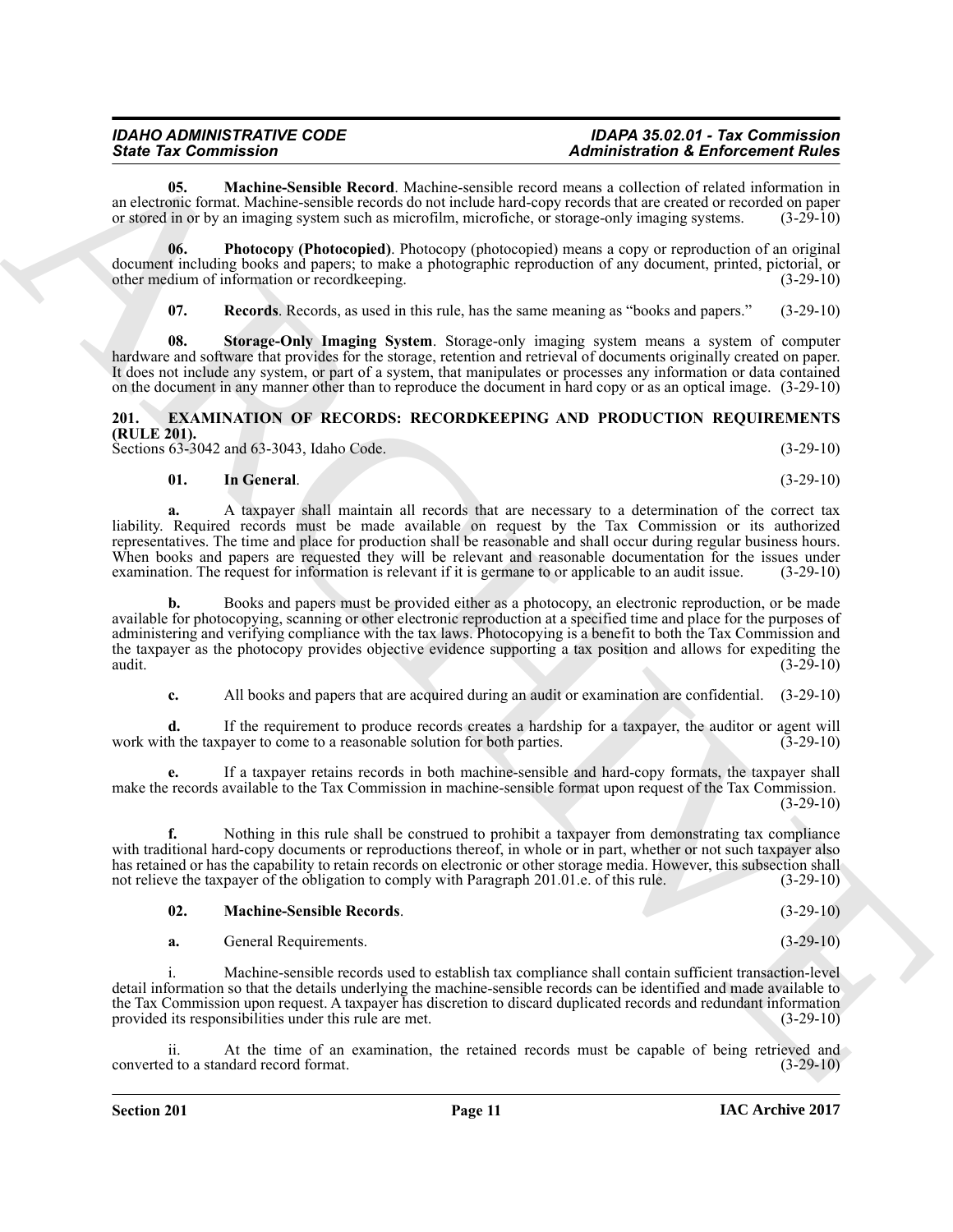iii. Taxpayers are not required to construct machine-sensible records other than those created in the ordinary course of business. A taxpayer who does not create the electronic equivalent of a traditional paper document in the ordinary course of business is not required to construct such a record for tax purposes. (3-29-10)

**b.** Electronic Data Interchange Requirements. (3-29-10)

i. Where a taxpayer uses electronic data interchange (EDI) processes and technology, the level of record detail, in combination with other records related to the transactions, must be equivalent to that contained in an acceptable paper record. For example, the retained records should contain such information as vendor name, invoice date, product description, quantity purchased, price, amount of tax, indication of tax status, shipping detail, etc. Codes may be used to identify some or all of the data elements, provided that the taxpayer provides a method which allows the Tax Commission to interpret the coded information. (3-29-10)

Since Tax Commission 21. Administration & Enforcement Rules<br>
ordinary climate in the state of the company of the state of the state of the state of the state of the state<br>
ordinary climate in the state of the state of the ii. The taxpayer may capture the information necessary to satisfy Subparagraph 201.02.b.i. of this rule at any level within the accounting system and need not retain the original EDI transaction records provided the audit trail, authenticity, and integrity of the retained records can be established. For example, a taxpayer using electronic data interchange technology receives electronic invoices from its suppliers. The taxpayer decides to retain the invoice data from completed and verified EDI transactions in its accounts payable system rather than to retain the EDI transactions themselves. Since neither the EDI transaction nor the accounts payable system captures information from the invoice pertaining to product description and vendor name (i.e., they contain only codes for that information), the taxpayer also retains other records, such as its vendor master file and product code description lists and makes them available to the Tax Commission. In this example, the taxpayer need not retain its EDI transaction for tax purposes. (3-29-10)

**c.** Electronic Data Processing Systems Requirements. The requirements for an electronic data processing accounting system should be similar to that of a manual accounting system, in that an adequately designed accounting system should incorporate methods and records that will satisfy the requirements of this rule. (3-29-10)

**d.** Business Process Information. (3-29-10)

i. Upon the request of the Tax Commission, the taxpayer shall provide a description of the business process that created the retained records. Such description shall include the relationship between the records and the tax documents prepared by the taxpayer and the measures employed to ensure the integrity of the records. (3-29-10)

| The taxpaver shall be capable of demonstrating: |  | $(3-29-10)$ |
|-------------------------------------------------|--|-------------|
|                                                 |  |             |

(1) The functions being performed as they relate to the flow of data through the system; (3-29-10)

(2) The internal controls used to ensure accurate and reliable processing; and (3-29-10)

(3) The internal controls used to prevent unauthorized addition, alteration, or deletion of retained records.  $(3-29-10)$ 

iii. The following specific documentation is required for machine-sensible records retained pursuant to this rule:  $(3-29-10)$ (1) Record formats or layouts; (3-29-10)

- (2) Field definitions (including the meaning of all codes used to represent information); (3-29-10)
- (3) File descriptions (e.g., data set name); and (3-29-10)
- <span id="page-11-0"></span>(4) Detailed charts of accounts and account descriptions. (3-29-10)

**03. Cost Reimbursement to a Third-Party**. If the Tax Commission summonses a third-party to produce records, the Tax Commission may reimburse the third-party at a rate not to exceed seventy-five cents (\$0.75) per copy. The Tax Commission may require the originals to be produced pursuant to the summons. (3-29-10) per copy. The Tax Commission may require the originals to be produced pursuant to the summons.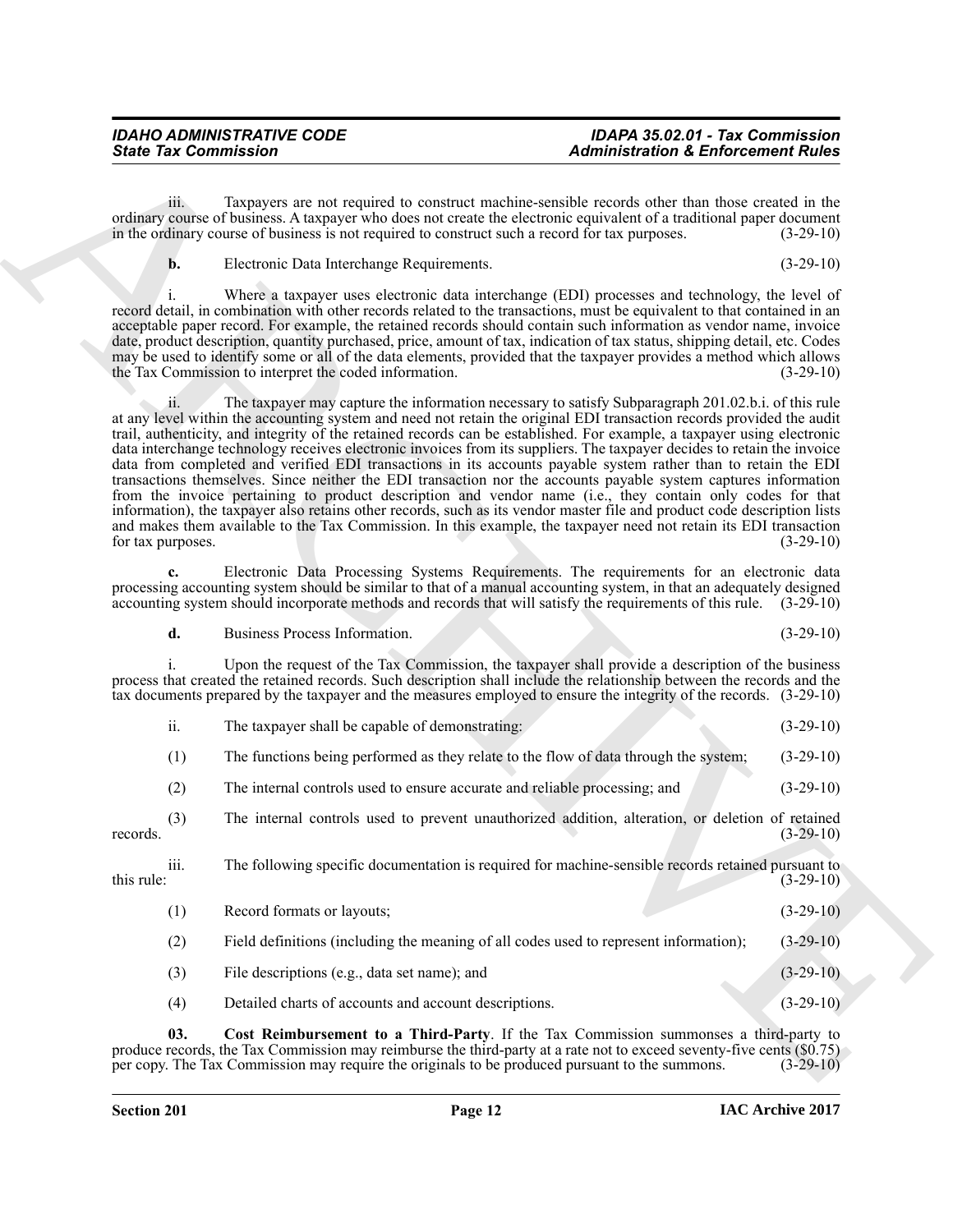<span id="page-12-5"></span>**04. Failure to Comply**. In addition to other enforcement provisions provided by statute, failure to produce records supporting amounts or information shown on a return may result in appropriate adjustments by the<br>Tax Commission, including either or both of the following: (3-29-10) Tax Commission, including either or both of the following:

**a.** The disallowance of claimed deductions, credits, or exemptions to which the requested information (3-29-10) relates; (3-29-10)

**b.** The presumption that the information not provided is prejudicial to the taxpayer's position in regard to the issue or issues to which the requested information relates. (3-29-10)

#### <span id="page-12-2"></span><span id="page-12-0"></span>**202. EXAMINATION OF RECORDS: ACCESS TO MACHINE-SENSIBLE RECORDS (RULE 202).** Sections 63-3042 and 63-3043, Idaho Code.

**01. In General**. The manner in which the Tax Commission is provided access to machine-sensible records as required by Rule 201 may be satisfied through a variety of means that shall take into account a taxpayer's facts and circumstances through consultation with the taxpayer.

<span id="page-12-4"></span><span id="page-12-3"></span>**02. Access Alternatives**. Such access will be provided in one (1) or more of the following manners: (3-29-10)

**a.** The taxpayer may arrange to provide the Tax Commission with the hardware, software and el resources to access the machine-sensible records. (3-29-10) personnel resources to access the machine-sensible records.

**b.** The taxpayer may arrange for a third party to provide the hardware, software and personnel is necessary to access the machine-sensible records. (3-29-10) resources necessary to access the machine-sensible records.

**c.** The taxpayer may convert the machine-sensible records to a standard record format specified by the Tax Commission, including copies of files, on a magnetic medium that is agreed to by the Tax Commission.

(3-29-10)

**d.** The taxpayer and the Tax Commission may agree on other means of providing access to the sensible records.. (3-29-10) machine-sensible records..

### <span id="page-12-6"></span><span id="page-12-1"></span>**203. EXAMINATION OF RECORDS: RECORDS MAINTENANCE (RULE 203).**

Sections 63-3042 and 63-3043, Idaho Code. (3-29-10)

#### <span id="page-12-7"></span>**01. Requirements**. (3-29-10)

**a.** The Tax Commission recommends, but does not require, that taxpayers refer to the National Archives and Record Administration's (NARA) standards for guidance on the maintenance and storage of electronic records, such as the labeling of records, the location and security of the storage environment, the creation of back-up copies, and the use of periodic testing to confirm the continued integrity of the records. [The NARA standards may be found at 36 Code of Federal Regulations, Part 1234, July 1, 1995, edition.] (3-29-10) found at 36 Code of Federal Regulations, Part 1234, July 1, 1995, edition.

**b.** The taxpayer's computer hardware or software shall accommodate the extraction and conversion of machine-sensible records. (3-29-10) retained machine-sensible records.

#### <span id="page-12-8"></span>**02. Taxpayer Responsibility and Discretionary Authority**. (3-29-10)

Since Tax Commission<br>
The Commission Complete and distingention of the contentration of the Commission Commission of the Commission of the Commission of the Commission of the Commission of the Commission of the Commission **a.** In conjunction with meeting the requirements of Rule 201, a taxpayer may create files solely for the use of the Tax Commission. For example, if a data base management system is used, it is consistent with this rule for the taxpayer to create and retain a file that contains the transaction-level detail from the data base management system and meets the requirements of Rule 201. The taxpayer should document the process that created the separate file to show the relationship between that file and the original records. (3-29-10)

**b.** A taxpayer may contract with a third party to provide custodial or management services of the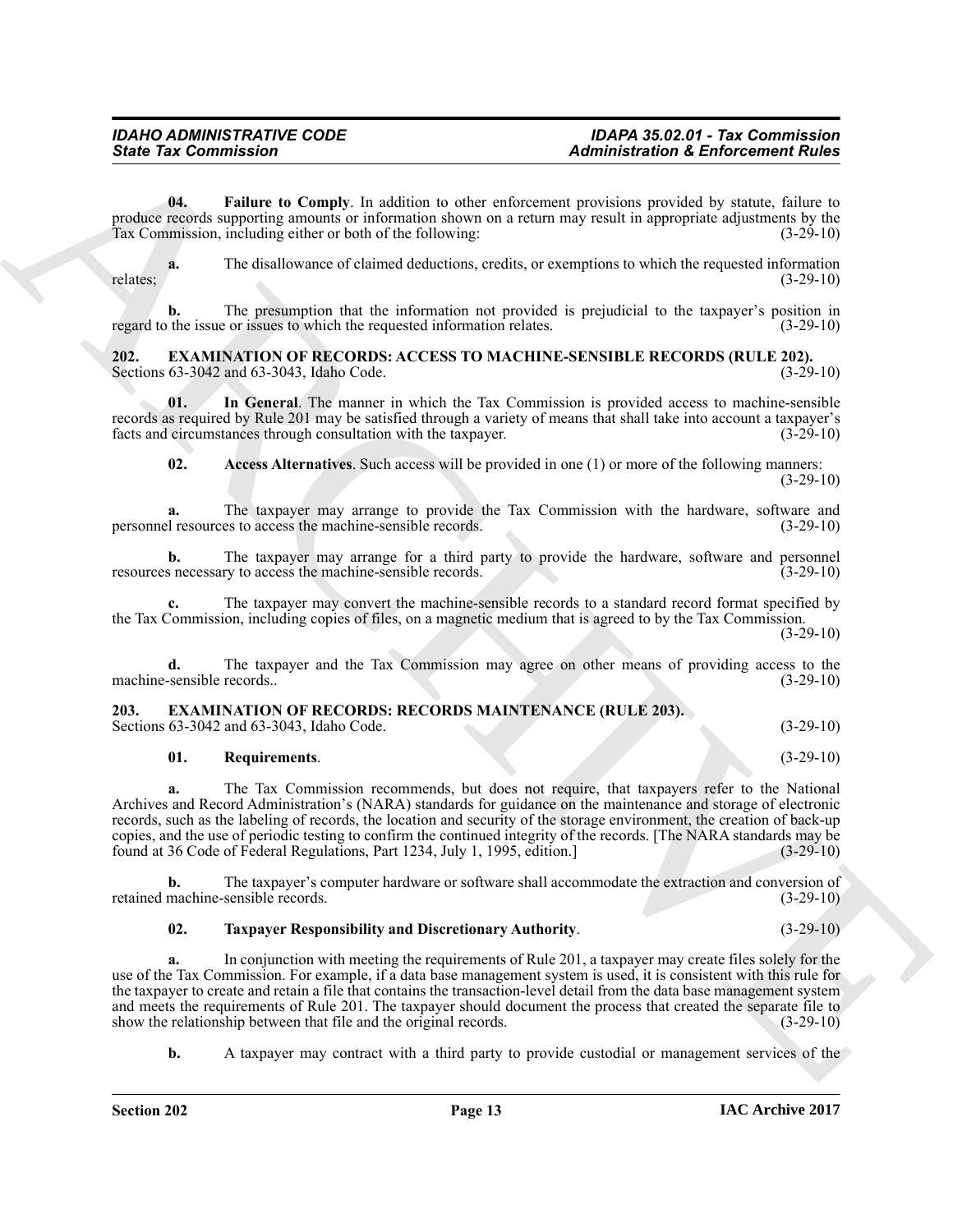records. Such a contract shall not relieve the taxpayer of its responsibilities under this rule. (3-29-10)

### <span id="page-13-4"></span>**03. Effect on Hard-Copy Recordkeeping Requirements**. (3-29-10)

**a.** Except as otherwise provided in this section, the provisions of these rules do not relieve taxpayers of the responsibility to retain hard-copy records that are created or received in the ordinary course of business as required by existing law and rules. Hard-copy records may be retained on a recordkeeping medium as provided in Rule 204 of these rules.  $(3-29-10)$ 

**b.** If hard-copy records are not produced or received in the ordinary course of transacting business (e.g., when the taxpayer uses electronic data interchange technology), such hard-copy records need not be created.

(3-29-10)

**c.** Hard-copy records generated at the time of a transaction using a credit or debit card must be retained unless all the details necessary to determine correct tax liability relating to the transaction are subsequently received and retained by the taxpayer in accordance with this rule. Such details include those listed in Paragraph 201.02.b. (3-29-10)  $201.02.b.$  (3-29-10)

**d.** Computer printouts that are created for validation, control, or other temporary purposes need not be retained. (3-29-10)

**e.** Nothing in this section shall prevent the Tax Commission from requesting hard-copy printouts in tained machine-sensible records at the time of examination. (3-29-10) lieu of retained machine-sensible records at the time of examination.

#### <span id="page-13-2"></span><span id="page-13-1"></span><span id="page-13-0"></span>**204. EXAMINATION OF RECORDS: ALTERNATIVE STORAGE MEDIA (RULE 204).** Sections 63-3042 and 63-3043, Idaho Code. (3-29-10)

Sinte Tax Commission<br>
Sinte Anchorage Commission Anchorage Commission Anchorage Commission Anchorage Commission Anchorage Commission<br>
Sinte The commission and the second state in the second state in the second state in th **01. In General**. For purposes of storage and retention, taxpayers may convert hard-copy documents received or produced in the normal course of business and required to be retained under this rule to microfilm, microfiche or other storage-only imaging systems and may discard the original hard-copy documents, provided the conditions of this section are met. Documents that may be stored on these media include, but are not limited to, general books of account, journals, voucher registers, general and subsidiary ledgers, and supporting records of details, such as sales invoices, purchase invoices, exemption certificates, and credit memoranda. (3-29-10)

<span id="page-13-3"></span>**02. Requirements of Storage-Only Imaging Systems**. Microfilm, microfiche and other storage-only imaging systems shall meet the following requirements: (3-29-10)

**a.** Documentation establishing the procedures for converting the hard-copy documents to microfilm, microfiche or other storage-only imaging system must be maintained and made available on request. Such documentation shall, at a minimum, contain a sufficient description to allow an original document to be followed through the conversion system as well as internal procedures established for inspection and quality assurance.

 $(3-29-10)$ 

**b.** Procedures must be established for the effective identification, processing, storage, and preservation of the stored documents and for making them available. (3-29-10)

**c.** Upon request by the Tax Commission, a taxpayer must provide facilities and equipment for reading, locating, and reproducing any documents maintained on microfilm, microfiche or other storage-only imaging system. (3-29-10)

**d.** When displayed on such equipment or reproduced on paper, the documents must exhibit a high degree of legibility and readability. For this purpose, legibility is defined as the quality of a letter or numeral that enables the observer to identify it positively and quickly to the exclusion of all other letters or numerals. Readability is defined as the quality of a group of letters or numerals being recognizable as words or complete numbers.

 $(3-29-10)$ 

**e.** All data stored on microfilm, microfiche or other storage-only imaging systems must be maintained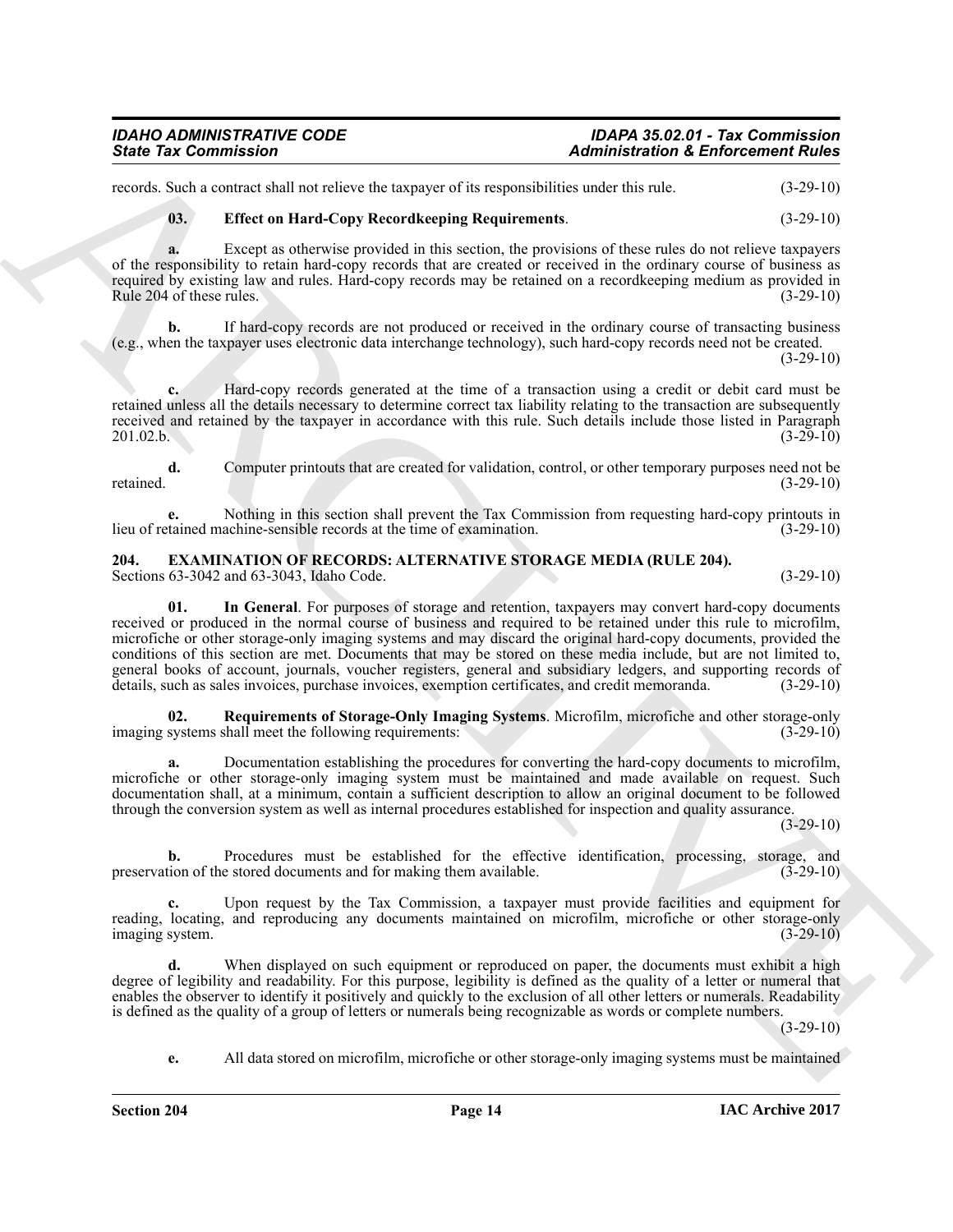## *IDAHO ADMINISTRATIVE CODE IDAPA 35.02.01 - Tax Commission*

and arranged in a manner that permits the location of any particular record. (3-29-10)

**f.** There is no substantial evidence that the microfilm, microfiche or other storage-only imaging acks authenticity or integrity. (3-29-10) system lacks authenticity or integrity.

#### <span id="page-14-7"></span><span id="page-14-0"></span>**205. ACTION TO COLLECT UNPAID TAX OR DEFICIENCY (RULE 205).** Section 63-3050, Idaho Code. (3-20-97)

<span id="page-14-9"></span>**01. In General**. A debtor-creditor relationship exists between the taxpayer and the state of Idaho with regard to taxes imposed by the state of Idaho. The only exception is if a trust relationship is imposed. (3-20-97)

<span id="page-14-8"></span>**02. Authority for Collection**. Sections 63-3050, 63-3063, and 63-3064, Idaho Code, authorize the Tax Commission to pursue any legal action for the payment of taxes owing. This authority is in addition to the specific collection authority granted by Sections 63-3051 through 63-3061, Idaho Code. (3-20-97)

#### <span id="page-14-1"></span>**206. -- 209. (RESERVED)**

#### <span id="page-14-14"></span><span id="page-14-12"></span><span id="page-14-2"></span>**210. PROPERTY SUBJECT TO LIEN (RULE 210).** Section 63-3051, Idaho Code. (3-20-97)

Since Tax Commission<br>
and a summer last be two more our particular count of the animal space of the control of the control of the control of the control of the control of the control of the control of the control of the c **01.** Statutory Lien. A statutory lien is created when demand for payment of any assessed deficiency in tax, interest, penalties, or other charges is made and the taxpayer fails to pay the assessment. The lien extends to all real and personal property, or rights therein, owned or acquired by the taxpayer from the date the lien is created until the time it expires. The lien is deemed to be created on the date demand for payment is made. The lien is not effective as to third-parties until a notice of lien is filed. (3-20-97)

<span id="page-14-13"></span>**Duration of Lien.** A notice of lien remains in effect for five (5) years from the date the lien notice is first filed in the Secretary of State's office. The lien may be extended by filing an amendment to continue the tax lien with the office of the Secretary of State within that period. The lien, as extended, is valid and applies against only the real property of the taxpayer. (4-6-05)

#### <span id="page-14-3"></span>**211. -- 214. (RESERVED)**

<span id="page-14-15"></span><span id="page-14-4"></span>

| 215. | <b>RELEASE OR SUBORDINATION OF TAX LIEN (RULE 215).</b> |  |             |
|------|---------------------------------------------------------|--|-------------|
|      | Section 63-3055, Idaho Code.                            |  | $(3-20-97)$ |

**01. Request for Release of Lien**. A request for a release of all or a portion of the property subject to a state tax lien, must be in writing and addressed to the Tax Commission. The request must include: (3-20-97)

<span id="page-14-17"></span><span id="page-14-16"></span>

| The lien number and date;        | $(3-20-97)$ |
|----------------------------------|-------------|
| The reasons for the request; and | $(3-20-97)$ |
| Supporting documentation.        | $(3-20-97)$ |

**02. Erroneous Lien**. If a lien is filed in error, the lien shall be released as soon as possible. The statement "This release is based on a finding that the lien herein released was filed in error" shall be shown on the release filed. (3-20-97) release filed. (3-20-97)

#### <span id="page-14-5"></span>**216. -- 219. (RESERVED)**

#### <span id="page-14-10"></span><span id="page-14-6"></span>**220. LEVY OR DISTRAINT WARRANT (RULE 220).** Section 63-3059, Idaho Code. (3-20-97)

<span id="page-14-11"></span>**01. In General**. Levy and distraint is the summary method of collecting taxes when the assessment and lien remain unsatisfied. The Idaho Income Tax Act provides that if the taxpayer fails to pay assessed taxes or deficiencies, the tax may be collected by levy on all property or property rights belonging to the taxpayer. (3-20-97)

*State Tax Commission Administration & Enforcement Rules*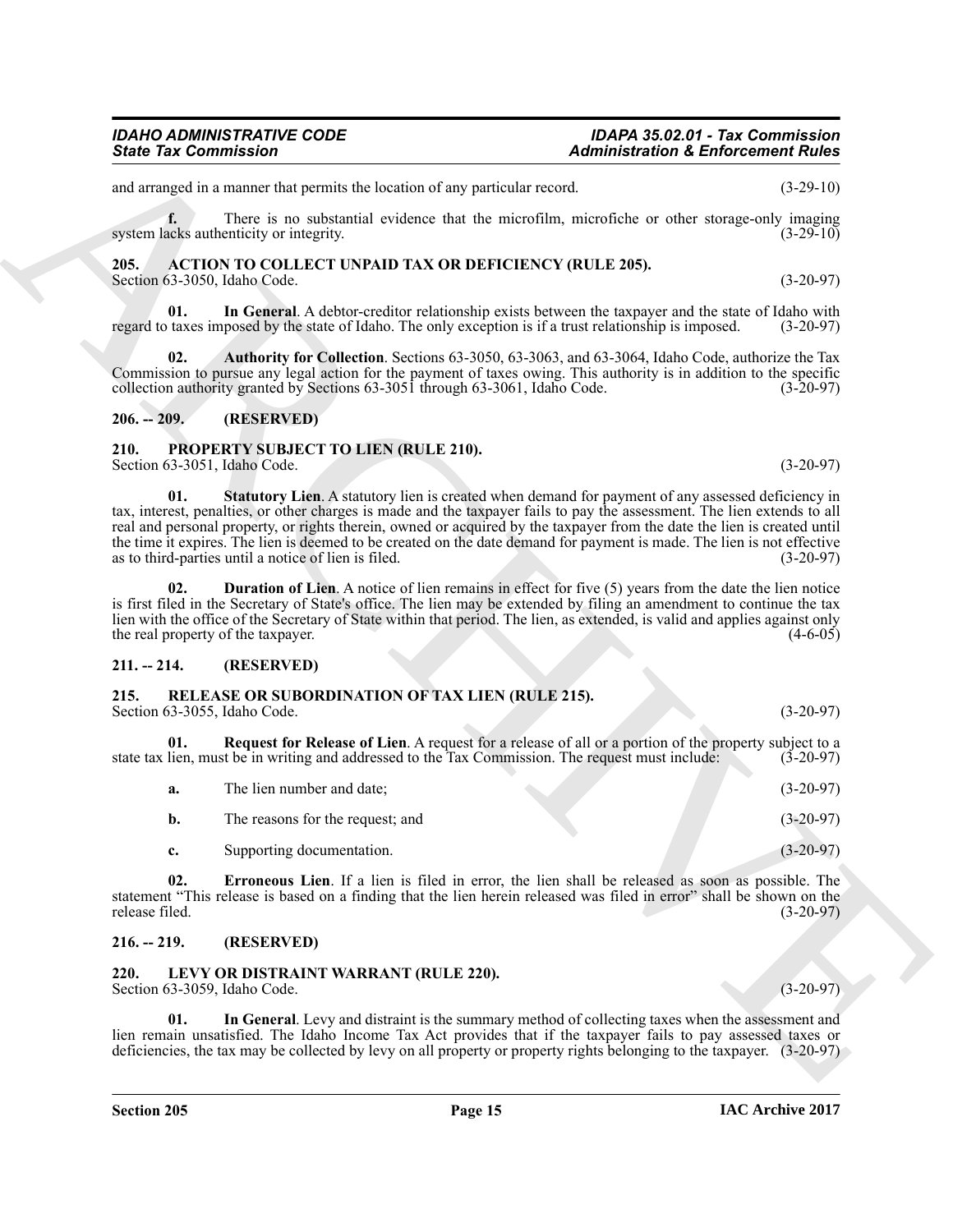<span id="page-15-9"></span>**02. Serving of Levy**. A levy or notice of levy may be served on a person in possession of or obligated with respect to property rights of the taxpayer. Property identified as belonging to the taxpayer may be levied on. The authority to execute a levy or warrant is vested in a member of the Tax Commission, a deputy commissioner, a sheriff, constable, or a deputy of the Tax Commission. (3-20-97)

<span id="page-15-10"></span>**03. Surrender of Property**. A person in possession of property or property rights on which a levy has been made shall surrender the property to the process server on demand. If the holder fails to surrender the property, he may be personally liable to the Tax Commission for the amount or value of the property so held and retained.

(3-20-97)

### <span id="page-15-0"></span>**221. -- 224. (RESERVED)**

#### <span id="page-15-11"></span><span id="page-15-1"></span>**225. PROCEEDINGS ON LEVY OR DISTRAINT (RULE 225).** Section 63-3060, Idaho Code. (3-20-97)

<span id="page-15-12"></span>**01. In General**. The proceedings on levy or distraint have the same force and effect as a writ of execution issued by a court on final judgment except that the right to claim exemption from execution is limited by Section 63-3058, Idaho Code. The sale or liquidation of property seized will proceed in the manner provided by the general statutes of the state of Idaho relating to execution on judgment. See Title 11, Idaho Code. (4-4-13)

<span id="page-15-13"></span>**02. Sale of Property**. All costs of execution and sale are the responsibility of the taxpayer and will be collected as part of the obligation owing the state. Any moneys obtained on the sale of the taxpayer's property will be applied in the following order: to costs incurred, interest, tax, and penalty. Any moneys received in excess of the total obligation will be paid to the taxpayer unless, prior to disbursement, other creditors file a claim on the state. See Section 11-202, Idaho Code. (4-4-13)

#### <span id="page-15-2"></span>**226. -- 229. (RESERVED)**

#### <span id="page-15-4"></span><span id="page-15-3"></span>**230. JEOPARDY ASSESSMENTS (RULE 230).**

Section 63-3065, Idaho Code. (3-20-97)

<span id="page-15-8"></span>**01. Termination of Tax Periods**. The Tax Commission may terminate the tax period of a taxpayer at any time when payment of a tax is in jeopardy. This termination causes the tax for the terminated period, and any unpaid tax for the preceding tax period, to be immediately due and payable.  $(3-20-97)$ unpaid tax for the preceding tax period, to be immediately due and payable.

**a.** No particular form of notice of the jeopardy assessment is required. Notice may be served on the taxpayer or his authorized agent, or mailed to his last known address. (3-20-97)

**b.** Notwithstanding any action by the Tax Commission pursuant to Section 63-3065, Idaho Code, and this rule, a taxpayer shall file a tax return at the end of his regular accounting period. Any tax collected as a result of termination pursuant to this statute is applied against the tax due at the end of the current tax period. (3-20-97)

<span id="page-15-6"></span><span id="page-15-5"></span>**Appeals Procedure**. If the taxpayer does not agree with the jeopardy assessment, the taxpayer may file a petition for redetermination. The petition must be in writing and filed within sixty-three (63) days after notice of the jeopardy assessment. The taxpayer must either pay the assessment in full or file with the Tax Commission a bond in the manner set forth in Section 600 of these rules. The bond must be conditioned on the payment of any tax, penalty, and interest that may be found due. (3-20-97) penalty, and interest that may be found due.

Since The Commission CI and A have at major control the material method in Enforcement Folio and the Commission of the Commission of the Commission of the Commission of the Commission CI and Commission CI and Commission C **03. Property Under Distraint**. Property under distraint that has not been sold or otherwise disposed of may be returned to the taxpayer on payment of the assessment in full, plus the costs of the distraint. Property may also be returned if the taxpayer files with the Tax Commission a bond in the amount of the assessment, executed by a surety licensed and authorized to do business in Idaho and conditioned on payment of the full amount of the assessment plus the interest and costs. Either action shall begin within the time prescribed by Section 63-3065(b), Idaho Code, or an extension ordered by the Tax Commission. (3-20-97)

<span id="page-15-7"></span>**04. Request for Return of Seized Property**. A taxpayer may file a written petition for the return of property seized to satisfy a jeopardy assessment. The petition must be filed prior to the Tax Commission or a sheriff posting or publishing a notice of sale or other disposition of property, or within fifteen (15) days from the date of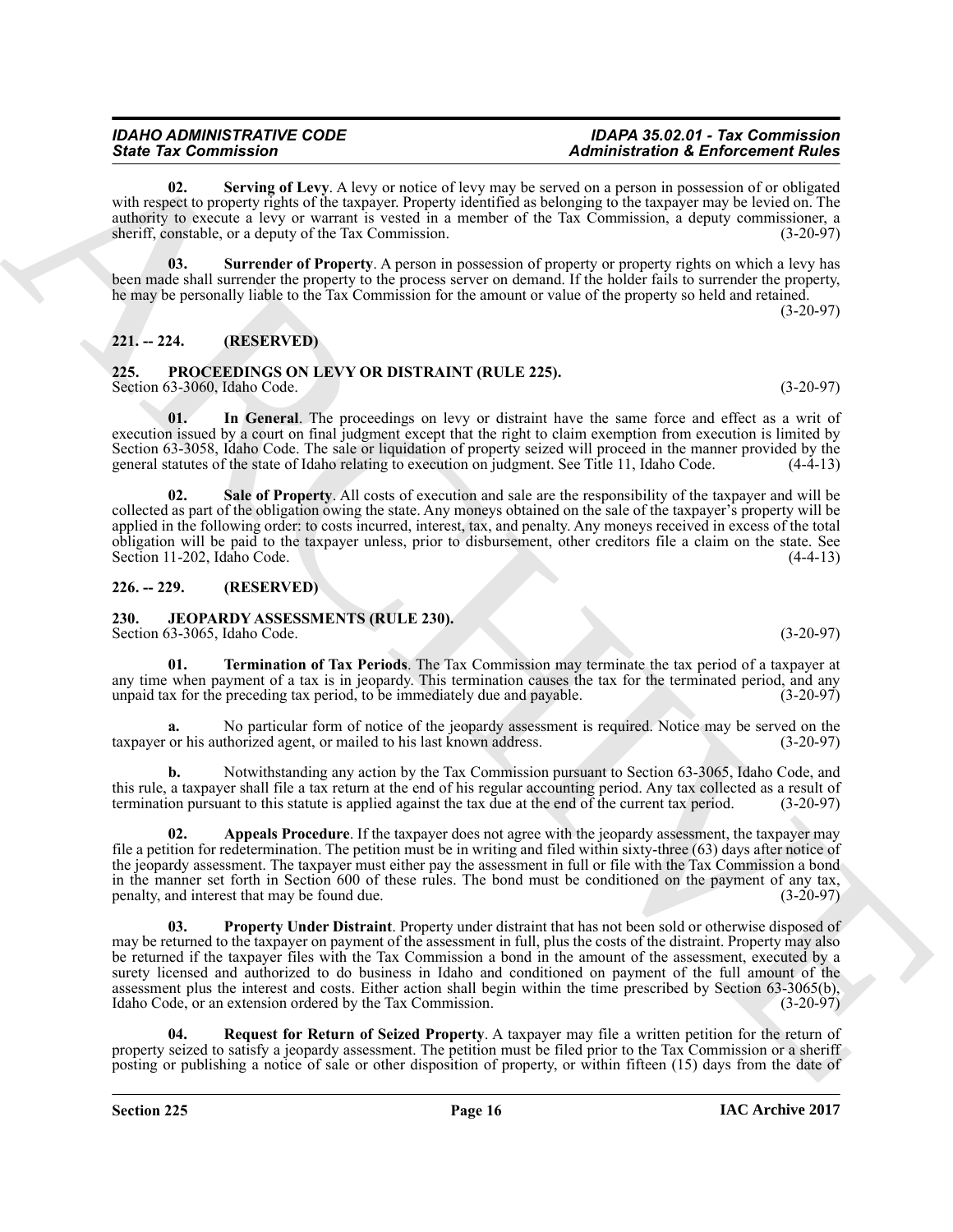### <span id="page-16-0"></span>**231. -- 299. (RESERVED)**

### <span id="page-16-7"></span><span id="page-16-6"></span><span id="page-16-4"></span><span id="page-16-1"></span>**300. ASSESSMENT OF TAX (RULE 300).**

### <span id="page-16-8"></span><span id="page-16-5"></span><span id="page-16-2"></span>**301. -- 309. (RESERVED)**

### <span id="page-16-11"></span><span id="page-16-9"></span><span id="page-16-3"></span>**310. INTEREST RATES (RULE 310).**

|                                                                                                                                                                                                                                                                                                                                                                                                                                                                                                                                                                                                                                                                                                                                                                                                                                                                                                                                                                                                                                                                                                                                                                                                                                                                                                                                                                                                                                                                                                                                                                                                                                                                                                                                                                                                                                                                                                                                                                                              |                                            |                                                             | <b>Administration &amp; Enforcement Rules</b>                                                                                                                                                                                                                                                                                                                                                                                                                                                                                                                                                                    |
|----------------------------------------------------------------------------------------------------------------------------------------------------------------------------------------------------------------------------------------------------------------------------------------------------------------------------------------------------------------------------------------------------------------------------------------------------------------------------------------------------------------------------------------------------------------------------------------------------------------------------------------------------------------------------------------------------------------------------------------------------------------------------------------------------------------------------------------------------------------------------------------------------------------------------------------------------------------------------------------------------------------------------------------------------------------------------------------------------------------------------------------------------------------------------------------------------------------------------------------------------------------------------------------------------------------------------------------------------------------------------------------------------------------------------------------------------------------------------------------------------------------------------------------------------------------------------------------------------------------------------------------------------------------------------------------------------------------------------------------------------------------------------------------------------------------------------------------------------------------------------------------------------------------------------------------------------------------------------------------------|--------------------------------------------|-------------------------------------------------------------|------------------------------------------------------------------------------------------------------------------------------------------------------------------------------------------------------------------------------------------------------------------------------------------------------------------------------------------------------------------------------------------------------------------------------------------------------------------------------------------------------------------------------------------------------------------------------------------------------------------|
|                                                                                                                                                                                                                                                                                                                                                                                                                                                                                                                                                                                                                                                                                                                                                                                                                                                                                                                                                                                                                                                                                                                                                                                                                                                                                                                                                                                                                                                                                                                                                                                                                                                                                                                                                                                                                                                                                                                                                                                              |                                            |                                                             | $(3-20-97)$                                                                                                                                                                                                                                                                                                                                                                                                                                                                                                                                                                                                      |
| $231. - 299.$                                                                                                                                                                                                                                                                                                                                                                                                                                                                                                                                                                                                                                                                                                                                                                                                                                                                                                                                                                                                                                                                                                                                                                                                                                                                                                                                                                                                                                                                                                                                                                                                                                                                                                                                                                                                                                                                                                                                                                                | (RESERVED)                                 |                                                             |                                                                                                                                                                                                                                                                                                                                                                                                                                                                                                                                                                                                                  |
| <b>State Tax Commission</b><br>seizure, whichever time is greater. The Tax Commission may grant the petition based on facts disclosed or found that<br>indicate the taxpayer will pay the assessment within a reasonable time.<br>300.<br><b>ASSESSMENT OF TAX (RULE 300).</b><br>Sections 63-3045 and 63-3045A, Idaho Code.<br>01.<br>tax owing is received, even if the return is corrected by the Tax Commission for mathematical errors. If the taxpayer<br>does not compute a tax on an otherwise properly filed return, any tax calculated by the Tax Commission to be owed is<br>assessed the date payment was due.<br>02.<br>assessed when the deficiency determination becomes final. A deficiency determination becomes final when the<br>taxpayer fails to timely petition for redetermination of the deficiency or to timely appeal the decision of the Tax<br>Commission. If the taxpayer timely appeals the decision of the Tax Commission, the deficiency determination<br>becomes final when the decision of the Board of Tax Appeals, or the judgment of the court, becomes final and can no<br>longer be appealed.<br>03.<br>payment of taxes that also functions as the required notice for the distraint and sale of a taxpayer's personal property<br>pursuant to Section 63-3057, Idaho Code. For a jeopardy assessment as provided for in Sections $63-3065$ , $63-3630$ ,<br>and 63-4208, Idaho Code, the Notice of Jeopardy Assessment is the record of assessment. In cases where the tax is<br>self-assessed and no Notice and Demand is issued, the record of assessment shall be the Tax Commission's<br>processing record of the filing of the self-assessed return.<br>04.<br>time. An admission is not considered a compromise of tax, and does not affect the statutory period of limitations for<br>an audit or additional assessment or for a claim for refund filed by the taxpayer.<br>$301. - 309.$<br>(RESERVED)<br><b>INTEREST RATES (RULE 310).</b> |                                            |                                                             | $(3-30-07)$                                                                                                                                                                                                                                                                                                                                                                                                                                                                                                                                                                                                      |
|                                                                                                                                                                                                                                                                                                                                                                                                                                                                                                                                                                                                                                                                                                                                                                                                                                                                                                                                                                                                                                                                                                                                                                                                                                                                                                                                                                                                                                                                                                                                                                                                                                                                                                                                                                                                                                                                                                                                                                                              |                                            |                                                             | In General. When a tax return is filed, tax and interest are assessed on the date the return showing<br>$(3-30-07)$                                                                                                                                                                                                                                                                                                                                                                                                                                                                                              |
|                                                                                                                                                                                                                                                                                                                                                                                                                                                                                                                                                                                                                                                                                                                                                                                                                                                                                                                                                                                                                                                                                                                                                                                                                                                                                                                                                                                                                                                                                                                                                                                                                                                                                                                                                                                                                                                                                                                                                                                              |                                            |                                                             | <b>Deficiency of Tax.</b> If the Tax Commission determines a deficiency of tax, the additional tax is<br>$(3-20-97)$                                                                                                                                                                                                                                                                                                                                                                                                                                                                                             |
|                                                                                                                                                                                                                                                                                                                                                                                                                                                                                                                                                                                                                                                                                                                                                                                                                                                                                                                                                                                                                                                                                                                                                                                                                                                                                                                                                                                                                                                                                                                                                                                                                                                                                                                                                                                                                                                                                                                                                                                              |                                            |                                                             | The Record of Assessment. The record of assessment shall be the Notice and Demand for<br>$(3-20-97)$                                                                                                                                                                                                                                                                                                                                                                                                                                                                                                             |
|                                                                                                                                                                                                                                                                                                                                                                                                                                                                                                                                                                                                                                                                                                                                                                                                                                                                                                                                                                                                                                                                                                                                                                                                                                                                                                                                                                                                                                                                                                                                                                                                                                                                                                                                                                                                                                                                                                                                                                                              |                                            |                                                             | Admission to Understatement of Tax. A taxpayer may admit to an understatement of tax at any<br>$(3-20-97)$                                                                                                                                                                                                                                                                                                                                                                                                                                                                                                       |
|                                                                                                                                                                                                                                                                                                                                                                                                                                                                                                                                                                                                                                                                                                                                                                                                                                                                                                                                                                                                                                                                                                                                                                                                                                                                                                                                                                                                                                                                                                                                                                                                                                                                                                                                                                                                                                                                                                                                                                                              |                                            |                                                             |                                                                                                                                                                                                                                                                                                                                                                                                                                                                                                                                                                                                                  |
| 310.                                                                                                                                                                                                                                                                                                                                                                                                                                                                                                                                                                                                                                                                                                                                                                                                                                                                                                                                                                                                                                                                                                                                                                                                                                                                                                                                                                                                                                                                                                                                                                                                                                                                                                                                                                                                                                                                                                                                                                                         | Sections 63-3045 and 63-3073, Idaho Code   |                                                             |                                                                                                                                                                                                                                                                                                                                                                                                                                                                                                                                                                                                                  |
| 01.<br>02.                                                                                                                                                                                                                                                                                                                                                                                                                                                                                                                                                                                                                                                                                                                                                                                                                                                                                                                                                                                                                                                                                                                                                                                                                                                                                                                                                                                                                                                                                                                                                                                                                                                                                                                                                                                                                                                                                                                                                                                   |                                            | <b>Idaho Interest Rates and Applicable Revenue Rulings.</b> | In General. The annual rate of interest applicable to delinquent taxes accruing or unpaid during all<br>or any part of a calendar year is determined in accordance with Section 63-3045, Idaho Code. The rates starting with<br>the rate applicable at July 1, 1981, and the Internal Revenue Service Revenue Rulings, if applicable for the<br>calculation of the rate, are listed in Subsection 310.02 of this rule. These interest rates also apply to the allowance of<br>a credit or refund of tax erroneously or illegally assessed or collected as provided in Section 63-3073, Idaho Code.<br>$(4-6-05)$ |
|                                                                                                                                                                                                                                                                                                                                                                                                                                                                                                                                                                                                                                                                                                                                                                                                                                                                                                                                                                                                                                                                                                                                                                                                                                                                                                                                                                                                                                                                                                                                                                                                                                                                                                                                                                                                                                                                                                                                                                                              | <b>PERIOD</b>                              | <b>RATE OF INTEREST</b>                                     | <b>INTERNAL REVENUE SERVICE</b><br><b>REVENUE RULING</b>                                                                                                                                                                                                                                                                                                                                                                                                                                                                                                                                                         |
|                                                                                                                                                                                                                                                                                                                                                                                                                                                                                                                                                                                                                                                                                                                                                                                                                                                                                                                                                                                                                                                                                                                                                                                                                                                                                                                                                                                                                                                                                                                                                                                                                                                                                                                                                                                                                                                                                                                                                                                              | July 1, 1981, through<br>December 31, 1993 | 12% simple interest                                         | Not Applicable                                                                                                                                                                                                                                                                                                                                                                                                                                                                                                                                                                                                   |
|                                                                                                                                                                                                                                                                                                                                                                                                                                                                                                                                                                                                                                                                                                                                                                                                                                                                                                                                                                                                                                                                                                                                                                                                                                                                                                                                                                                                                                                                                                                                                                                                                                                                                                                                                                                                                                                                                                                                                                                              |                                            | 7% simple interest                                          | Revenue Ruling 93-64                                                                                                                                                                                                                                                                                                                                                                                                                                                                                                                                                                                             |
|                                                                                                                                                                                                                                                                                                                                                                                                                                                                                                                                                                                                                                                                                                                                                                                                                                                                                                                                                                                                                                                                                                                                                                                                                                                                                                                                                                                                                                                                                                                                                                                                                                                                                                                                                                                                                                                                                                                                                                                              | Calendar Year 1994                         |                                                             |                                                                                                                                                                                                                                                                                                                                                                                                                                                                                                                                                                                                                  |
|                                                                                                                                                                                                                                                                                                                                                                                                                                                                                                                                                                                                                                                                                                                                                                                                                                                                                                                                                                                                                                                                                                                                                                                                                                                                                                                                                                                                                                                                                                                                                                                                                                                                                                                                                                                                                                                                                                                                                                                              | Calendar Year 1995                         | 9% simple interest                                          | Revenue Ruling 94-61                                                                                                                                                                                                                                                                                                                                                                                                                                                                                                                                                                                             |
|                                                                                                                                                                                                                                                                                                                                                                                                                                                                                                                                                                                                                                                                                                                                                                                                                                                                                                                                                                                                                                                                                                                                                                                                                                                                                                                                                                                                                                                                                                                                                                                                                                                                                                                                                                                                                                                                                                                                                                                              | Calendar Year 1996                         | 8% simple interest                                          | Revenue Ruling 95-67                                                                                                                                                                                                                                                                                                                                                                                                                                                                                                                                                                                             |

### <span id="page-16-10"></span>**02. Idaho Interest Rates and Applicable Revenue Rulings**.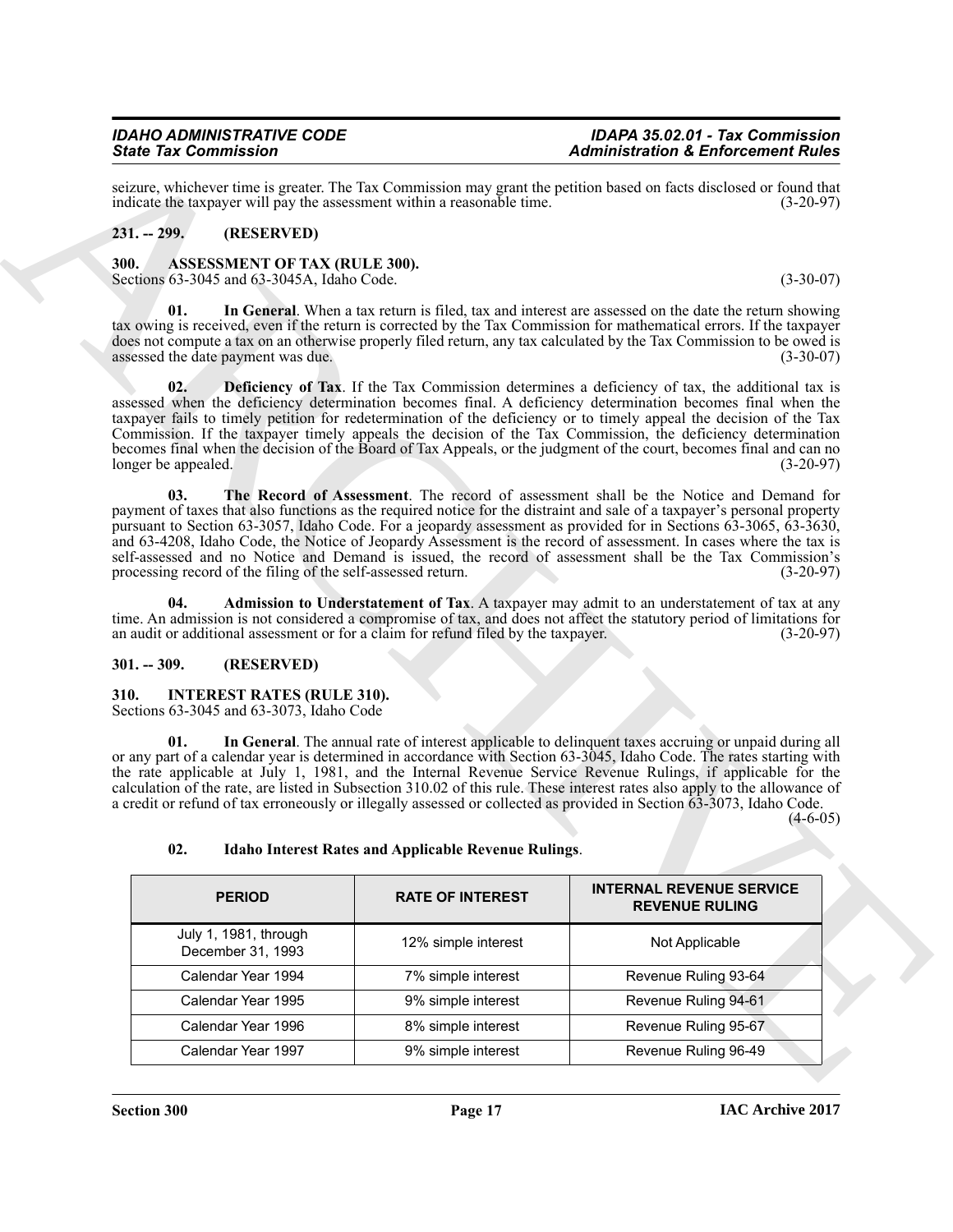|                                                      | <b>PERIOD</b>                               | <b>RATE OF INTEREST</b>                                                                                                    | <b>INTERNAL REVENUE SERVICE</b><br><b>REVENUE RULING</b>                                                                                                                                                                                                                                                                                                                                                                                                                                                                                                                                       |
|------------------------------------------------------|---------------------------------------------|----------------------------------------------------------------------------------------------------------------------------|------------------------------------------------------------------------------------------------------------------------------------------------------------------------------------------------------------------------------------------------------------------------------------------------------------------------------------------------------------------------------------------------------------------------------------------------------------------------------------------------------------------------------------------------------------------------------------------------|
|                                                      | Calendar Year 1998                          | 8% simple interest                                                                                                         | Revenue Ruling 97-41                                                                                                                                                                                                                                                                                                                                                                                                                                                                                                                                                                           |
|                                                      | Calendar Year 1999                          | 7% simple interest                                                                                                         | Revenue Ruling 98-50                                                                                                                                                                                                                                                                                                                                                                                                                                                                                                                                                                           |
|                                                      | Calendar Year 2000                          | 8% simple interest                                                                                                         | Revenue Ruling 99-41                                                                                                                                                                                                                                                                                                                                                                                                                                                                                                                                                                           |
|                                                      | Calendar Year 2001                          | 8% simple interest                                                                                                         | Revenue Ruling 2000-45                                                                                                                                                                                                                                                                                                                                                                                                                                                                                                                                                                         |
|                                                      | Calendar Year 2002                          | 7% simple interest                                                                                                         | Revenue Ruling 2001-49                                                                                                                                                                                                                                                                                                                                                                                                                                                                                                                                                                         |
|                                                      | Calendar Year 2003                          | 5% simple interest                                                                                                         | Revenue Ruling 2002-61                                                                                                                                                                                                                                                                                                                                                                                                                                                                                                                                                                         |
|                                                      | Calendar Year 2004                          | 6% simple interest                                                                                                         | Revenue Ruling 2003-107                                                                                                                                                                                                                                                                                                                                                                                                                                                                                                                                                                        |
|                                                      | Calendar Year 2005                          | 6% simple interest                                                                                                         | Revenue Ruling 2004-69                                                                                                                                                                                                                                                                                                                                                                                                                                                                                                                                                                         |
|                                                      | Calendar Year 2006                          | 6% simple interest                                                                                                         | Revenue Ruling 2005-57                                                                                                                                                                                                                                                                                                                                                                                                                                                                                                                                                                         |
|                                                      | Calendar Year 2007                          | 7% simple interest                                                                                                         | Revenue Ruling 2006-44                                                                                                                                                                                                                                                                                                                                                                                                                                                                                                                                                                         |
|                                                      | Calendar Year 2008                          | 7% simple interest                                                                                                         | Revenue Ruling 2007-57                                                                                                                                                                                                                                                                                                                                                                                                                                                                                                                                                                         |
|                                                      | Calendar Year 2009                          | 5% simple interest                                                                                                         | Revenue Ruling 2008-46                                                                                                                                                                                                                                                                                                                                                                                                                                                                                                                                                                         |
|                                                      | Calendar Year 2010                          | 5% simple interest                                                                                                         | Revenue Ruling 2009-29                                                                                                                                                                                                                                                                                                                                                                                                                                                                                                                                                                         |
|                                                      | Calendar Year 2011                          | 4% simple interest                                                                                                         | Revenue Ruling 2010-20                                                                                                                                                                                                                                                                                                                                                                                                                                                                                                                                                                         |
|                                                      | Calendar Year 2012                          | 4% simple interest                                                                                                         | Revenue Ruling 2011-20                                                                                                                                                                                                                                                                                                                                                                                                                                                                                                                                                                         |
|                                                      | Calendar Year 2013                          | 3% simple interest                                                                                                         | Revenue Ruling 2012-24                                                                                                                                                                                                                                                                                                                                                                                                                                                                                                                                                                         |
|                                                      | Calendar Year 2014                          | 4% simple interest                                                                                                         | Revenue Ruling 2013-18                                                                                                                                                                                                                                                                                                                                                                                                                                                                                                                                                                         |
|                                                      | Calendar Year 2015                          | 4% simple interest                                                                                                         | Revenue Ruling 2014-22                                                                                                                                                                                                                                                                                                                                                                                                                                                                                                                                                                         |
|                                                      | Calendar Year 2016                          | 4% simple interest                                                                                                         | Revenue Ruling 2015-19                                                                                                                                                                                                                                                                                                                                                                                                                                                                                                                                                                         |
|                                                      | Calendar Year 2017                          | 3% simple interest                                                                                                         | Revenue Ruling 2016-20                                                                                                                                                                                                                                                                                                                                                                                                                                                                                                                                                                         |
| $311. - 319.$<br>320.<br>Section 63-3045, Idaho Code | (RESERVED)                                  | NOTICE OF DEFICIENCY: FILING A PROTEST (RULE 320).                                                                         | $(3-29-17)$                                                                                                                                                                                                                                                                                                                                                                                                                                                                                                                                                                                    |
| 01.<br>02.                                           |                                             | filed within sixty-three (63) days from the date the Notice of Deficiency is mailed.                                       | In General. If a taxpayer does not agree with a deficiency determination, the taxpayer may file a<br>protest with the Tax Commission to request a redetermination of the deficiency. The protest must be in writing and<br>$(3-29-10)$<br>Perfected Protest. The protest must contain the information in Paragraphs 320.02.a. through<br>320.02.d. of this rule to be perfected. A protest meets the requirements of Paragraphs 320.02.c. and 320.02.d. of this<br>rule if the allegations of fact or contentions of law, viewed in the light most favorable to the taxpayer, raise factual or |
| a.                                                   |                                             | legal issues that, if correct, would entitle the taxpayer to relief.<br>Name, address and pertinent identification number; | $(3-29-10)$<br>$(3-20-97)$                                                                                                                                                                                                                                                                                                                                                                                                                                                                                                                                                                     |
|                                                      |                                             |                                                                                                                            |                                                                                                                                                                                                                                                                                                                                                                                                                                                                                                                                                                                                |
| b.                                                   | The period to which the deficiency relates; |                                                                                                                            | $(3-20-97)$                                                                                                                                                                                                                                                                                                                                                                                                                                                                                                                                                                                    |

#### <span id="page-17-0"></span>**311. -- 319. (RESERVED)**

#### <span id="page-17-3"></span><span id="page-17-2"></span><span id="page-17-1"></span>**320. NOTICE OF DEFICIENCY: FILING A PROTEST (RULE 320).** Section 63-3045, Idaho Code

<span id="page-17-4"></span>

| a. | Name, address and pertinent identification number; | $(3-20-97)$ |
|----|----------------------------------------------------|-------------|
|    | The period to which the deficiency relates;        | $(3-20-97)$ |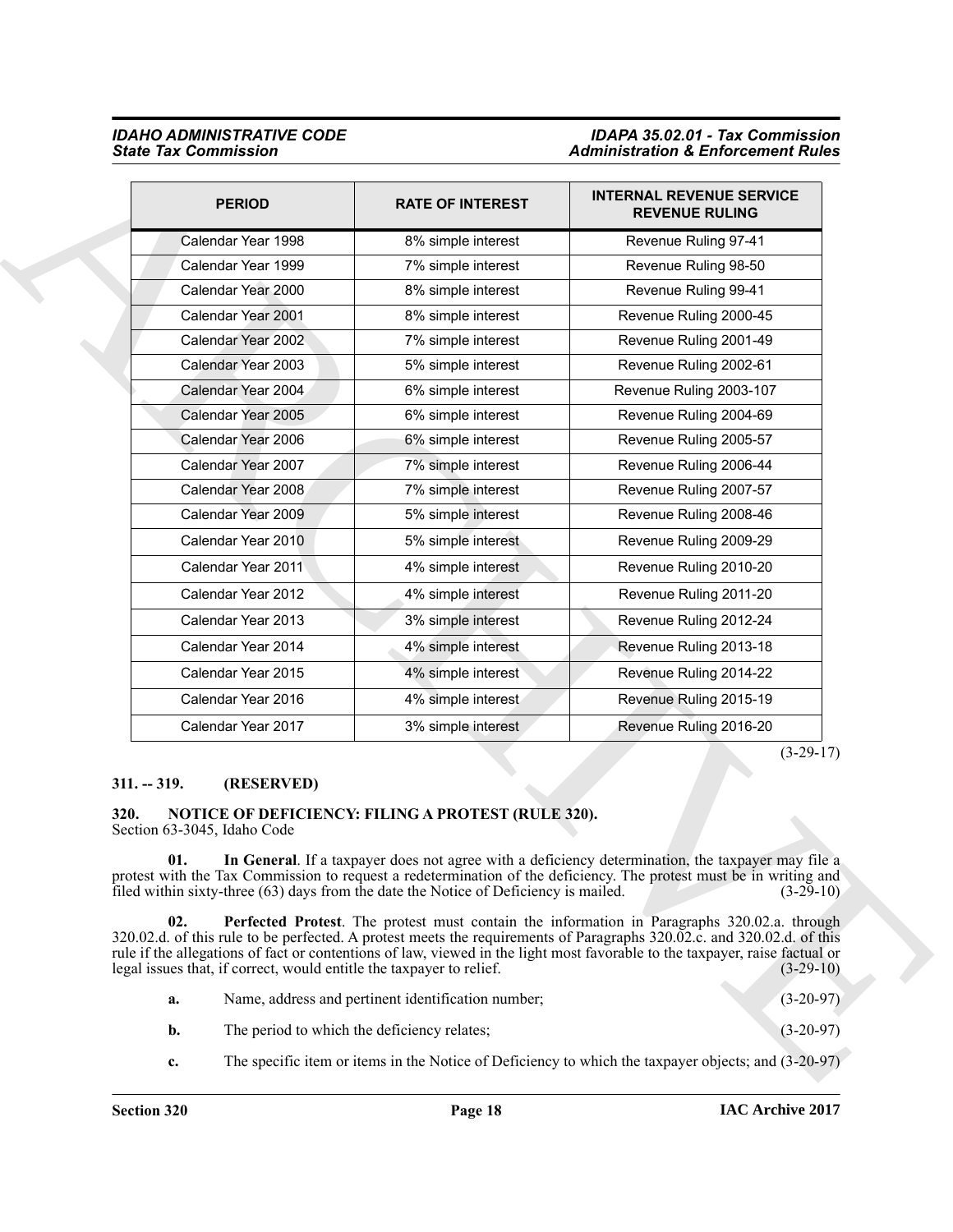<span id="page-18-7"></span>

| 01.          |                    |  |  | In General. Once a perfected protest has been filed with the Tax Commission, the taxpayer may: |
|--------------|--------------------|--|--|------------------------------------------------------------------------------------------------|
|              |                    |  |  | $(3-20-97)$                                                                                    |
| $\mathbf{a}$ | Request a hearing: |  |  | $(3-20-97)$                                                                                    |

| a. | RUGUUST A HUALING.              |  | $13 - 20 - 711$ |
|----|---------------------------------|--|-----------------|
| b. | Submit additional documents: or |  | $(3-20-97)$     |
|    |                                 |  |                 |

**c.** Request a final decision from the Tax Commission. (3-20-97)

Sinte Tax Commission<br>
1. The Geology of Protect de New Society and mate.<br>
The Geology of Protect de Treats between the convenience of the Commission, the single and the Commission (3.2019)<br>
1. Receive of Protect Once a pr **02. Hearings**. A Commissioner or other person designated by the Tax Commission shall conduct a hearing in the form of an informal conference. If the taxpayer chooses to be represented by another person, a valid power of attorney form must be provided to the Tax Commission. The taxpayer has the right to be accompanied by another person, however, the Tax Commission may limit the number of people accompanying the taxpayer. If a protestant fails to comply with a summons or subpoena or fails to appear for the informal conference, the Tax Commission may issue a decision without further hearing. (3-20-97)

<span id="page-18-10"></span>**03. Submission of Additional Documents**. A taxpayer may submit additional statements, documents, or other materials he desires to have the Tax Commission consider before deciding the protest. If the one hundred eighty (180) day period for issuing a final decision has begun, the Tax Commission may require that a taxpayer execute an extension of the one hundred eighty (180) day period before the additional information or documentation will be considered. The one hundred eighty (180) day period is provided by Section 63-3045B, Idaho Code.

 $(3-20-97)$ 

**04. Request for a Final Decision**. A request for a final decision must be in a letter addressed to the employee or agent of the Tax Commission from whom the acknowledgment of the protest was received or to the individual subsequently assigned to resolve the protest. The request must be the sole subject of the letter and must clearly identify the taxpayer and the Notice of Deficiency. (3-20-97) clearly identify the taxpayer and the Notice of Deficiency.

#### <span id="page-18-9"></span><span id="page-18-8"></span>**05. Simultaneous Request for a Final Decision and a Hearing**. If the taxpayer makes a simultaneous

**03.** Receipt of Protest. Once a protest is received by the Tax Commission, the sixty-three (63) day period ends. (3-20-97) period ends.  $(3-20-97)$ 

### <span id="page-18-4"></span>**04. Unperfected Protest**. (3-20-97)

**a.** A protest is unperfected if it does not include all the items required by this rule. If the Tax Commission determines the protest is unperfected, the Tax Commission shall notify the taxpayer of the items needed to perfect the protest. The taxpayer has twenty-eight (28) days from the date the notice is mailed to provide the information. (3-29-10)

<span id="page-18-3"></span>**d.** The factual or legal basis for the objections made. (3-20-97)

**b.** Example. A Notice of Deficiency is mailed to a taxpayer on August 31. He has sixty-three (63) days from August 31 to protest his deficiency determination. The Tax Commission receives his protest on September 10. The sixty-three (63) day period stops on September 10. The Tax Commission determines the protest is not perfected and mails notification to the taxpayer on September 15. The taxpayer has twenty-eight (28) days or through October 13 to perfect the protest. After October 13, he may no longer perfect his protest or submit a new protest even though the original sixty-three (63) day period would have run through November 2. (3-20-97)

<span id="page-18-2"></span>**05. Failure to Timely Perfect a Protest**. Failure to perfect a protest within twenty-eight (28) days is ne same as if no protest had been filed, pursuant to Section 63-3045(6), Idaho Code. (3-20-97) treated the same as if no protest had been filed, pursuant to Section  $63-3045(\hat{6})$ , Idaho Code.

#### <span id="page-18-0"></span>**321. -- 324. (RESERVED)**

### <span id="page-18-5"></span><span id="page-18-1"></span>**325. NOTICE OF DEFICIENCY: PROTEST PROCEDURES (RULE 325).**

Sections 63-3045 and 63-3045B, Idaho Code

- **a.** Request a hearing; (3-20-97)
- <span id="page-18-6"></span>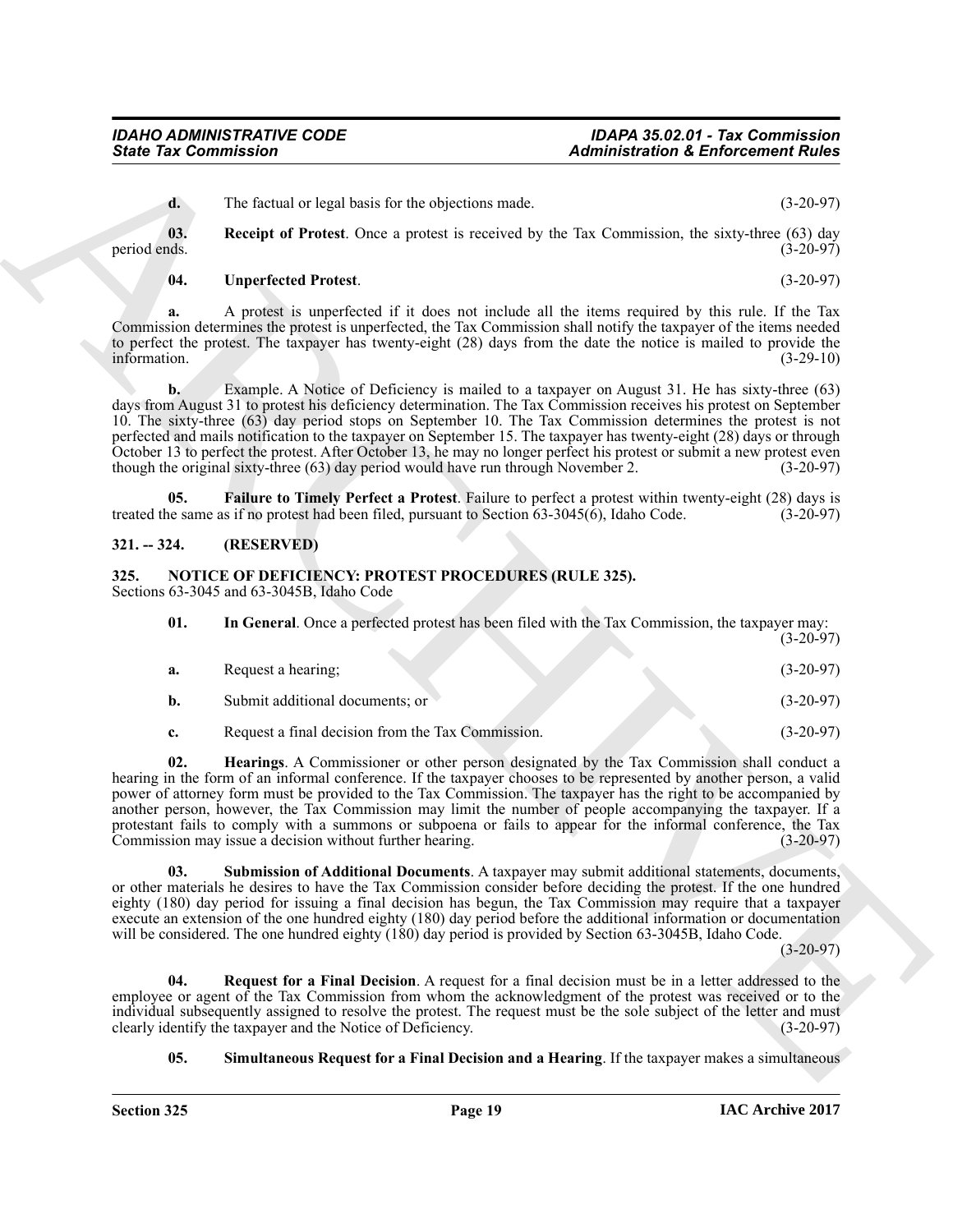request for both a final decision and a hearing, the Tax Commission shall treat this as a request for a hearing. The one hundred eighty (180) day period begins when the hearing concludes. (3-20-97) hundred eighty (180) day period begins when the hearing concludes.

<span id="page-19-12"></span>**06. Issues**. Redetermination of any tax or refund due is not limited to the specific issue or issues protested for the taxable year, unless limited by Section 63-3068(f), Idaho Code. (3-20-97)

<span id="page-19-10"></span>**07. Amended Return After Audit**. An amended return will be accepted for a taxable year for which a spending only in the following circumstances: (3-20-97) protest is pending only in the following circumstances:

**a.** The taxpayer demonstrates that the changes on the amended return are unrelated to issues examined in the audit;  $(3-20-97)$ in the audit; (3-20-97)

- **b.** The changes are the result of federal audit adjustments; or (3-20-97)
- <span id="page-19-11"></span>**c.** The amended return is submitted as part of the procedure for resolving the protest. (3-20-97)

**08. Failure to Schedule a Hearing**. The Tax Commission may issue a decision after forty-two (42) days from the date the notification of right to request a hearing is mailed to the taxpayer; if (4-5-00)

**a.** The taxpayer does not request a hearing; (4-5-00)

**b.** The taxpayer requests a hearing but does not schedule a date for the hearing; or (4-5-00)

<span id="page-19-4"></span><span id="page-19-2"></span>**c.** A hearing is scheduled but later cancelled by the taxpayer and the taxpayer does not reschedule.  $(4-5-00)$ 

#### <span id="page-19-0"></span>**326. COMMUNICATIONS BETWEEN THE APPEALS UNIT AND THE ORIGINATING DIVISION AND OTHERS DURING THE REDETERMINATION: DEFINITIONS (RULE 326).**

Section 63-3045, Idaho Code. For purposes of Rules 327 and 328, the following definitions apply:

**01. Appeals Unit**. Appeals unit means the business unit created within the Tax Commission with the responsibility for performing the independent administrative redetermination provided for in Section 63-3045, Idaho Code. (7-1-17)T

<span id="page-19-3"></span>**02. Appeals Officer**. Appeals officer means the staff of the appeals unit performing the redetermination. (7-1-17)T

**03. Originating Division**. Originating division means the division within the Tax Commission that issued the notice of deficiency determination or other determination under dispute. (7-1-17)T

<span id="page-19-7"></span><span id="page-19-6"></span><span id="page-19-5"></span>**04.** Petitioner. Petitioner means the taxpayer or the taxpayer's authorized representative. (7-1-17)T

**05. Unable to Participate**. Unable to participate means the petitioner had expressed intent to participate in the discussion with the originating division but did not participate and did not provide adequate notice to the appeals officer to reschedule the discussion. (7-1-17)T

#### <span id="page-19-8"></span><span id="page-19-1"></span>**327. COMMUNICATIONS BETWEEN THE APPEALS UNIT AND THE ORIGINATING DIVISION AND OTHERS DURING THE REDETERMINATION: RESTRICTIONS, EXEMPTIONS AND PERMITTED COMMUNICATIONS (RULE 327).**

<span id="page-19-9"></span>Section 63-3045, Idaho Code.

Since Tax Constraints in the Commission of *Definitionalistics* and *Administration* & *Berkreenment Bulge*<br>
Names of the state state of the state of the Commission of the neutral tensor response to the state of the state **01. In General**. Section 63-3045, Idaho Code, does not adopt the formal ex parte restrictions on communications that would apply in a judicial proceeding or under section 67-5253, Idaho Code. However, the Tax Commission will apply the following procedures as part of its redetermination process. The provisions contained within this rule do not create substantive rights affecting the taxpayer's tax liability, or the Tax Commission's ability to determine, assess, or collect the tax liability (including statutory interest and any penalties, if applicable).

 $(7-1-17)T$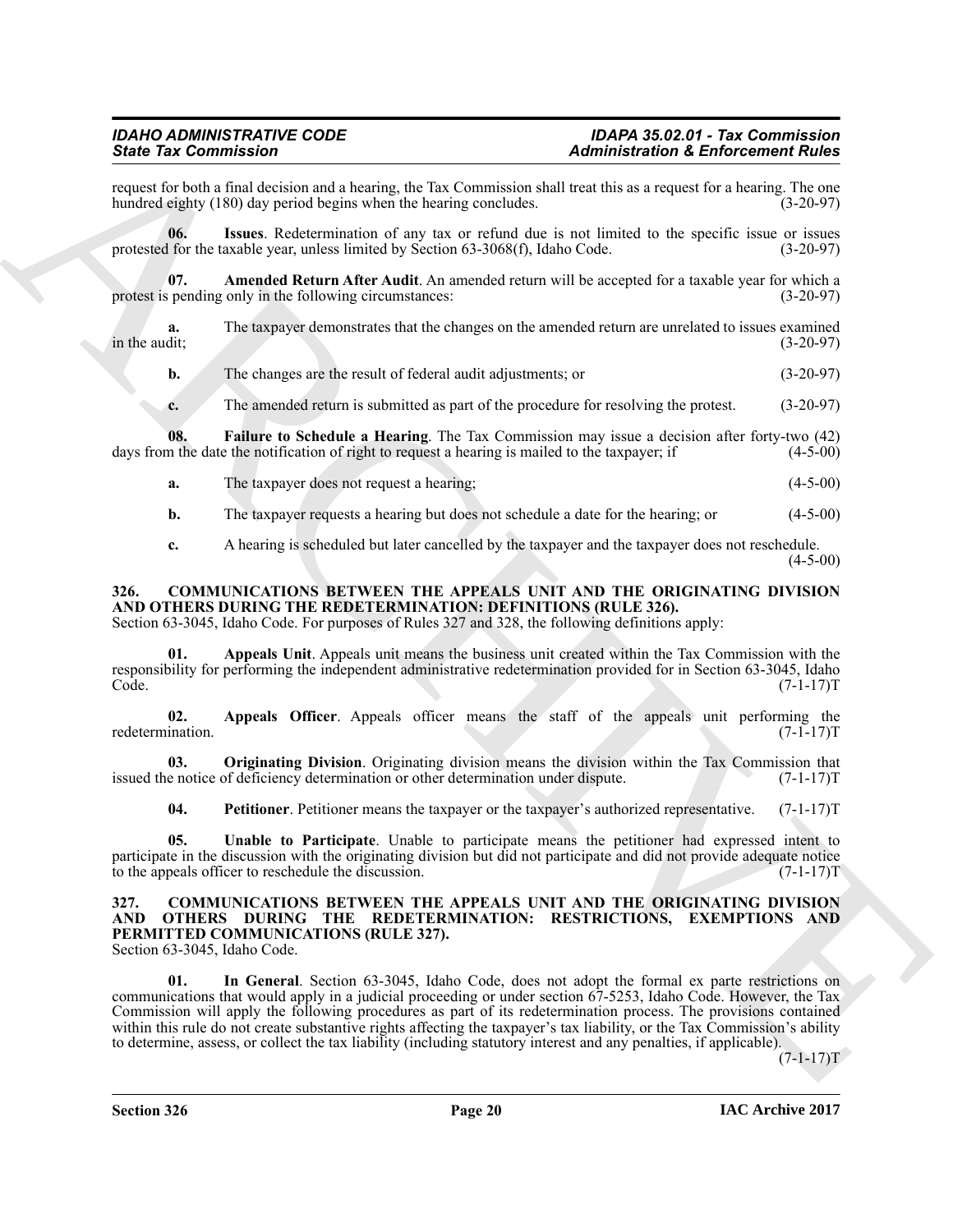<span id="page-20-3"></span>

| <b>State Tax Commission</b>                              |                                                                                         | <b>Administration &amp; Enforcement Rules</b>                                                                                                                                                                                                                                                                                                           |             |  |
|----------------------------------------------------------|-----------------------------------------------------------------------------------------|---------------------------------------------------------------------------------------------------------------------------------------------------------------------------------------------------------------------------------------------------------------------------------------------------------------------------------------------------------|-------------|--|
| 02.<br>the discussions.                                  |                                                                                         | Restrictions on Certain Communications. The appeals officer may engage in discussions relating<br>to the petitioner's petition with employees of the originating division, including the strengths and weaknesses of the<br>issues, new issues, and the parties' positions, only after having provided the petitioner the opportunity to participate in | $(7-1-17)T$ |  |
| 03.<br>apply to communications with or by:               |                                                                                         | <b>Exceptions</b> . The limitation on communications contained within subsection 02 of this rule does not                                                                                                                                                                                                                                               | $(7-1-17)T$ |  |
| a.                                                       | A Commissioner of the Tax Commission;                                                   |                                                                                                                                                                                                                                                                                                                                                         | $(7-1-17)T$ |  |
| b.                                                       | An employee of a Tax Commission outside of the originating division;                    |                                                                                                                                                                                                                                                                                                                                                         | $(7-1-17)T$ |  |
| $c_{\cdot}$                                              | An employee of Idaho Attorney General's Office;                                         |                                                                                                                                                                                                                                                                                                                                                         | $(7-1-17)T$ |  |
| d.<br>agreement with;                                    |                                                                                         | An employee of another state agency that the Tax Commission has entered into an exchange                                                                                                                                                                                                                                                                | $(7-1-17)T$ |  |
| e.                                                       | An employee of the Internal Revenue Service;                                            |                                                                                                                                                                                                                                                                                                                                                         | $(7-1-17)T$ |  |
| f.                                                       | An employee of the Multi State Tax Commission.                                          |                                                                                                                                                                                                                                                                                                                                                         | $(7-1-17)T$ |  |
| 04.                                                      |                                                                                         | Permitted Communications. Communications with the originating division that do not require the<br>appeals officer to first provide the petitioner with an opportunity to participate in the communication include:                                                                                                                                      | $(7-1-17)T$ |  |
| a.                                                       | limited amount of dialogue or interaction between appeals and the originating division. | Any matters that are ministerial, administrative, or procedural including routine account inquiries,<br>transcript requests, and other similar inquiries in an electronic environment because they do not involve more than a                                                                                                                           | $(7-1-17)T$ |  |
| b.                                                       |                                                                                         | Communications in which the petitioner is given an opportunity to participate and is unresponsive,<br>declines or is unable to participate in a discussion between the appeals officer and the originating division. $(7-1-17)$ T                                                                                                                       |             |  |
|                                                          |                                                                                         | Assisting the appeals officer in locating or indexing documents within the originating division's<br>audit file that were relied upon by the originating division when it issued its notice of deficiency determination.                                                                                                                                | $(7-1-17)T$ |  |
| d.<br>decision.                                          |                                                                                         | Requesting verification of calculations that the appeals officer may utilize as part of a settlement or                                                                                                                                                                                                                                                 | $(7-1-17)T$ |  |
| copy of the written response provided to the petitioner. |                                                                                         | Obtaining a response from the originating division when the petitioner provides new information or<br>makes new legal arguments during the redetermination. The originating division's response must be in writing and a                                                                                                                                | $(7-1-17)T$ |  |
| f.<br>process.                                           |                                                                                         | Requesting confirmation of calculations that the petitioner has provided during the redetermination                                                                                                                                                                                                                                                     | $(7-1-17)T$ |  |
| g.                                                       | the same or different from what was previously submitted to the originating division.   | Requesting verification that information provided by the petitioner during the redetermination is                                                                                                                                                                                                                                                       | $(7-1-17)T$ |  |
| h.                                                       | A settlement meeting conducted in accordance with Rule 501 of these rules.              |                                                                                                                                                                                                                                                                                                                                                         | $(7-1-17)T$ |  |
| 328.                                                     | OPPORTUNITY TO PARTICIPATE: NOTICE TO PETITIONER (RULE 328).                            |                                                                                                                                                                                                                                                                                                                                                         |             |  |
| 01.                                                      |                                                                                         | Notification and Participation. If the appeals officer believes a discussion with staff from the<br>originating division is warranted to review matters restricted by Rule 327.02 of these rules, the appeals officer shall<br>provide petitioner reasonable notice of the time and date of any discussion. Such notice may be provided to the          |             |  |

<span id="page-20-2"></span><span id="page-20-1"></span>

| An employee of the Internal Revenue Service: |  | $(7-1-17)T$ |
|----------------------------------------------|--|-------------|

### <span id="page-20-5"></span><span id="page-20-4"></span><span id="page-20-0"></span>**328. OPPORTUNITY TO PARTICIPATE: NOTICE TO PETITIONER (RULE 328).**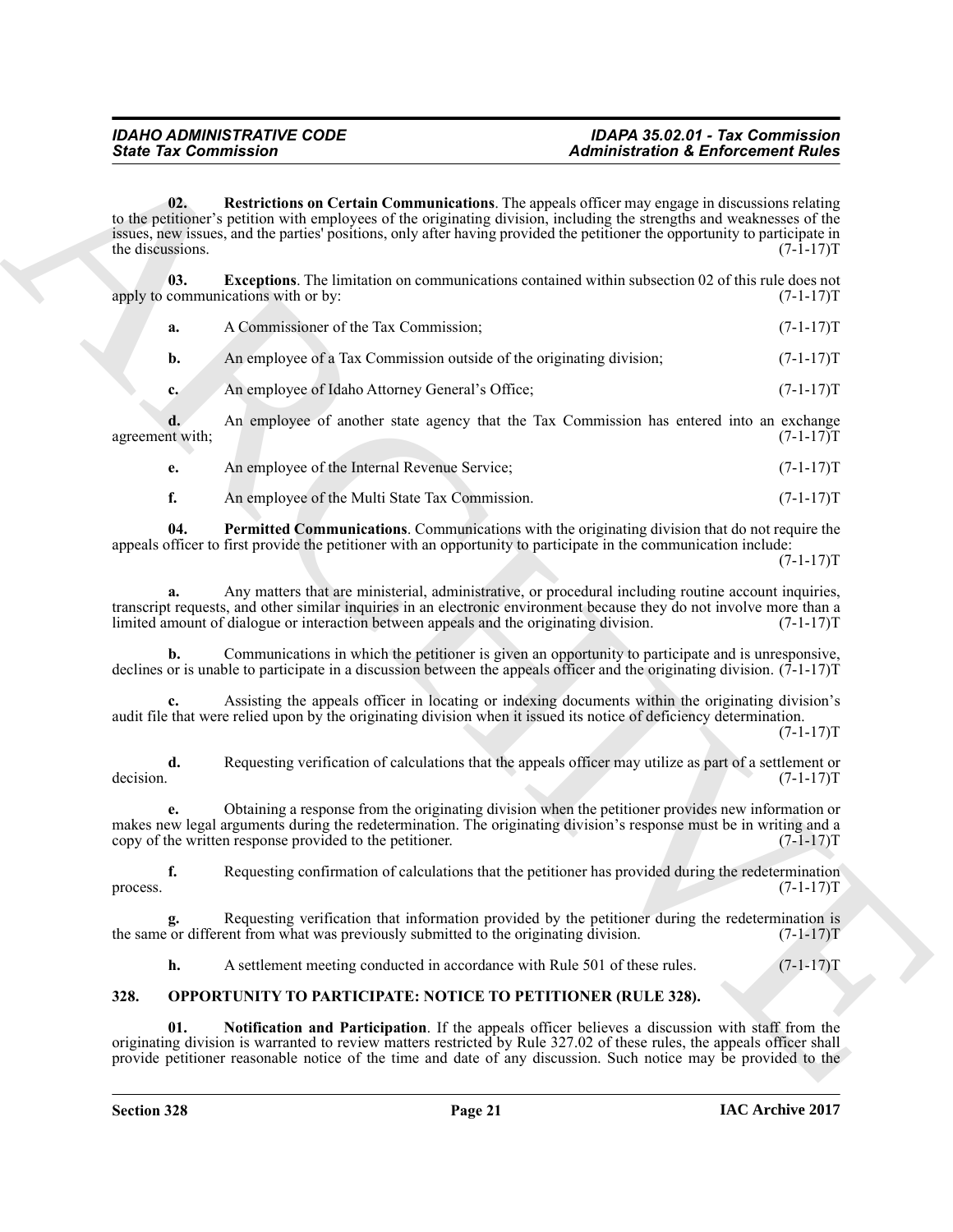petitioner by telephone, mail or electronic form and pursuant to Section 63-4003, Idaho Code. The appeals officer shall make a reasonable effort to accommodate the petitioner's schedule but will not unduly delay the discussion. The petitioner may participate by telephone or in-person at the Tax Commission office in Boise, Idaho, and any discussion will be held during normal business hours. (7-1-17) T

<span id="page-21-8"></span>**02. Additional Petitioner Participation Information**. Any discussion held under this rule that includes petitioner participation is not an informal hearing under Rule 325 of these rules, and does not start the one hundred and eighty (180) day period for issuing a final decision. (7-1-17) from the extended on the extended of  $(7-1-17)$ T

### <span id="page-21-0"></span>**329. -- 399. (RESERVED)**

<span id="page-21-9"></span><span id="page-21-1"></span>**400. PENALTIES: GENERAL RULES (RULE 400).** Sections 63-3033 and 63-3046, Idaho Code

<span id="page-21-7"></span>**01. Penalty Presumed Appropriate**. If a taxpayer becomes liable to pay the Internal Revenue Service a penalty similar to one provided in Section 63-3046, Idaho Code, it shall be presumed the penalty is appropriate as part of the related state tax deficiency.  $(3-20-97)$ part of the related state tax deficiency.

<span id="page-21-2"></span>**02. Computation of Tax Due Amounts for Extension of Time Criteria**. For purposes of computing whether the taxpayer has met the extension of time criteria provided in Section 63-3033, Idaho Code, the terms, total tax due on the income tax return when it is filed, total tax due on the income tax return for the prior year, and total tax due under the provisions of this chapter shall mean amounts computed as follows: (3-20-04) due under the provisions of this chapter shall mean amounts computed as follows:

Include the income tax, the permanent building fund tax, tax from recapture of Idaho income tax credits. (3-20-04) credits, and any income tax credits.

<span id="page-21-3"></span>**b.** Exclude items reported on the income tax return that are not included in Title 63, Chapter 30, Idaho Code, such as sales or use tax due, fuels tax due, and special fuels or gasoline tax refunds. Payments for the amounts included in Subsection 400.02.a. are also excluded for purposes of this calculation. (3-20-04) included in Subsection 400.02.a. are also excluded for purposes of this calculation.

Since Fax Commutation<br>
Since  $\mu$  contains a proposition of the system of the system of the system of the system of the system of the system of the system of the system of the system of the system of the system of the sys 03. Computation of Tax Due Amounts for Failure to File, Failure to Pay, Delinquent Filing, Substantial Understatement, and Extension Penalties. For purposes of computing the failure to file, failure to pay, substantial understatement, or delinquent filing penalties, provided by Section 63-3046, Idaho Code, and the penalty for failing to meet the extension criteria, provided by Section 63-3033, Idaho Code, the terms tax shown thereon to be due, tax required to be shown on the return, tax due on such return, and the amount on which the extension penalty is applied shall mean amounts computed as follows: (3-25-16)

**a.** Include the income tax, the permanent building fund tax, tax from recapture of Idaho income tax credits, income tax credits, and any payments for these taxes for that year. (3-20-04)

**b.** Exclude items reported on the income tax return that are not included in Title 63, Chapter 30, Idaho Code, such as sales or use tax due, fuels tax due, and special fuels or gasoline tax refunds. (3-20-04)

<span id="page-21-6"></span>**04. Net Operating Loss and Capital Loss Carrybacks**. If the tax due for the taxable year is reduced after the application of a net operating loss carryback or a capital loss carryback, the penalty shall be computed on the tax due prior to the application of the carryback. (5-3-03) tax due prior to the application of the carryback.

<span id="page-21-5"></span>**05. Minimum Penalty**. A ten dollar (\$10) minimum penalty applies to each penalty imposed by Subsection (a), (b), (c)(1), (d) or (e) of Section 63-3046 and by Section 63-3033, Idaho Code. For example, if a taxpayer fails to file only one (1) withholding tax statement, which generally results in a penalty of two dollars (\$2) pursuant to Section 63-3046(e)(1), Idaho Code, a penalty of ten dollars  $(\$10)$  will be applied. (3-15-02)

**06. Dishonored Checks**. The charge provided by Section 63-3046(h), Idaho Code, for each dishonored check or instrument is: (2-23-01)

<span id="page-21-4"></span>**a.** Ten dollars (\$10) if dishonored prior to July 1, 2001. (2-23-01)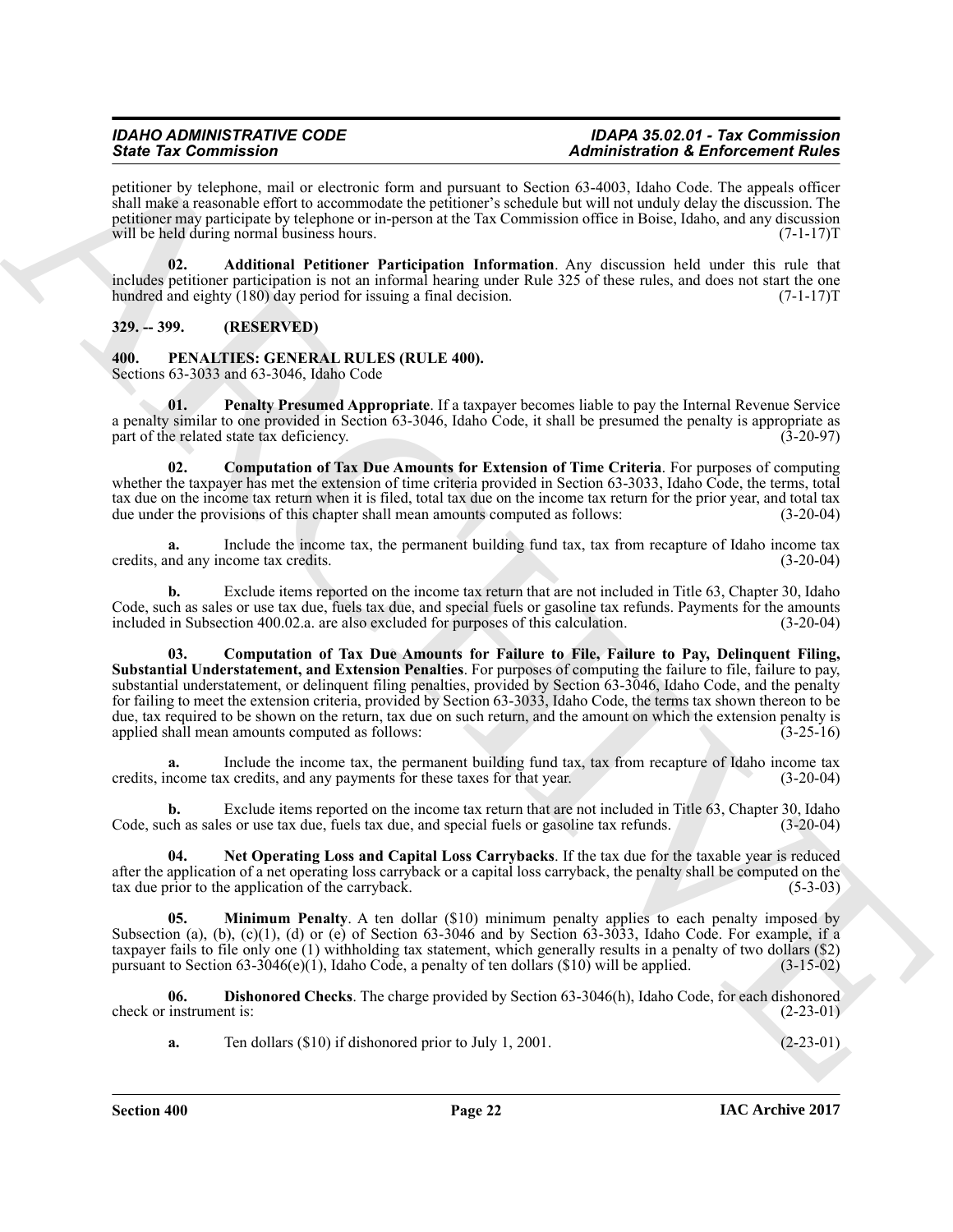#### **Section 410 Page 23**

## *IDAHO ADMINISTRATIVE CODE IDAPA 35.02.01 - Tax Commission*

**b.** Twenty dollars (\$20) if dishonored on or after July 1, 2001. (2-23-01)

**c.** This charge may be added even if sufficient funds are in the taxpayer's account after the date of dishonor. (2-23-01) dishonor. (2-23-01)

### <span id="page-22-0"></span>**401. -- 409. (RESERVED)**

#### <span id="page-22-2"></span><span id="page-22-1"></span>**410. NEGLIGENCE PENALTIES (RULE 410).** Section 63-3046(a), Idaho Code. (3-20-97)

<span id="page-22-4"></span><span id="page-22-3"></span>**01. Negligence Defined**. Negligence is the breach of a duty or obligation, recognized by law, that requires conformance to a certain standard of conduct. (3-20-97)

Since Tax Commission Taxable to the control of the state of the Christmas Christmas Christmas Christmas (22-10)<br>
The clause and to add the state of the control of the state of the control of the control of the control of **Imposition of Penalty.** A five percent (5%) negligence penalty shall be imposed if the deficiency results from either negligence by the taxpayer or from disregard by the taxpayer or his agent of state or federal tax laws, rules of the Tax Commission, or Treasury Regulations. Examples of situations that justify the penalty include the following: (3-20-97) the following:

**a.** Taxpayer continues to make errors in reporting income, sales or assets, or claims erroneous deductions, exemptions, or credits even though these mistakes have been called to his attention in previous audit reports. (3-20-97)

**b.** Taxpayer fails to maintain proper records and files returns containing unsubstantiated claims or substantial errors. (3-20-97)

**c.** Taxpayer makes unsubstantiated or exaggerated claims of deductions or exemptions. (3-20-97)

- **d.** Taxpayer fails to offer any explanation for understating taxes.  $(3-20-97)$
- **e.** Unreported taxable income is a material amount as compared with the reported income. (3-20-97)
- **f.** Taxpayer exhibits a careless disregard of his tax obligations. (3-20-97)
- **g.** For sales or use tax deficiencies, failure to keep valid files of resale and exemption certificates. (3-20-97)

**h.** Failure to make the required estimated payment when requesting an extension of time for filing a return.  $(3-20-97)$ 

**i.** Taxpayer fails to provide the Tax Commission with a copy of a final federal determination within sixty (60) days of the date of the determination. See Rule 890 of the Income Tax Administrative Rules. (3-20-97)

**j.** Taxpayer fails to file an Idaho amended return within sixty (60) days after filing a federal amended (3-20-97) return.  $(3-20-97)$ 

**k.** Taxpayer fails to respond to requests to produce records substantiating items shown on the return.  $(3-20-97)$ 

**l.** Taxpayer fails to make available the fifty-one (51) state apportionment factor detail when requested. (7-1-98) requested. (7-1-98)

**03. Negligence Penalty for Sales and Use Tax Deficiencies**. For sales tax purposes, pertinent computations relating to substantial errors in Subsection 410.02.b. or material amount in Subsection 410.02.e., might include the following: (7-1-98)

<span id="page-22-5"></span>**a.** The ratio of untaxed sales that should have been taxed to total taxable sales; (3-20-97)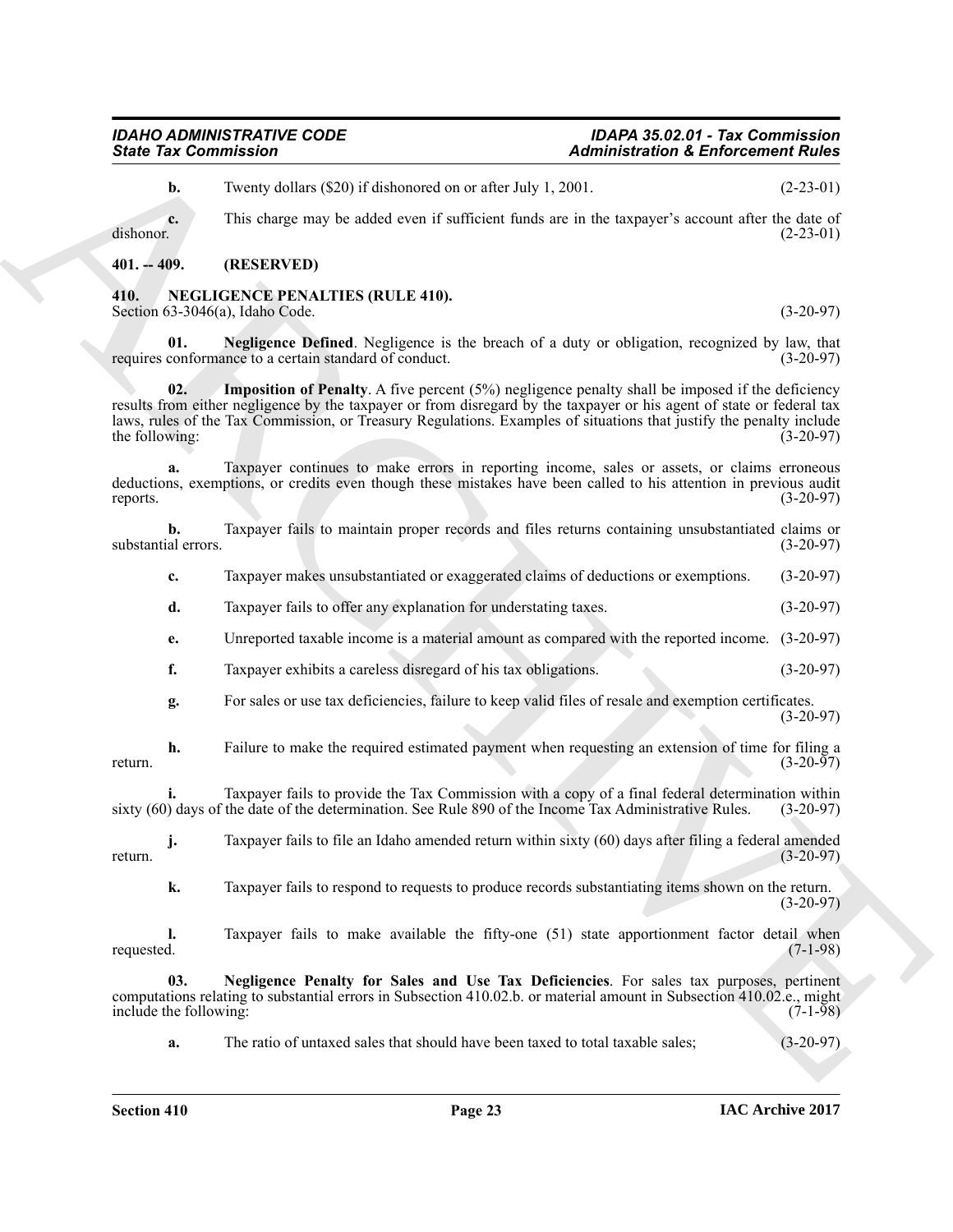<span id="page-23-10"></span><span id="page-23-9"></span><span id="page-23-8"></span><span id="page-23-7"></span><span id="page-23-6"></span><span id="page-23-5"></span><span id="page-23-4"></span><span id="page-23-3"></span><span id="page-23-2"></span><span id="page-23-1"></span><span id="page-23-0"></span>

| <b>State Tax Commission</b> |                                                                                                                                                                                                                                                                                                                     | <b>Administration &amp; Enforcement Rules</b> |             |  |
|-----------------------------|---------------------------------------------------------------------------------------------------------------------------------------------------------------------------------------------------------------------------------------------------------------------------------------------------------------------|-----------------------------------------------|-------------|--|
| b.                          | The ratio of untaxed sales that should have been taxed to total sales;                                                                                                                                                                                                                                              |                                               | $(3-20-97)$ |  |
| c.<br><b>or</b>             | The ratio of untaxed purchases subject to use tax to total taxable purchases and to total purchases;                                                                                                                                                                                                                |                                               | $(3-20-97)$ |  |
| d.                          | Other computations bearing on negligence.                                                                                                                                                                                                                                                                           |                                               | $(3-20-97)$ |  |
| 04.                         | <b>Waiver of Negligence Penalty.</b>                                                                                                                                                                                                                                                                                |                                               | $(3-20-97)$ |  |
| a.                          | The Tax Commission may waive the penalty if the taxpayer can show reasonable cause for the<br>failure that resulted in the deficiency.                                                                                                                                                                              |                                               | $(3-20-97)$ |  |
| b.                          | The Tax Commission shall consider all factors when determining whether to waive a negligence<br>penalty. One (1) factor is the taxpayer's record for filing and paying state taxes. A good record for filing and paying<br>tax on returns filed annually is not by itself a sufficient reason to waive the penalty. |                                               | $(3-20-97)$ |  |
| 05.                         | Circumstances Precluding Waiver of Penalty. The following circumstances do not constitute<br>sufficient cause to waive the penalty:                                                                                                                                                                                 |                                               | $(3-20-97)$ |  |
| a.<br>laws;                 | An invalid or unapproved request for an extension of time to file or to do acts required by Idaho tax                                                                                                                                                                                                               |                                               | $(3-20-97)$ |  |
| b.                          | An unsettled dispute between the Tax Commission and the taxpayer concerning a tax liability; or                                                                                                                                                                                                                     |                                               | $(3-20-97)$ |  |
| $\mathbf{c}$ .              | Inability to pay the tax.                                                                                                                                                                                                                                                                                           |                                               | $(3-20-97)$ |  |
| $411. - 419.$               | (RESERVED)                                                                                                                                                                                                                                                                                                          |                                               |             |  |
| 420.                        | <b>FRAUD PENALTIES (RULE 420).</b><br>Section 63-3046(b), Idaho Code.                                                                                                                                                                                                                                               |                                               | $(3-20-97)$ |  |
| 01.                         | In General. In determining fraud penalties, the Tax Commission shall review all facts and<br>circumstances surrounding preparation of a taxpayer's return including all of the following:                                                                                                                           |                                               | $(3-20-97)$ |  |
| a.                          | Public and private statements regarding income or sales of the taxpayer;                                                                                                                                                                                                                                            |                                               | $(3-20-97)$ |  |
| b.                          | Business and financial practices of the taxpayer;                                                                                                                                                                                                                                                                   |                                               | $(3-20-97)$ |  |
| c.                          | Taxpayer's knowledge of principles of finance, accounting, law, or taxation;                                                                                                                                                                                                                                        |                                               | $(3-20-97)$ |  |
| d.                          | Objective and subjective evidence showing or tending to show intent to evade payment of taxes.                                                                                                                                                                                                                      |                                               | $(3-20-97)$ |  |
| 02.                         | Interaction Between Fraud and Negligence Penalties. Assessment of the fraud penalty precludes<br>assessment of the negligence penalty on the deficiency.                                                                                                                                                            |                                               | $(3-20-97)$ |  |
| $421. - 429.$               | (RESERVED)                                                                                                                                                                                                                                                                                                          |                                               |             |  |
| 430.                        | PENALTY FOR FAILURE TO FILE, FAILURE TO PAY, OR DELINQUENT FILING (RULE 430).<br>Sections 63-3033 and 63-3046, Idaho Code.                                                                                                                                                                                          |                                               | $(3-15-02)$ |  |
| 01.                         | In General.                                                                                                                                                                                                                                                                                                         |                                               | $(2-23-01)$ |  |
| a.                          | As used in this rule, due date means the date prescribed for filing without regard to extensions.                                                                                                                                                                                                                   |                                               | $(2-23-01)$ |  |
|                             |                                                                                                                                                                                                                                                                                                                     |                                               |             |  |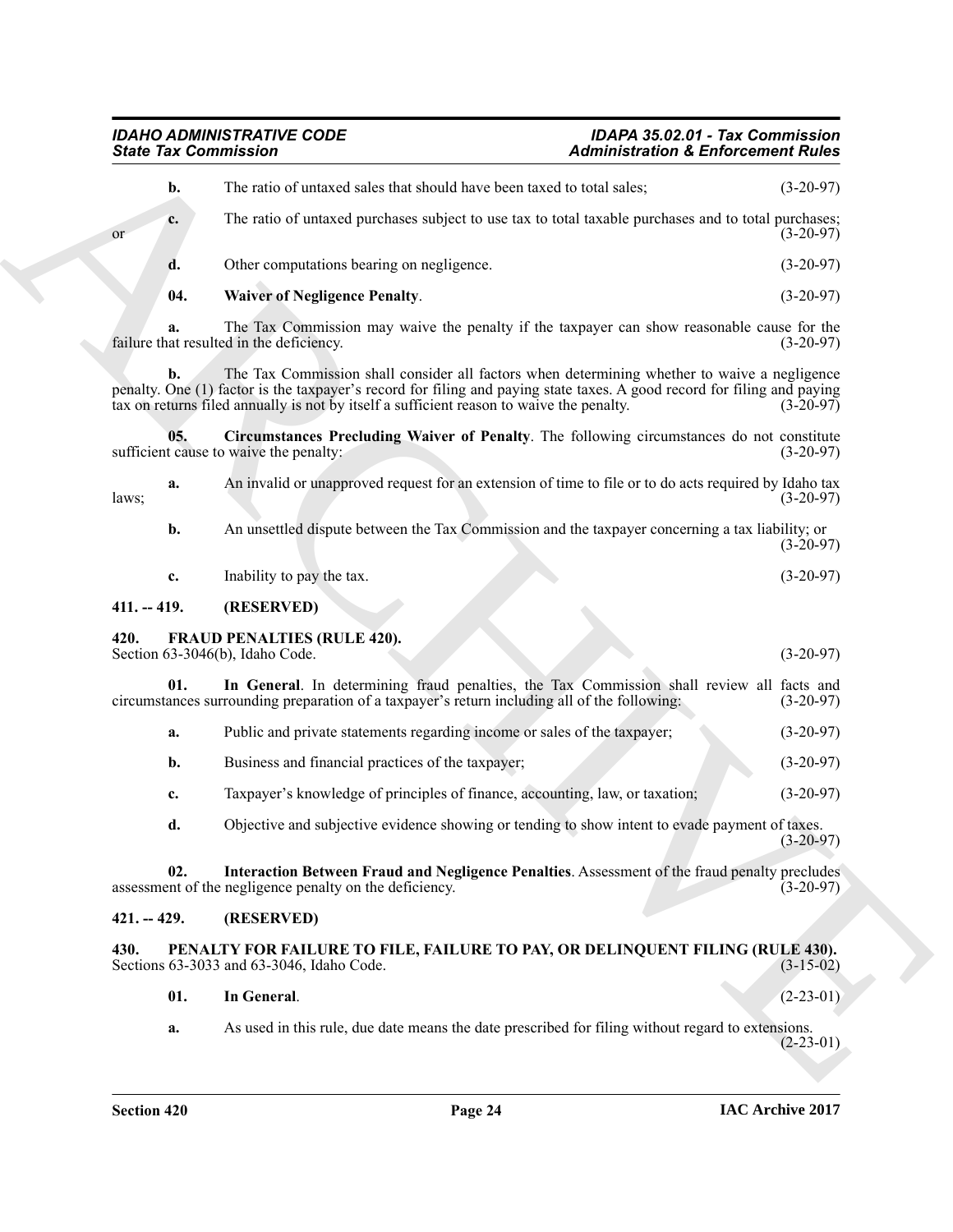**b.** A penalty of two percent (2%) of the tax due per month may be imposed on a taxpayer who fails to extension criteria provided in Section 63-3033, Idaho Code. (2-23-01) meet the extension criteria provided in Section 63-3033, Idaho Code.

**c.** A penalty of five percent (5%) of the tax due per month, may be imposed on a taxpayer who files a delinquent return or who fails to file a return as provided in Section 63-3046, Idaho Code. (2-23-01)

**d.** If a taxpayer files a return but does not pay the tax due, a penalty of one-half percent (0.5%) of the tax due per month may be imposed. (2-23-01)

**e.** The penalties computed in this subsection may not exceed twenty-five percent (25%) of the tax due. (2-23-01)

**f.** For purposes of computing the penalties in Subsection 430.01, tax due includes subsequent ents. (2-23-01) adjustments. (2-23-01)

### <span id="page-24-1"></span>**02. Calculations of Penalty When a Taxpayer Satisfies the Extension of Time Criteria**. (2-23-01)

**a.** A taxpayer is entitled to an automatic extension of time for filing the Idaho income tax return if, by the due date, the taxpayer satisfies either of the following extension criteria provided in Section 63-3033, Idaho Code: (2-23-01)

i. Paying eighty percent (80%) of the total tax due on his income tax return when it is filed; or (2-23-01)

ii. Paying the total tax due on the income tax return for the prior year if one was filed. (2-23-01)

**b.** If the payment computed in Subsection 430.02.a. is fifty dollars (\$50) or less, a payment is not required to qualify for the extension. (3-15-02)

**c.** If the taxpayer satisfies the extension criteria, files the return on or before the extended due date, and pays the tax with the return or before filing the return, no penalties apply. (3-30-07)

Since Tax Commission in the system of the system of the system of the system of the system of the system of the system of the system of the system of the system of the system of the system of the system of the system of t **d.** If the taxpayer satisfies the extension criteria and files the return on or before the extended due date, but pays the tax after filing the return, a penalty of one-half percent (0.5%) of the tax due per month shall apply from the date the return is filed to the date the tax is paid. For returns filed in 2006, if the return is filed before July 1, 2006, but the tax due is not paid by that date, the late payment penalty shall apply from July 1, 2006 to the date the tax is paid. (3-30-07)

**e.** If the taxpayer satisfies the extension criteria but fails to file the return and pay the tax due on or before the extended due date, a penalty of five percent (5%) of the tax due per month shall apply from the return's extended due date to the earlier of the date the return is filed or the date the tax is paid. If the tax is paid after the return is filed, a penalty of one-half percent (0.5%) of the tax due per month shall apply from the date the return is filed until the date the tax is paid. (3-15-02)

<span id="page-24-0"></span>**03. Calculations of Penalty When a Taxpayer Fails to Satisfy the Extension of Time Criteria**. If a taxpayer fails to satisfy the extension criteria, the following penalties may apply: (2-23-01)

**a.** If the return is filed by the due date, but the tax is paid after the due date, a penalty of one-half percent (0.5%) of the tax due per month shall apply from the return's due date to the date the tax is paid. (2-23-01)

**b.** If the return is filed and the tax is paid on or before the extended due date, a penalty of two percent (2%) of the tax due per month shall apply from the return's due date to the earlier of the date the return is filed or the date the tax is paid. If the tax is paid after the return is filed, a penalty of one-half percent (0.5%) of the tax due per month shall apply from the date the return is filed to the date the tax is paid. (2-23-01)

**c.** If the return is filed after the extended due date but the tax is paid on or before the extended due date, a penalty of two percent (2%) of the tax due per month shall apply from the return's due date to the date the tax is paid.  $(2-23-01)$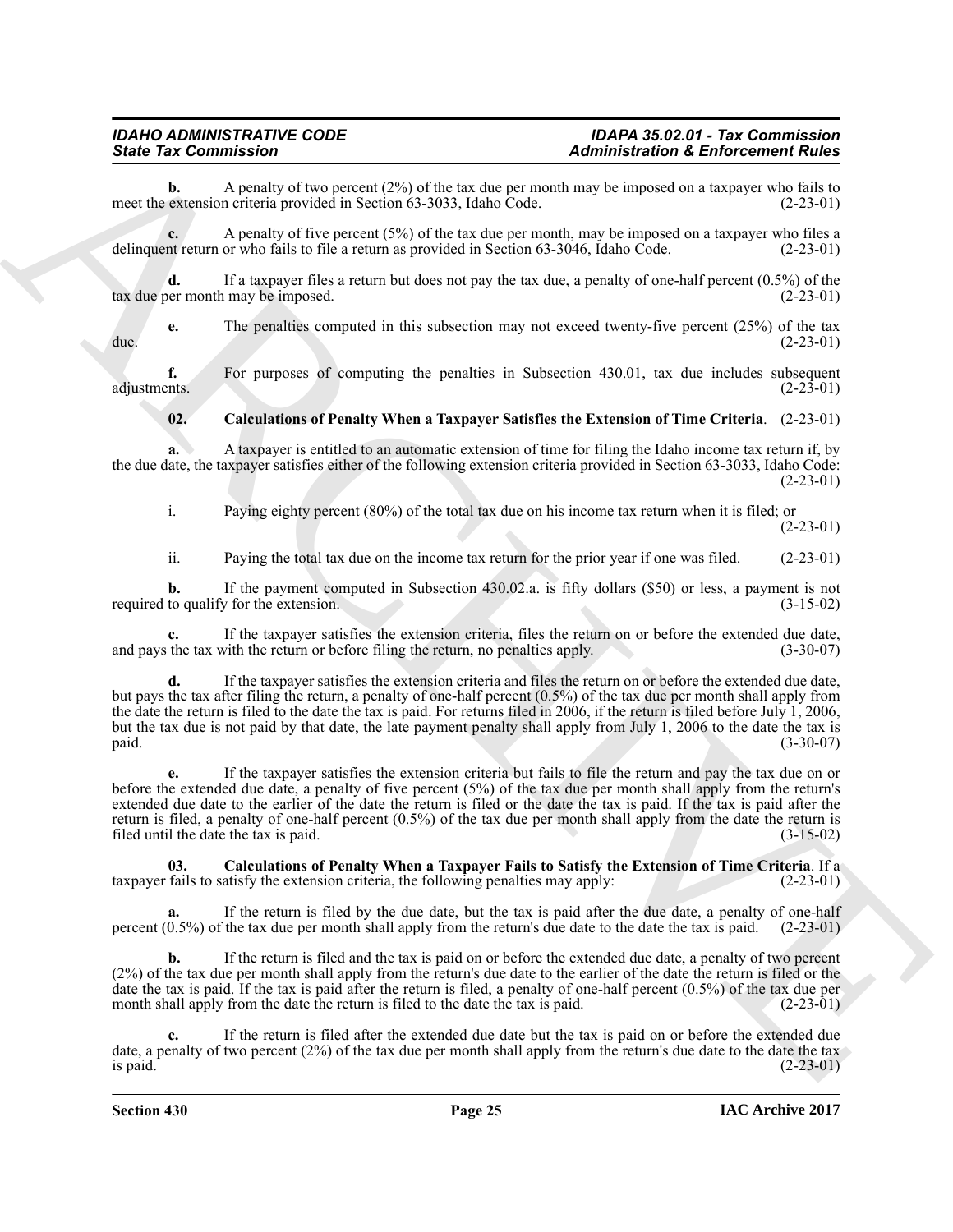**d.** If the return is filed after the extended due date and the tax is paid after the extended due date, a penalty of five percent (5%) of the tax due per month shall apply from the due date of the return to the earlier of the date the return is filed or the date the tax is paid. If the tax is paid after the return is filed, a penalty of one-half percent (0.5%) of the tax due per month shall apply from the date the return is filed to the date the tax is paid. (3-15-02)

<span id="page-25-4"></span>**04. Other Penalties**. Imposing a penalty for failure to meet the extension criteria, failure to file a return timely, or failure to pay the tax due timely does not preclude the imposition of another penalty pursuant to Section 63- 3046, Idaho Code. (2-23-01)

<span id="page-25-2"></span>**05. Insufficient Postage**. The proper amount of prepaid postage is required on returns mailed to the Tax Commission. If a tax return is returned to the sender due to insufficient postage, it may result in the return becoming delinquent and subject to the delinquency penalty specified by Section 63-3046(c), Idaho Code. (3-20-97)

<span id="page-25-3"></span>**06. Month Defined**. If the due date falls on the last day of a calendar month, each succeeding calendar month, or fraction of it, during which the failure to file continues constitutes a month. If the due date is not the last day of the calendar month, the period that ends with the same date of the next month constitutes a month. If the succeeding month has no corresponding date, the last day of the month is substituted. Any fraction of a month from the date ending the preceding monthly period to the date of payment constitutes a full month. (3-20-97)

### <span id="page-25-0"></span>**431. -- 499. (RESERVED)**

<span id="page-25-5"></span><span id="page-25-1"></span>**500. SETTLEMENTS (RULE 500).**

Sections 63-3047 and 63-3048, Idaho Code. (3-29-10)

**01. Grounds for Settlement**. The Tax Commission may settle any taxes, penalties, or interest of a case if one  $(1)$  or more of the following circumstances exist:

<span id="page-25-6"></span>**a.** Disputed liability,  $(3-29-10)$ 

i. A disputed liability exists where there is a reasonable disagreement as to the existence or amount of the correct tax liability under the law. A disputed liability does not exist where the liability has been established by a final court indement concerning the existence of the liability. (3-29-10) final court judgment concerning the existence of the liability.

ii. An offer to settle a disputed liability generally will be considered acceptable if it reasonably reflects the likelihood the Commission could expect to collect through litigation. This analysis includes consideration of the hazards and costs of litigation that would be involved if the liability were litigated. The evaluation of the hazards and costs of litigation is not an exact science and is within the discretion of the Commission. (3-29-10 costs of litigation is not an exact science and is within the discretion of the Commission.

**b.** Doubt as to collectibility; (3-29-10)

i. Doubt as to collectibility exists in any case where the taxpayer's assets and income may not satisfy mount of the liability. (3-29-10) the full amount of the liability.

Since Tax Commission<br>
The figure cand in the difference of Administration & Enforcement Butter<br>
The figure can be the state of the state of the state of the state of the state of the state of the state of the state of the ii. An offer to settle based on doubt as to collectibility generally will be considered acceptable if it is unlikely that the tax, penalty, and interest can be collected in full and the offer reasonably reflects the amount the Commission could collect through other means, including administrative and judicial collection remedies. This amount is the reasonable collection potential of a case. In determining the reasonable collection potential of a case, the Commission will take into account the taxpayer's reasonable basic living expenses. In some cases, the Commission may accept an offer of less than the total reasonable collection potential of a case if there are special circumstances. (3-29-10) circumstances.

**c.** Economic hardship of the taxpayer. (3-29-10)

i. The Commission may settle where it determines that, although collection in full could be achieved, collection of the full amount would cause the taxpayer economic hardship. Economic hardship is defined as the inability to pay reasonable basic living expenses. (3-29-10) inability to pay reasonable basic living expenses.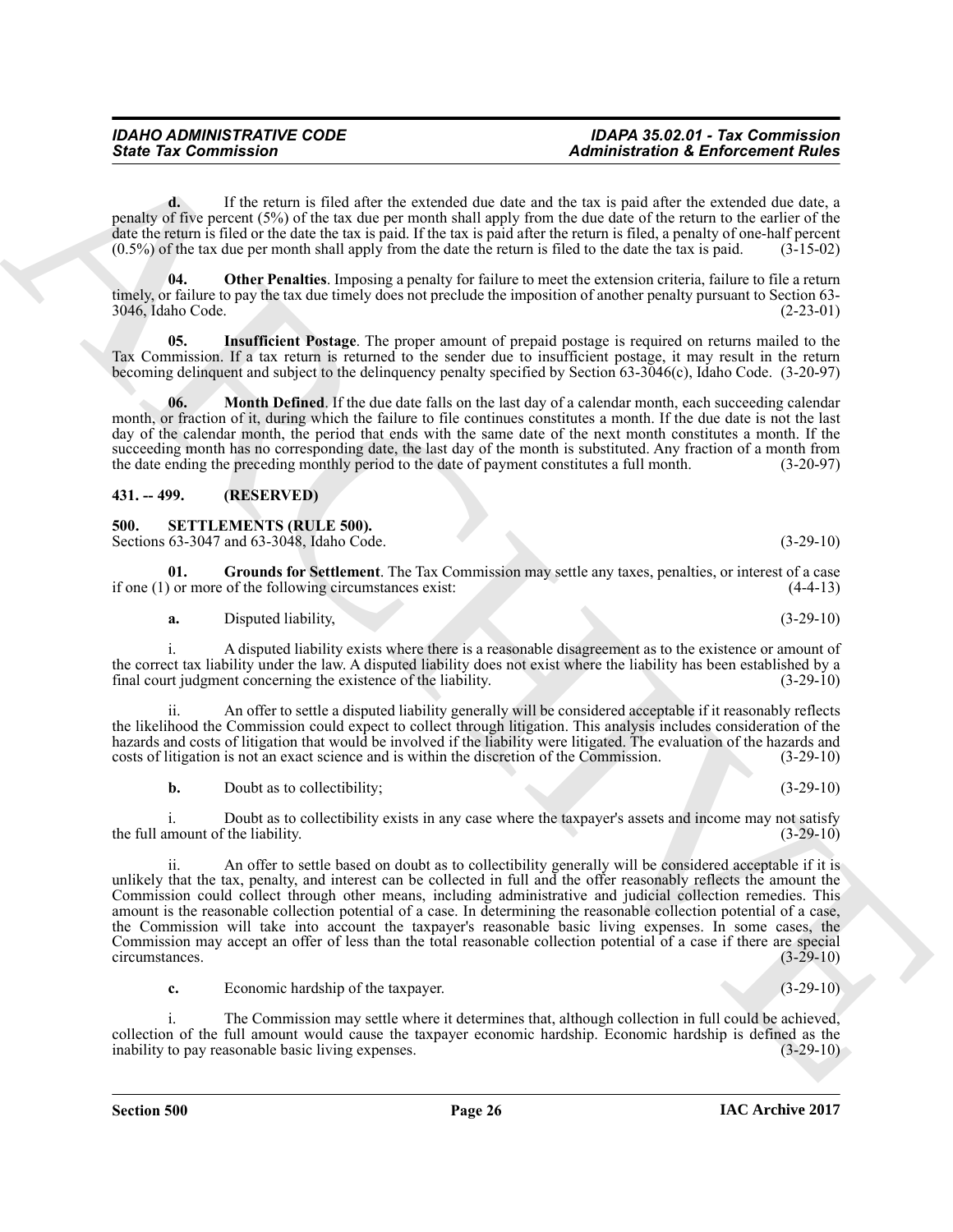ii. An offer to settle based on economic hardship generally will be considered acceptable when, even though the tax, penalty, and interest could be collected in full, the amount offered reflects the amount the Commission can collect without causing the taxpayer economic hardship. The determination to accept a particular amount will be based on the taxpayer's individual facts and circumstances. (3-29-10)

**d.** Promotion of effective tax administration. (3-29-10)

Sinte Tax Commission Contribute the systems health parameters and the system of Enforcement Roll and the system of the system of the system of the system of the system of the system of the system of the system of the syst i. The Commission may settle to promote effective tax administration where compelling public policy or equity considerations identified by the taxpayer provide a sufficient basis for settling the liability that is equitable under the particular facts and circumstances of the case. Settlements pursuant to this paragraph will be justified only where, due to exceptional circumstances, collection of the full liability may undermine public confidence that the tax laws are being administered in a fair and equitable manner. The taxpayer will be expected to demonstrate circumstances that justify settlement even though a similarly situated taxpayer may have paid his liability in full.

ii. The State Tax Commission may decline a settlement for reasons promoting effective tax administration if the settlement of the liability would undermine compliance by taxpayers with the tax laws.

 $(3-29-10)$ 

<span id="page-26-4"></span>**02. Agreement Final**. A settlement agreement relates to the issues agreed to for the tax periods in question. The agreement is final and conclusive and neither the Tax Commission nor the taxpayer will be permitted to open the case again except in the case of changes to the federal return or a showing of fraud or malfeasance or misrepresentation of a material fact or as provided in the agreement. Recalculation of carryback or carryover items may not be construed as opening the case and will not affect the tax liability of a closed period or closed issue.

 $(4-4-13)$ 

<span id="page-26-5"></span>Form of Settlement. The taxpayer must submit an offer to settle in writing. An offer may not be considered accepted until the taxpayer is notified in writing. Acceptance may be made only by a Tax Commissioner or an authorized delegate. If the offer is rejected, the Tax Commission will promptly notify the taxpayer. (4-4-13)

<span id="page-26-6"></span>**04.** Withdrawal of Offer. A taxpayer may withdraw his offer to settle at any time prior to its ce by the Tax Commission. (3-29-10) acceptance by the Tax Commission.

#### <span id="page-26-1"></span><span id="page-26-0"></span>**501.** PROCEDURES ON SETTLEMENTS OVER FIFTY THOUSAND DOLLARS (RULE 501).<br>Section 63-3048, Idaho Code. (3-29-10) Section 63-3048, Idaho Code.

<span id="page-26-3"></span>**01. Signatures for Settlement**. For settlement agreements where the amount in issue equals or exceeds fifty thousand dollars (\$50,000), the signature of two (2) commissioners is required on the settlement agreement to make it binding and complete. One of the commissioners signing must be delegated the responsibility for oversight of the tax type subject to the settlement. (3-29-10) the tax type subject to the settlement.

<span id="page-26-2"></span>**02. Amount in Issue**. The amount in issue is defined as the Notice of Deficiency amount, plus or minus any adjustments previously communicated in writing to the taxpayer, minus the proposed settlement amount.  $(3-29-10)$ 

Example 1. The audit staff issues a Notice of Deficiency to the taxpayer for one hundred fifty thousand dollars (\$150,000). The taxpayer then submits documentation for additional examination by the Commission or its staff. As a result of the examination, the amount claimed due is reduced to one hundred twenty thousand dollars (\$120,000), and the taxpayer is notified in writing. The taxpayer then submits an offer to settle for eighty thousand dollars (\$80,000). The amount in issue is forty thousand dollars (\$40,000). (3-29-10)

**b.** Example 2. Same facts as in Paragraph 501.02.a., except the taxpayer makes the offer to settle before the Commission communicates the reduction in the amount claimed due based on the additional documentation. In this case, the amount in issue is seventy thousand dollars (\$70,000) (NOD amount of \$150,000 settlement offer of \$80,000 = \$70,000), because the Commission has not communicated the allowance of the deduction to the taxpayer, and the taxpayer is not aware of the adjustment at the time he made the offer. (3-29-10)

**c.** Example 3. The taxpayer files a refund claim of one hundred thousand dollars (\$100,000). The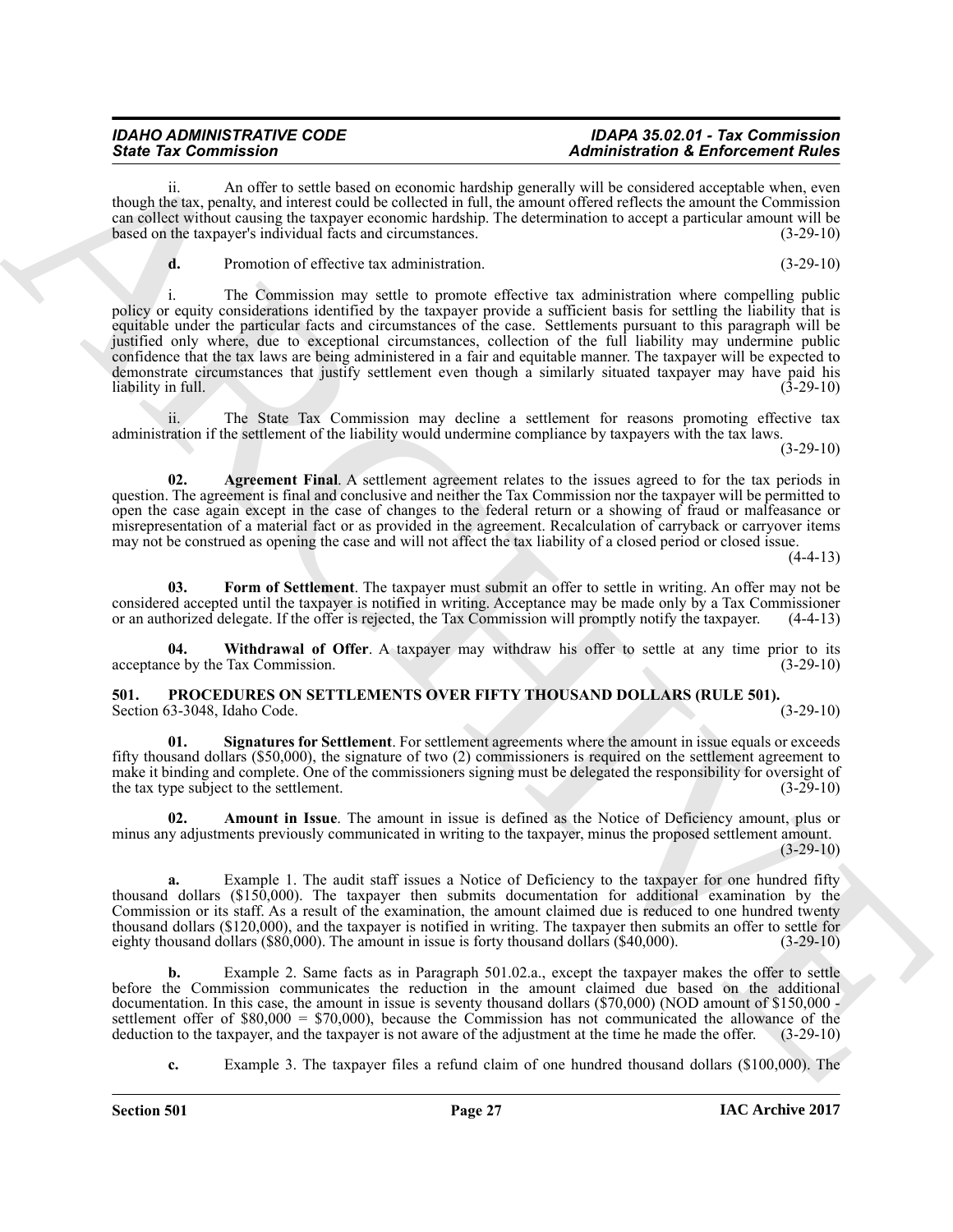audit staff reviews the claim and determines the taxpayer is entitled to a refund of twenty thousand dollars (\$20,000). The taxpayer protests the denial of the remaining eighty thousand dollars (\$80,000). The taxpayer makes an offer to settle by proposing a refund of seventy-five thousand dollars (\$75,000). The amount in issue is fifty-five thousand dollars (\$55,000), which is the difference between the refund allowed and the proposed settlement amount. The calculation is as follows:

| Audit staff NOD amount | $(\$20,000)$  |
|------------------------|---------------|
| I ess settlement offer | $-(\$75,000)$ |
| Amount in issue        | (\$55,000)    |

(3-29-10)

**d.** Example 4. The taxpayer files a refund claim of one hundred thousand dollars (\$100,000). The audit staff reviews the claim and determines the taxpayer is not entitled to a refund and instead owes fifty thousand dollars (\$50,000). The audit staff issues a Notice of Deficiency for fifty thousand dollars (\$50,000) and a denial of the refund claim. The taxpayer submits additional documentation for examination by the Commission or its staff. After review, the amount claimed due is reduced to thirty thousand dollars (\$30,000), and this is communicated to the taxpayer in writing. The taxpayer then offers to settle by proposing a refund of forty thousand dollars (\$40,000). The amount in issue is seventy thousand dollars (\$70,000). The calculation is as follows:

| Audit staff NOD amount                | \$50,000      |
|---------------------------------------|---------------|
| Less adjustment submitted to taxpayer | $-(\$20,000)$ |
| Amount claimed due                    | \$30,000      |
| Less settlement offer                 | $-(\$40,000)$ |
| Amount in issue                       | \$70,000)     |

(3-29-10)

#### <span id="page-27-1"></span>**e.** For purposes of the amount in issue, interest will be updated to the date of the offer.  $(3-29-10)$

Since Tax Commission and U.S. Commission and the state of the state of the Commission and the Commission and the Commission and the Commission and the Commission and the Commission and the Commission and the Commission an **03. Final Review**. When considering a proposed settlement, and the amount in issue equals or exceeds fifty thousand dollars (\$50,000), the Commission will hold a final review before deciding to finalize the settlement. The meeting on the final review will be attended by at least two (2) commissioners, the tax policy manager or designee, a deputy attorney general, and a representative from the division in which the Notice of Deficiency originated. The representative will be either the division administrator or the bureau chief. One of the commissioners must be the commissioner delegated oversight responsibility for the tax at issue, and the other commissioner signing the settlement agreement must attend the final review. The purpose of the final review is to evaluate the merits of the proposed settlement. (4-11-15)

<span id="page-27-3"></span>**04. Written Summary**. The deputy attorney general or tax policy designee at the final review will prepare a written summary of the proposed settlement. The summary will include recommendations of the audit staff as well as recommendations of the preparer. The summary will be provided to those attending the review. This summary does not preclude the Commission from seeking a separate analysis from other agents of the Commission. A copy of the summary, along with a copy of the related settlement agreement, will be maintained in separate files of the Commission. Such files may not be disclosed or inspected under the public records law. (4-11-15)

<span id="page-27-2"></span>**05. Final Review When the Offer to Settle is Based on Inability to Pay**. If the taxpayer's offer is based on inability to pay, a representative of the Collection Division will be provided a copy of the Written Summary and given an opportunity to participate in the final review. The representative attending the final review on behalf of the Collection Division will be the division administrator or the designee. (4-11-15)

<span id="page-27-0"></span>**06. Annual Summary**. The Commission will submit an annual report to the governor and legislature by March 1 of each year summarizing all settlement agreements entered into during the previous calendar year in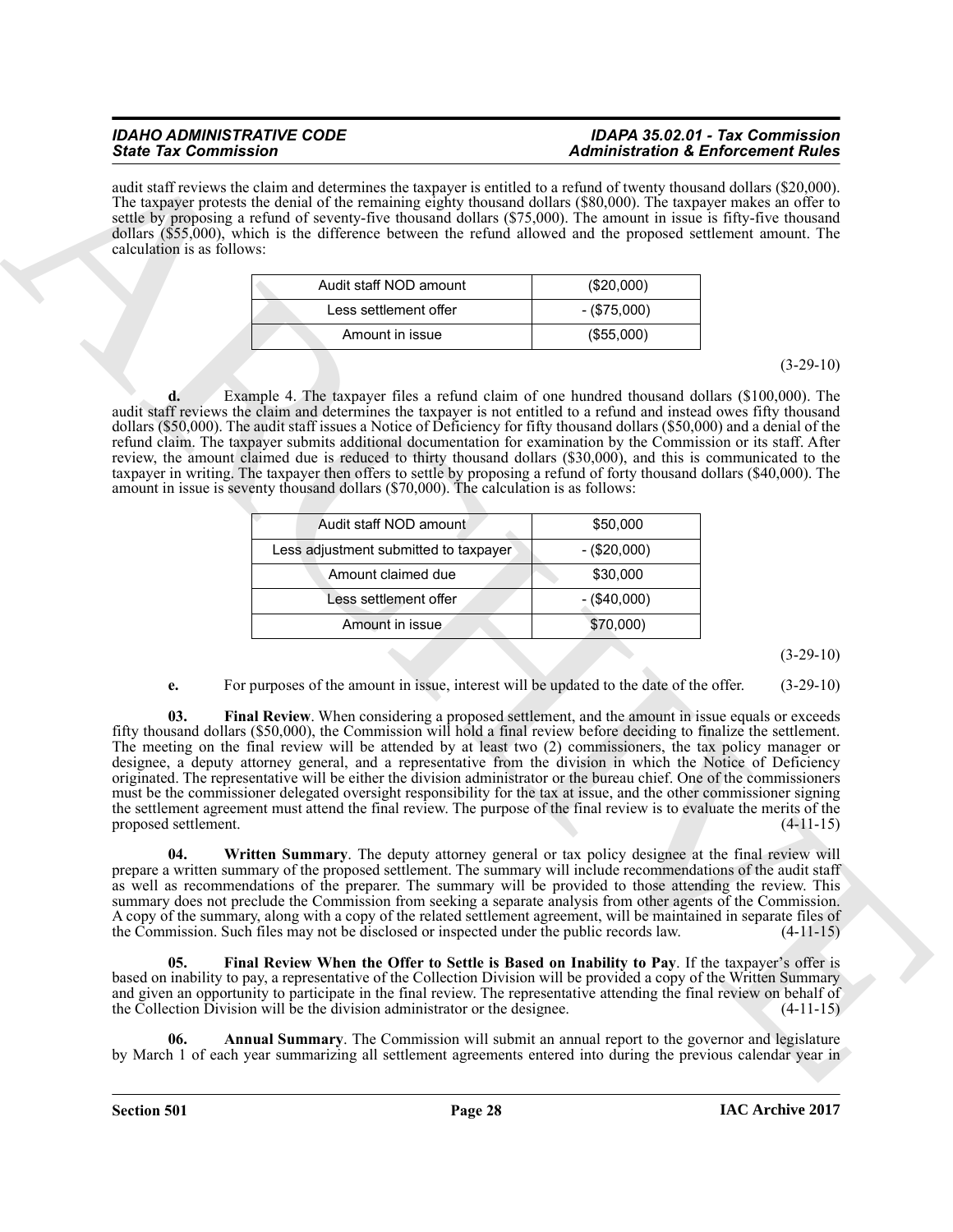which the amount in issue equals or exceeds fifty thousand dollars (\$50,000). The annual summary will be based on the written summary for all applicable cases. The annual summary will not contain any confidential taxpayer information but will include a brief general description of each settlement. The annual summary will be a public record subject to disclosure and inspection. (4-11-15)

<span id="page-28-10"></span>**07. Applicable Settlements**. This rule applies to those matters when a protest has been timely filed pursuant to Section 63-3045, Idaho Code, and before the tax has been assessed, and to cases in which a decision of the Tax Commission has been appealed to the Board of Tax Appeals or to a court. However, this rule will not apply to settlements where the amount in issue is less than fifty thousand dollars  $(\$50,000)$ .  $(4-11-15)$ 

<span id="page-28-0"></span>**502. -- 599. (RESERVED)**

#### <span id="page-28-6"></span><span id="page-28-1"></span>**600. JUDICIAL REVIEW: REQUIRED SECURITY (RULE 600).** Section 63-3049(b), Idaho Code. (3-20-97)

<span id="page-28-7"></span>**01. Acceptable Security**. For purposes of obtaining judicial review, the taxpayer must submit one (1) of the following securities: (3-20-97)

**a.** Cash in the form of a cashier's check, money order, or other certified funds that are payable to the Tax Commission. (3-20-97)

**b.** A bond executed by a surety company licensed and authorized to do business in Idaho, conditioned on the payment of any tax, penalty, and interest that may be found due by the court. (3-20-97)

**c.** Bearer bonds or other similar obligations of the United States having a market value not less than twenty percent (20%) of the amount asserted. (4-11-06)

**d.** Automatically renewable time certificates of deposit, not exceeding the federally insured amount, issued by a bank doing business in Idaho and insured by the Federal Deposit Insurance Corporation. They must be made in the name of the depositor, payable to the Tax Commission, and contain a provision that interest earned shall be payable to the depositor. (3-20-97)

Since Yar Commission and the space of this beneamed bike and the space of the space of the space of the space of the space of the space of the space of the space of the space of the space of the space of the space of the **e.** Investment certificates or share accounts, not exceeding the federally insured amount, issued by a savings and loan association doing business in Idaho and insured by the Federal Savings and Loan Insurance Corporation. Evidence of the insured account, either certificate or passbook, must be delivered to the Tax Commission, along with a properly executed assignment form whereby the funds on deposit are assigned and made payable to the Tax Commission. (3-20-97)

**f.** Irrevocable letters of credit not exceeding the federally insured amount, issued by a bank doing business in Idaho and insured by the Federal Deposit Insurance Corporation, made to the benefit of the Tax Commission. The terms of the letter of credit must permit the Tax Commission to make demand directly against the issuer of the letter of credit for not less than twenty percent (20%) of the amount asserted, on which the taxpayer's rights to appeal have expired, and for which the letter of credit was submitted to secure.  $(4-11-06)$ 

<span id="page-28-9"></span>**02. Other Security**. Other security may be accepted by the Tax Commission to secure a taxpayer's right of appeal if the Tax Commission has previously agreed in writing to accept the other security in lieu of a cash  $p$ ayment.  $(3-20-97)$ 

<span id="page-28-8"></span>**03. Amount Asserted**. For purposes of this rule, amount asserted is defined in Section 63-3049, Idaho Code. (4-11-06)

#### <span id="page-28-2"></span>**601. -- 699. (RESERVED)**

#### <span id="page-28-4"></span><span id="page-28-3"></span>**700. DISCLOSURE OF INFORMATION: SCOPE (RULE 700).**

Sections 63-3076 and 63-3077, Idaho Code. (3-20-97)

<span id="page-28-5"></span>**01. In General**. Rules 700 through 709 of these rules provide guidelines for disclosure of information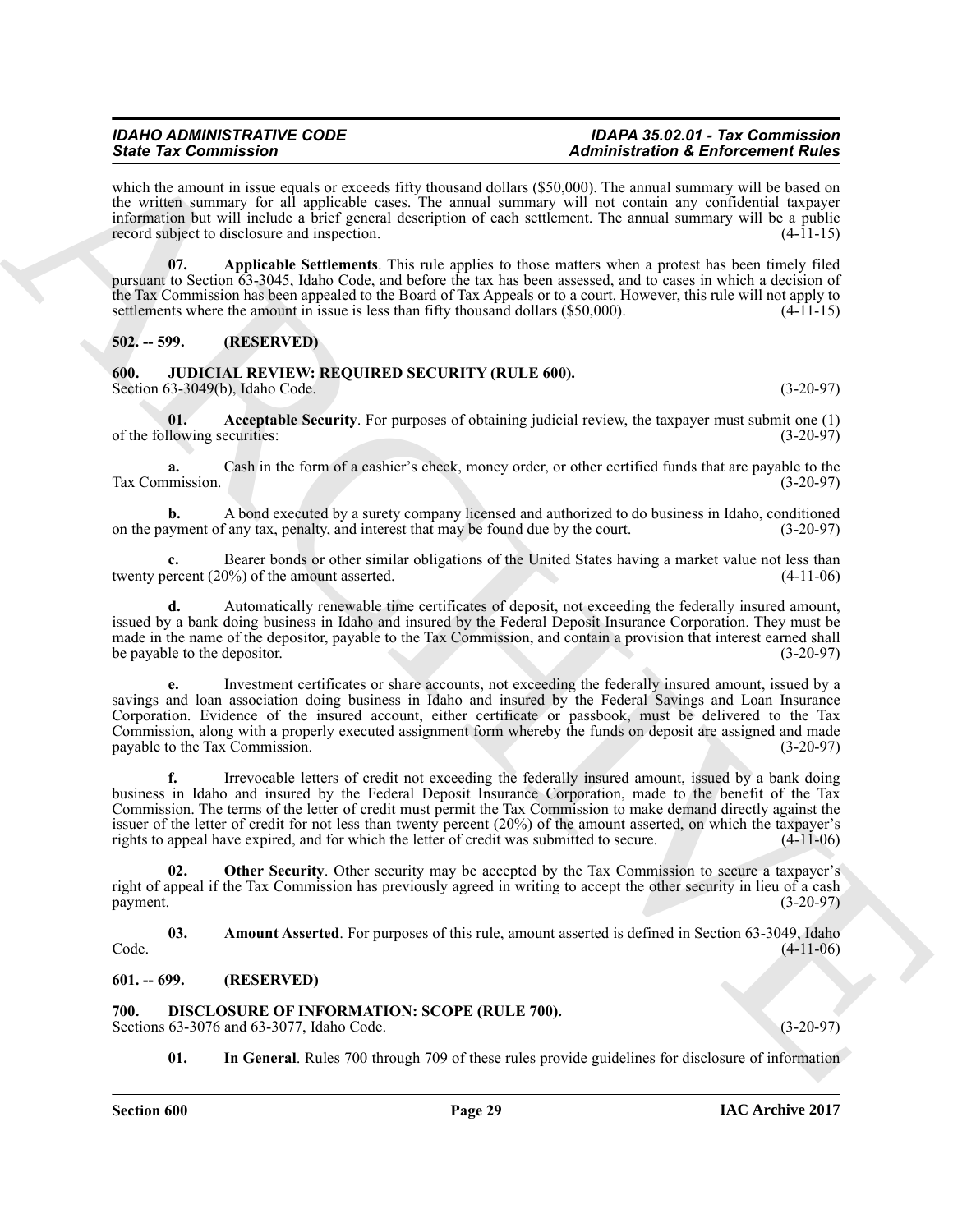## *IDAHO ADMINISTRATIVE CODE IDAPA 35.02.01 - Tax Commission*

gained by the Tax Commission in administering and enforcing tax laws when the information is confidential pursuant to Sections 63-3076 and 63-3077, Idaho Code. (3-20-97) to Sections  $63-3076$  and  $63-3077$ , Idaho Code.

**02. Information That Is Not Return Information**. The following are examples of information not considered return information for purposes of Rules 700 through 709 of these rules: (3-20-97)

<span id="page-29-3"></span><span id="page-29-2"></span>**a.** Decisions published pursuant to Section 63-3045B, Idaho Code; (3-20-97)

**b.** Data in a form that cannot be associated with or otherwise identify, directly or indirectly, a particular taxpayer. (3-20-97)

**03.** Auditing Standards. Standards used when selecting returns for examination and data used when ing these standards may not be disclosed. (3-20-97) determining these standards may not be disclosed.

#### <span id="page-29-0"></span>**701. (RESERVED)**

#### <span id="page-29-4"></span><span id="page-29-1"></span>**702. DISCLOSURE OF INFORMATION: THIRD PARTIES (RULE 702).** Sections 63-3076 and 63-3077, Idaho Code. (3-20-97)

**01. In General**. The Tax Commission may not disclose returns or return information about a taxpayer to any person other than that taxpayer or an authorized representative of the taxpayer except as provided by statute or rule. (3-20-97) rule. (3-20-97)

<span id="page-29-8"></span><span id="page-29-6"></span>

|  | 02 | <b>Written Authorization to Disclose Information.</b> | $(3-20-97)$ |
|--|----|-------------------------------------------------------|-------------|
|--|----|-------------------------------------------------------|-------------|

**a.** The Tax Commission may disclose a taxpayer's returns or return information to a person designated in writing by that taxpayer. (3-20-97)

| b. | The written authorization must contain: |  |
|----|-----------------------------------------|--|
|    |                                         |  |

i. The taxpayer's name, address and social security number, employer identification number, or other identifying number that relates to the returns or return information to be disclosed; (4-5-00)

| The name and address of the person to whom disclosure is authorized: | $(3-20-97)$ |
|----------------------------------------------------------------------|-------------|

iii. Language indicating the taxpayer's consent to disclosure of information; (3-20-97)

iv. The tax period or periods for which disclosure may be made; and (3-20-97)

The signature of the taxpayer, or if the taxpayer is a corporation or other business organization or an entity other than an individual, the signature of an authorized employee or officer of the taxpayer. (3-20-97)

**c.** A written complaint or inquiry by a taxpayer to an elected official of the executive or legislative branches of state or federal government relating to the Tax Commission's actions or positions relating to that taxpayer is an authorization for the Tax Commission to disclose information relevant to the complaint or inquiry to the official, or the official's delegate. (3-20-97) or the official's delegate.

<span id="page-29-7"></span><span id="page-29-5"></span>**03. Audits or Investigations**. Tax Commission employees and authorized agents may make inquiries of any person or any employee of a person to collect or ascertain any tax liability, to determine the correctness of a return or return information, or for any other purpose relating to the Tax Commission's duties of administering or enforcing Idaho tax laws. Disclosures necessary to these inquiries are authorized. (3-20-97)

Since Tax Commission in the transmission of the transmission in the transmission of Enforcement Rules<br>  $\mu$  and Fig. 15. Commission in the transmission between the transmission in the transmission of the transmission of t **04. Testimony in Judicial or Administrative Proceedings**. If a Tax Commissioner, Tax Commission employee or agent is required to appear in court in an action where the Commission, employee or agent is not a party or where taxation is not in issue, by subpoena or otherwise, he may appear but shall refuse to testify without written authorization from the taxpayer, and may object to his appearance on the basis of this rule and Section 63-3076, Idaho Code. Information requested in a subpoena issued by a United States Grand Jury shall be provided. (3-20-97)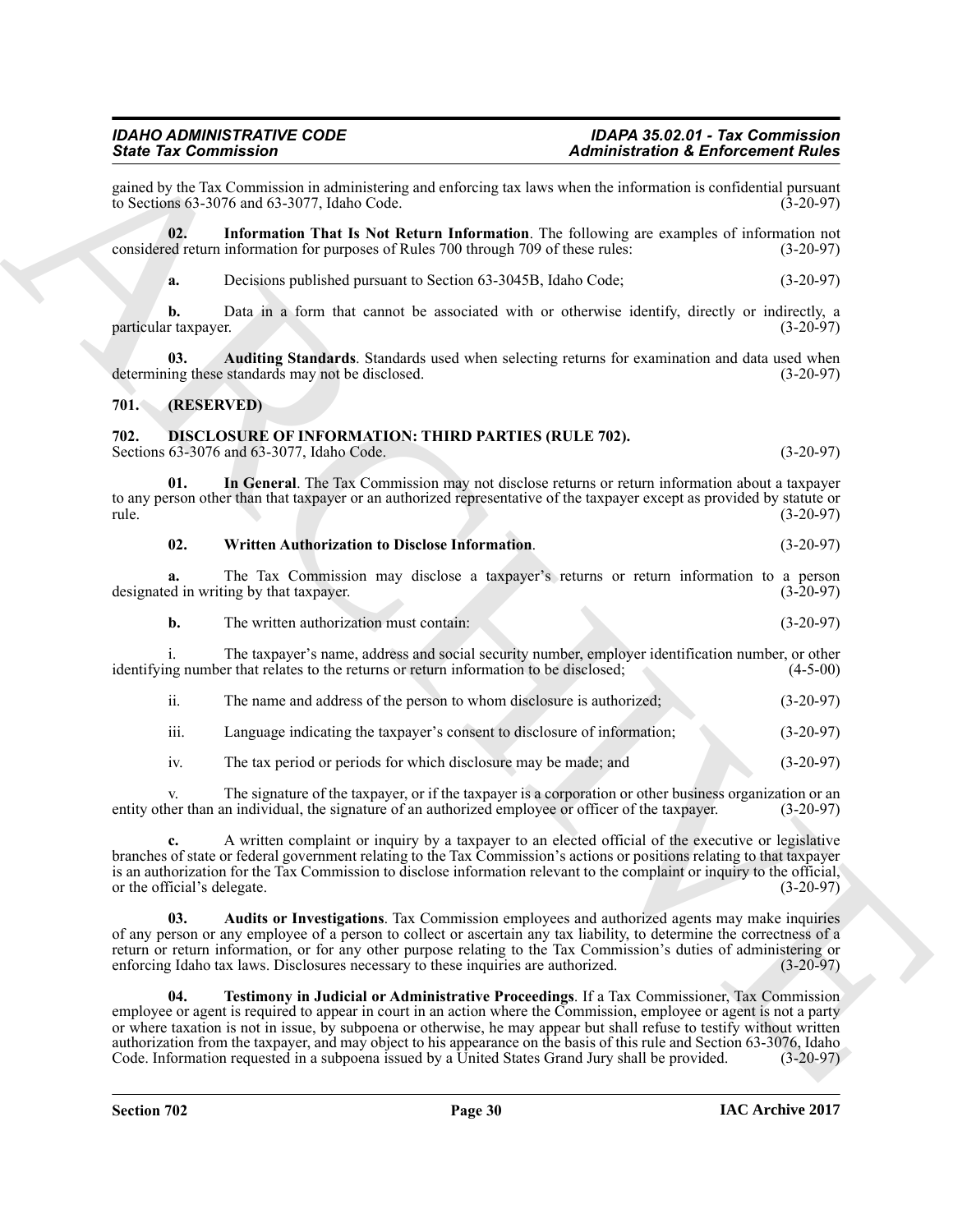#### <span id="page-30-2"></span><span id="page-30-0"></span>**703. DISCLOSURE OF INFORMATION: GENERAL PUBLIC (RULE 703).** Sections 63-3076 and 63-3077, Idaho Code. (3-20-97)

<span id="page-30-4"></span>**01. Public Information**. The Tax Commission may disclose information about a taxpayer that is public information. This includes information introduced as evidence in any court, before the Board of Tax Appeals, through the filing of liens, or through publication other than by the Tax Commission. (3-20-97) through the filing of liens, or through publication other than by the Tax Commission.

<span id="page-30-5"></span><span id="page-30-3"></span>**02. Correction of Information**. The Tax Commission, after notifying the taxpayer, may disclose information necessary to correct misleading statements or misrepresentations publicized by the taxpayer or his agents or employees regarding his liability to the state of Idaho, his conduct in relation to the Tax Commission, or proceedings, audits or investigations of the taxpayer by the Tax Commission. (3-20-97)

Sinte Tax Commission<br>
24 diministration & Enforcement Rules<br>
2013, DBCLOSURY (1990) UNITER ALTERNATION CONTRACTION (2013)<br>
2013 distance of the Commission and distance of the Commission and distance of the Commission and **03. Written Decisions of the Tax Commission**. Written decisions of the Tax Commission shall be available to the public as required by Section 63-3045B, Idaho Code. Before publishing a decision, the taxpayer shall first have the opportunity to review the decision and request in writing that specific information be deleted. If the Tax Commission does not receive a written request from the taxpayer for deletions within ninety-one (91) days following the date of the final decision, it will be presumed that the taxpayer does not object to publication of any information in the decision.  $(3-20-97)$ 

<span id="page-30-6"></span><span id="page-30-1"></span>**704. DISCLOSURE OF INFORMATION: GOVERNMENT AGENCIES AND OFFICIALS (RULE 704).** Sections 23-907, 39-8405, 49-326, 50-1049, 54-1904A, 56-231, 63-602G, 63-2442, 63-3029B, 63-3077, 63-3077A, 63-3077B, 63-3077C, 63-3077D, 63-3077E, 63-3634A, and 67-4917C, Idaho Code

<span id="page-30-9"></span>**01. Legislature**. The Tax Commission will disclose returns or return information to the Idaho Legislature on the written request of the chair of any committee of either branch of the Idaho Legislature on behalf of the committee. When authorized by statute, the Tax Commission will disclose information to the Legislative Council, the Joint Legislative Oversight Committee, or to the Joint Finance and Appropriations Committee. (4-4-13) the Joint Legislative Oversight Committee, or to the Joint Finance and Appropriations Committee.

**02. Government Agencies or Officials**. The Tax Commission will disclose information necessary to comply with provisions of the Idaho Code requiring reports or information to be provided to government agencies or officials. This includes the disclosure of tax returns and return information for use in enforcing child support obligations pursuant to Section 56-231, Idaho Code. (4-4-13)

<span id="page-30-8"></span><span id="page-30-7"></span>**03. Exchange of Information**. Information may be exchanged between the Tax Commission and:

 $(4-5-00)$ 

**a.** The Internal Revenue Service, as allowed by Sections 63-3077(1)(a) and 63-3077D, Idaho Code;  $(3-30-07)$ 

**b.** Other states, if reciprocal provisions for information exchanges are granted under Section 63-3077(1)(b), Idaho Code; (5-3-03)

**c.** County assessors, limited to: (3-20-04)

i. Information relating to the taxpayer's residence or domicile and his claim of the homeowner's property tax exemption as provided in Sections 63-3077(4) and 63-602G, Idaho Code; and (4-6-05)

ii. Information related to the property tax exemption claimed in lieu of the Idaho investment tax credit, in the Section 63-3029B, Idaho Code. as allowed by Section 63-3029B, Idaho Code.

|  | Department of Labor, as allowed by Section 63-3077A, Idaho Code; |  | $(4-5-00)$ |
|--|------------------------------------------------------------------|--|------------|
|--|------------------------------------------------------------------|--|------------|

**e.** Industrial Commission, as limited by Section 63-3077B, Idaho Code; (4-5-00)

**f.** Multistate Tax Commission, as allowed by Section 63-3077(1)(b), Idaho Code; (5-3-03)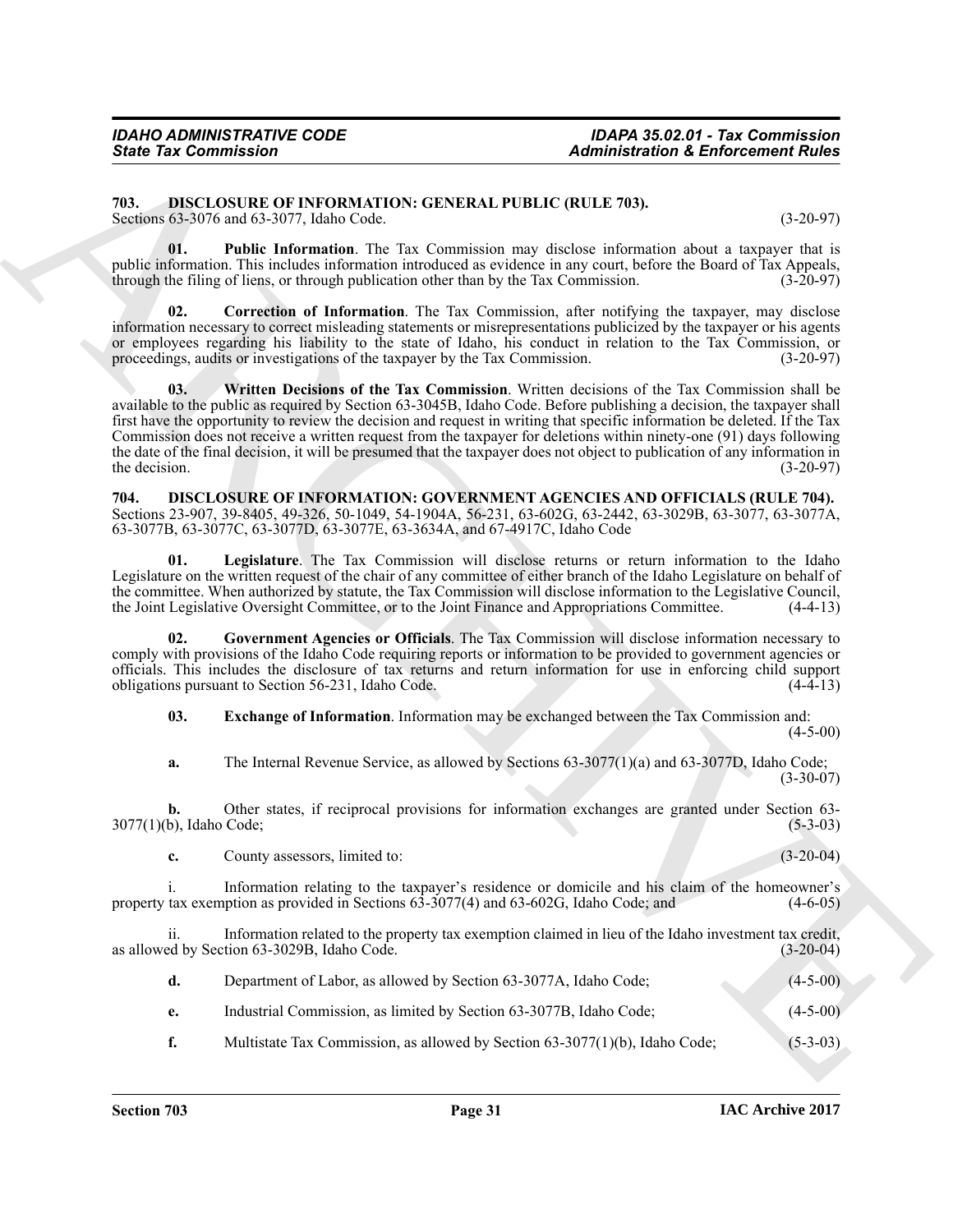## *IDAHO ADMINISTRATIVE CODE IDAPA 35.02.01 - Tax Commission*

## *State Tax Commission Administration & Enforcement Rules*

| <b>State Tax Commission</b> |                                                                                                                                                                                                                                                                                                                                                                                                                                                                   | <b>Administration &amp; Enforcement Rules</b> |  |  |
|-----------------------------|-------------------------------------------------------------------------------------------------------------------------------------------------------------------------------------------------------------------------------------------------------------------------------------------------------------------------------------------------------------------------------------------------------------------------------------------------------------------|-----------------------------------------------|--|--|
| g.                          | Idaho Transportation Department, relating to:                                                                                                                                                                                                                                                                                                                                                                                                                     | $(3-20-04)$                                   |  |  |
| 1.                          | Fuels tax, as allowed by Section 63-2442, Idaho Code; and                                                                                                                                                                                                                                                                                                                                                                                                         | $(3-20-04)$                                   |  |  |
| ii.                         | Residency information, as allowed by Section 63-3634A, Idaho Code.                                                                                                                                                                                                                                                                                                                                                                                                | $(3-20-04)$                                   |  |  |
| iii.                        | Tax declaration for blindness as required by Section 49-326, Idaho Code.                                                                                                                                                                                                                                                                                                                                                                                          | $(4-4-13)$                                    |  |  |
| h.                          | Financial Management Services of the U.S. Department of the Treasury, as allowed by Sections<br>63-3077(1)(a) and 63-3077D, Idaho Code;                                                                                                                                                                                                                                                                                                                           | $(3-30-07)$                                   |  |  |
| 3077(1)(b), Idaho Code;     | Governing entity of the International Fuel Tax Agreement, IFTA, Inc., as allowed by Section 63-                                                                                                                                                                                                                                                                                                                                                                   | $(4-6-05)$                                    |  |  |
|                             | Department of Fish and Game, limited to information relating to an individual's place of residence<br>or domicile, as allowed by Section 63-3077C, Idaho Code;                                                                                                                                                                                                                                                                                                    | $(3-29-12)$                                   |  |  |
| k.                          | Attorney General, as limited by Section 39-8405, Idaho Code;                                                                                                                                                                                                                                                                                                                                                                                                      | $(3-20-04)$                                   |  |  |
| l.                          | Resort cities, as allowed by Section 50-1049, Idaho Code;                                                                                                                                                                                                                                                                                                                                                                                                         | $(4-6-05)$                                    |  |  |
| m.                          | Auditorium districts, as allowed by Section 67-4917C, Idaho Code;                                                                                                                                                                                                                                                                                                                                                                                                 | $(4-11-06)$                                   |  |  |
| n.                          | County treasurers and boards of county commissioners, limited to information related to a claim of<br>the homeowner's property tax exemption, as allowed by Section 63-602G, Idaho Code; and                                                                                                                                                                                                                                                                      | $(4-11-06)$                                   |  |  |
| 0.                          | The administrator of the Division of Building Safety, limited to information relating to public<br>works contracts as provided in Section 54-1904A, Idaho Code.                                                                                                                                                                                                                                                                                                   | $(4-11-06)$                                   |  |  |
| 907, Idaho Code.            | The Alcohol Beverage Control Bureau within the Idaho State Police, as provided in Section 23-                                                                                                                                                                                                                                                                                                                                                                     | $(3-29-10)$                                   |  |  |
| q.                          | The State Treasurer, as provided in Section 63-3077E, Idaho Code, limited to:                                                                                                                                                                                                                                                                                                                                                                                     | $(3-29-12)$                                   |  |  |
| i.                          | The names and addresses of businesses in Idaho;                                                                                                                                                                                                                                                                                                                                                                                                                   | $(4-4-13)$                                    |  |  |
| ii.                         | The names and addresses of individuals or entities identified as owners or potential owners of<br>unclaimed property in the custody of the State Treasurer; and                                                                                                                                                                                                                                                                                                   | $(4-4-13)$                                    |  |  |
| iii.                        | The taxpayer identifying numbers.                                                                                                                                                                                                                                                                                                                                                                                                                                 | $(4-4-13)$                                    |  |  |
| r.                          | The Idaho Department of Correction, as limited by Section 63-3077G, Idaho Code.                                                                                                                                                                                                                                                                                                                                                                                   | $(3-25-16)$                                   |  |  |
| S.                          | The Idaho Department of Health and Welfare, as limited by Section 63-3077H, Idaho Code.                                                                                                                                                                                                                                                                                                                                                                           | $(3-25-16)$                                   |  |  |
| 705.                        | DISCLOSURE OF INFORMATION -- IDENTITY THEFT (RULE 705).<br>Section 63-3077F, Idaho Code.                                                                                                                                                                                                                                                                                                                                                                          | $(3-20-14)$                                   |  |  |
| 01.                         | In General. The Tax Commission may disclose to a victim of identity theft the name and address<br>of an individual using the victim's social security number or other tax identification number. If the victim of identity<br>theft is a minor, the Tax Commission may disclose the information to the parent or legal guardian. If the victim is<br>deceased, the Tax Commission may disclose the information to the surviving spouse or executor of the estate. | $(3-20-14)$                                   |  |  |
| 02.                         | Written Authorization to Disclose Information.                                                                                                                                                                                                                                                                                                                                                                                                                    | $(3-20-14)$                                   |  |  |

### <span id="page-31-3"></span><span id="page-31-2"></span><span id="page-31-1"></span><span id="page-31-0"></span>**02. Written Authorization to Disclose Information**. (3-20-14)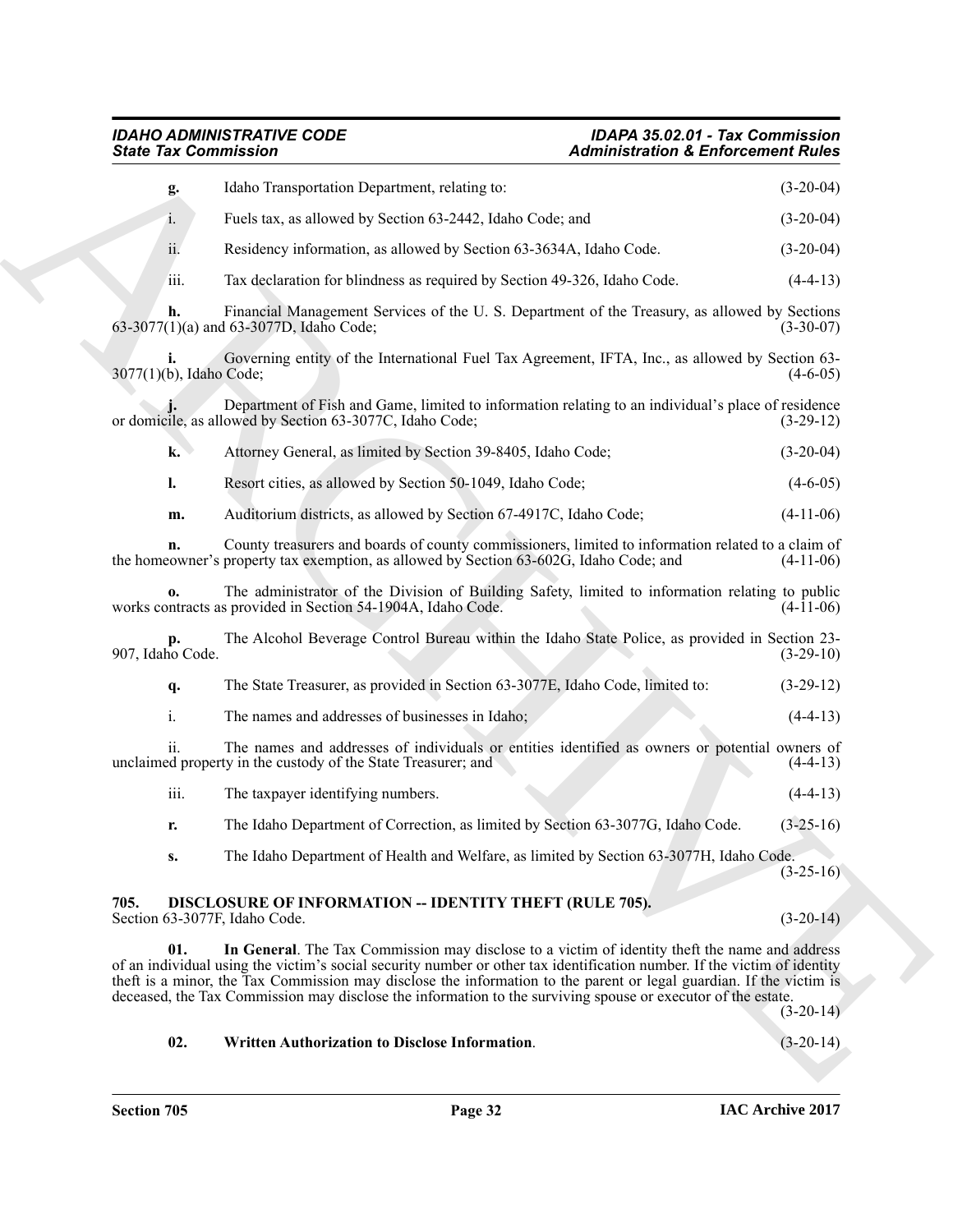**a.** The Tax Commission may disclose the name and address to the victim upon receipt of a valid information request. (3-20-14) written information request.

**b.** The written request must contain: (3-20-14)

i. The victim's name, address, and social security number or other tax identification number;  $(3-20-14)$ 

ii. The tax year affected; (3-20-14)

iii. The signature of the victim or legal representative; (3-20-14)

iv. Copies of the victim's driver's license and social security card or passport, if applicable. (3-20-14)

v. If the victim is a minor, a copy of the birth certificate along with the driver's license or passport of tor legal guardian. (3-20-14) the parent or legal guardian.

vi. If the victim is deceased, a copy of the legal document authorizing the executor of the estate along with the executor's driver's license or passport. (3-20-14)

### <span id="page-32-0"></span>**706. -- 799. (RESERVED)**

#### <span id="page-32-9"></span><span id="page-32-1"></span>**800. DEFINITIONS FOR PURPOSES OF THE TAXPAYERS' BILL OF RIGHTS (RULE 800).** Title 63, Chapter 40, Idaho Code. (3-20-97)

<span id="page-32-10"></span>**01. Collection and Enforcement**. For purposes of the taxpayers' bill of rights, the terms collection and enforcement include only post-assessment processes. (3-20-97)

<span id="page-32-12"></span><span id="page-32-11"></span>**02. Publication**. For purposes of the taxpayers' bill of rights, publication means communicating to the general public. Publication does not include internal communication or communication with other governmental agencies as provided for by statute. (3-20-97) agencies as provided for by statute.

Sinte Yar Commission . And the second commission is a factorization of Enforcement Rotation .<br>
written allows the two seconds are two sets of the second and the second of the second of the second of the second of the seco **03. Written Notification of Representation**. A taxpayer's written notification that he will be represented by another person must include the information required for a valid power of attorney. If the notification is not valid, the revenue officer shall communicate with the taxpayer. The revenue officer should exercise reasonable care in determining whether a power of attorney exists. (3-20-97)

#### <span id="page-32-2"></span>**801. -- 809. (RESERVED)**

#### <span id="page-32-7"></span><span id="page-32-3"></span>**810. ACQUISITION OF LOCATION INFORMATION (RULE 810).**

Section 63-4002, Idaho Code. A revenue officer may contact a person again if it is reasonable to believe that the person may have acquired new location information since the prior contact. (3-20-97)

### <span id="page-32-4"></span>**811. -- 819. (RESERVED)**

#### <span id="page-32-8"></span><span id="page-32-5"></span>**820. COMMUNICATION IN CONNECTION WITH TAX COLLECTION (RULE 820).**

Section 63-4003, Idaho Code. A revenue officer may contact a taxpayer before 8 a.m. or after 9 p.m. if it is reasonable to believe that these times are more convenient for the taxpayer. (3-20-97)

#### <span id="page-32-6"></span>**821. -- 999. (RESERVED)**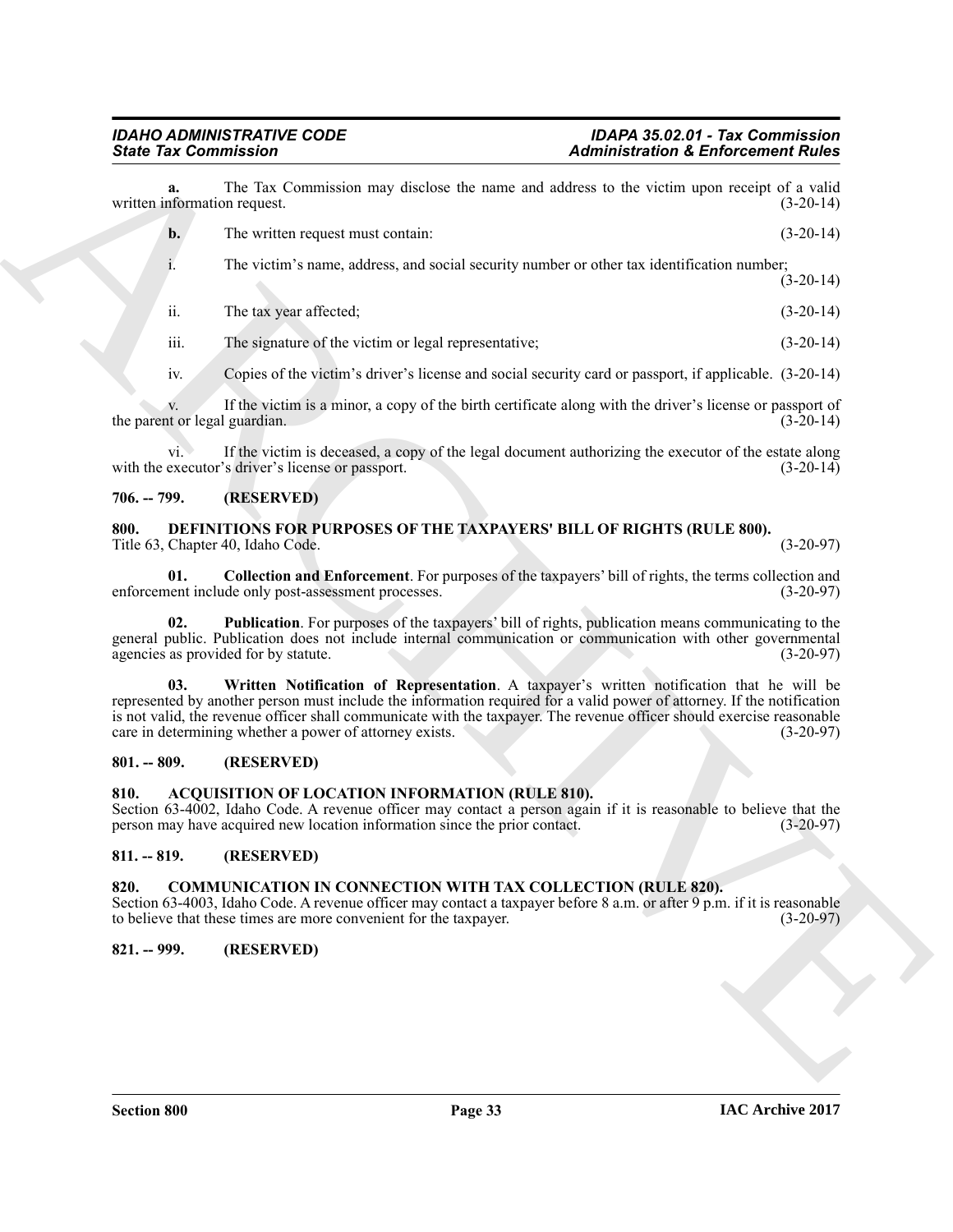# *Subject Index*

#### **A**

Acquisition Of Location Information 33 Action To Collect Unpaid Tax Or Deficiency 15 Authority for Collection 15 In General 15 Application Of Partial Payment 8 Examples 8 In General 8 Taxpayers With Multiple Tax Obligations 8 Assessment Of Tax 17 Admission to Understatement of Tax 17 Deficiency of Tax 17 In General 17 The Record of Assessment 17

#### **C**

Communication In Connection With Tax Collection 33 Communications Between the Appeals Unit and the Originating Division and Others During the Redetermination Definitions (Rule 326) 20 Appeals Officer 20 Appeals Unit 20 Originating Division 20 Petitioner 20 Unable to Participate 20 Restrictions, Exemptions and Permitted Communications (Rule 327) 20 Exceptions 21 In General 20 Permitted Communications 21 Restrictions on Certain Communications 21

#### **D**

Declaratory Rulings 6 Appeals 7 Confidentiality 7 Factual Circumstances 7 Filing a Petition 6 Findings Pursuant to Section 67- 5206, Idaho Code 6 Tax Commission's Response to Petition 6 Withdrawal of Ruling 7 Definitions For Purposes Of The Taxpayers' Bill Of Rights 33 Definitions For Purposes Of The Taxpayers' Bill Of Rights Collection & Enforcement 33 Publication 33

[A](#page-32-7)rquite<br>
Angle Colle (1970) - Marcos Colle (1980) - Marcos Colle (1980) - Marcos Colle (1980)<br>
A[R](#page-7-7)[C](#page-30-6)[H](#page-29-7)[I](#page-21-2)[V](#page-21-3)[E](#page-21-6)R (1980) - Marcos Colle (1980) - Marcos Colle (1980) - Marcos Colle (1980)<br>
- Marcos Collection 15 (1980) - Marcos Coll Written Notification of Representation 33 Definitions, IDAPA 35.02.01 4 Date of Filing or Payment 5 Marriage 5 Pay, Paid, Payable or Payment 5 Return or Tax Return 5 Tax Commission 5 These Rules 5 Disclosure Of Information General Public 31 Correction of Information 31 Public Information 31 Written Decisions of the Tax Commission 31 Government Agencies & Officials 31 Exchange of Information 31 Government Agencies or Officials 31 Legislature 31 Scope 29 Auditing Standards 30 In General 29 Information That Is Not Return Information 30 Third Parties 30 Audits or Investigations 30 In General 30 Testimony in Judicial or Administrative Proceedings 30 Written Authorization to Disclose Information 30 Disclosure Of Information -- Identity Theft 32 In General 32 Written Authorization to Disclose Information 32

#### **E**

Electronic Transfer Of Funds 7 In General 7 Individuals Paying Amounts Pursuant to Section 63-3024, Idaho Code 7 Examination Of Records Access To Machine-Sensible Records 13 Access Alternatives 13 In General 13 Alternative Storage Media 14 In General 14 Requirements of Storage-Only Imaging Systems 14 Definitions 10

Books & Papers 10 Database Management System 10 Electronic Data Interchange or EDI Technology 10 Hard Copy 10 Machine-Sensible Record 11 Photocopy (Photocopied) 11 Records 11 Storage-Only Imaging System 11 Recordkeeping & Production Requirements 11 Cost Reimbursement to a Third-Party 12 Failure to Comply 13 In General 11 Machine-Sensible Records 11 Records Maintenance 13 Effect on Hard-Copy Recordkeeping Requirements 14 Requirements 13 Taxpayer Responsibility & Discretionary Authority 13

 $\frac{F}{24}$ Fraud Penalties In General 24 Interaction Between Fraud & Negligence Penalties 24

#### **G**

General Rules Computation of Tax Due Amounts for Extension of Time Criteria 22 Computation of Tax Due Amounts for Failure to File, Failure to Pay, Delinquent Filing, Substantial Understatement, & Extension Penalties 22 Dishonored Checks 22 Minimum Penalty 22 Net Operating Loss & Capital Loss Carrybacks 22 Penalty Presumed Appropriate 22 **I**

Interest Rates 17 Idaho Interest Rates & Applicable Revenue Rulings 17 In General 17